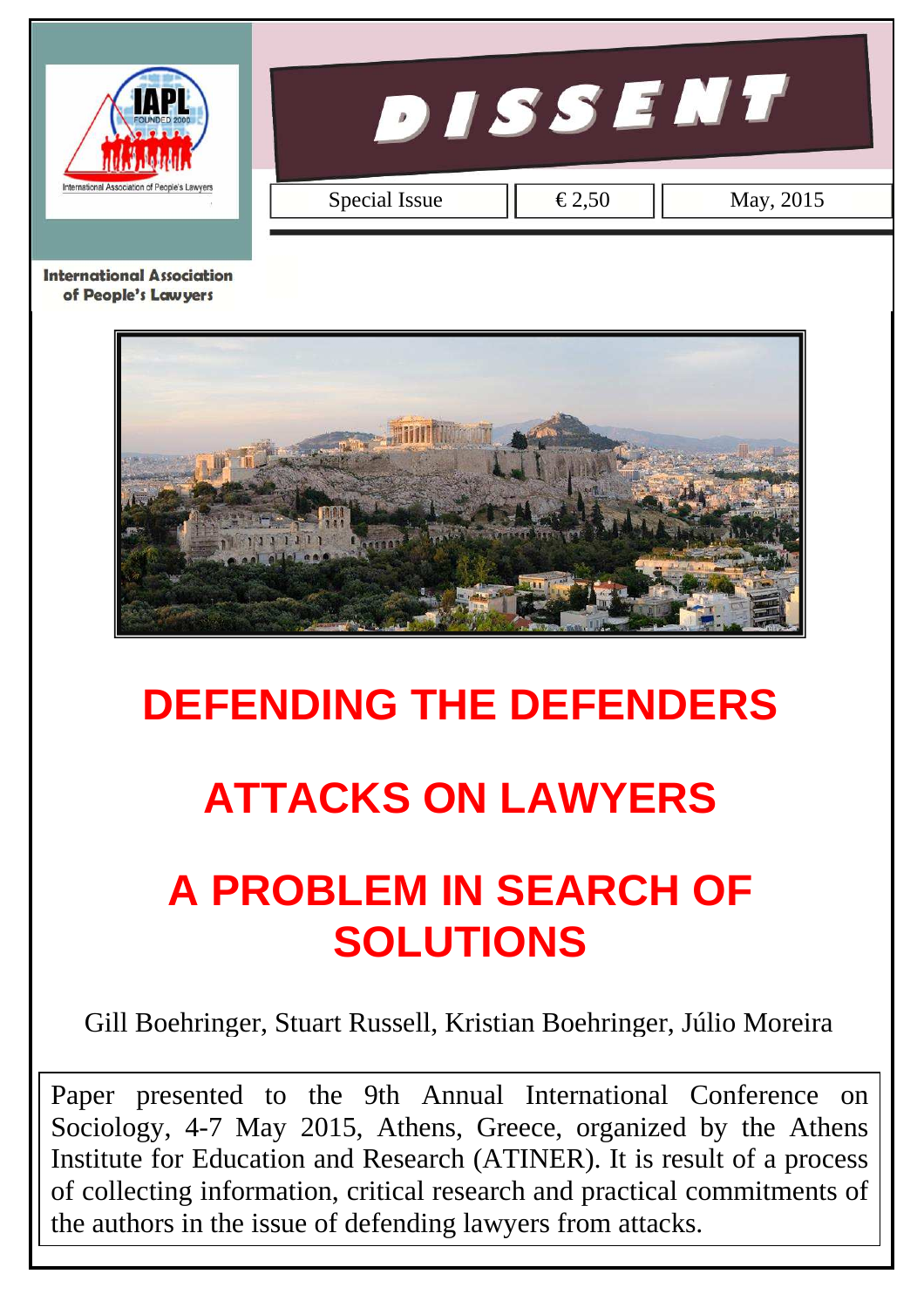

## **IAPL Monitoring Committee on Attacks on Lawyers**

*Defending the lawyers involved in human rights cases has been a major concern of the International Association of People's Lawyers, since it's foundation, in 2000. IAPL was created to gather lawyers involved in the legal support of collective struggles for people's rights and in situations of gross rights violations. In the latest 5th Congress, in Rio de Janeiro, there were presented reports of persecution of lawyers and disrespect of the exercise of legal profession from all the countries attending. As people's lawyer Romeo Capulong used to say, repression breeds resistance. And the more the people's struggle is repressed and the more ruthless the regime is, it affects even the lawyers and human rights defenders. The creation of the IAPL Monitoring Committee on Attacks on Lawyers is an outcome of this concern, and it goes along with other initiatives on studying, documenting and denouncing these attacks worldwide and offering contributions to restore and apply justice upon the violations.* 

*https://defendlawyers.wordpress.com/*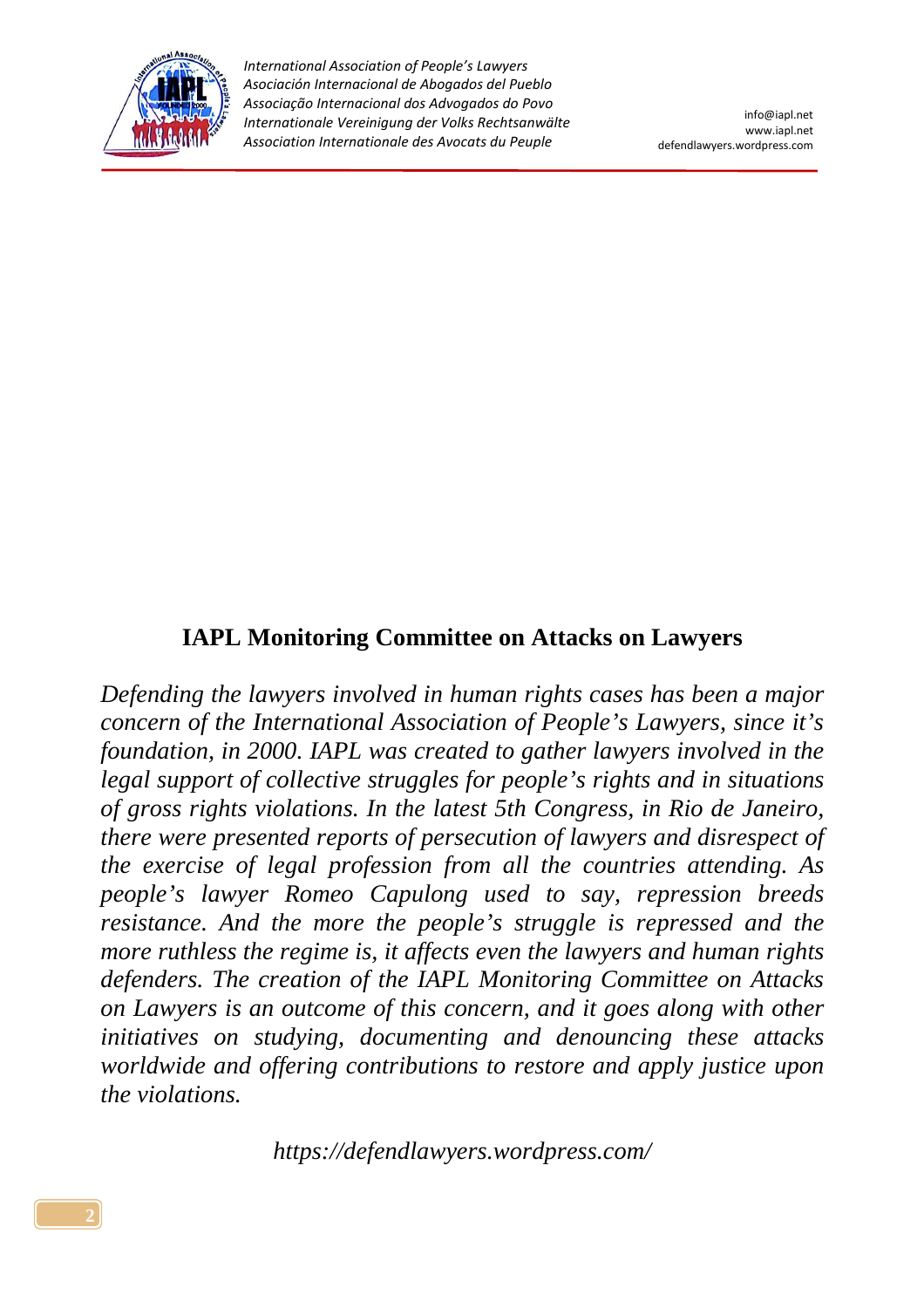

# Summary

| Part Two The Nature and Extent of Attacks on Lawyers10     |  |
|------------------------------------------------------------|--|
|                                                            |  |
|                                                            |  |
|                                                            |  |
|                                                            |  |
|                                                            |  |
| The basic question remains: what can be done to combat the |  |
|                                                            |  |
|                                                            |  |
|                                                            |  |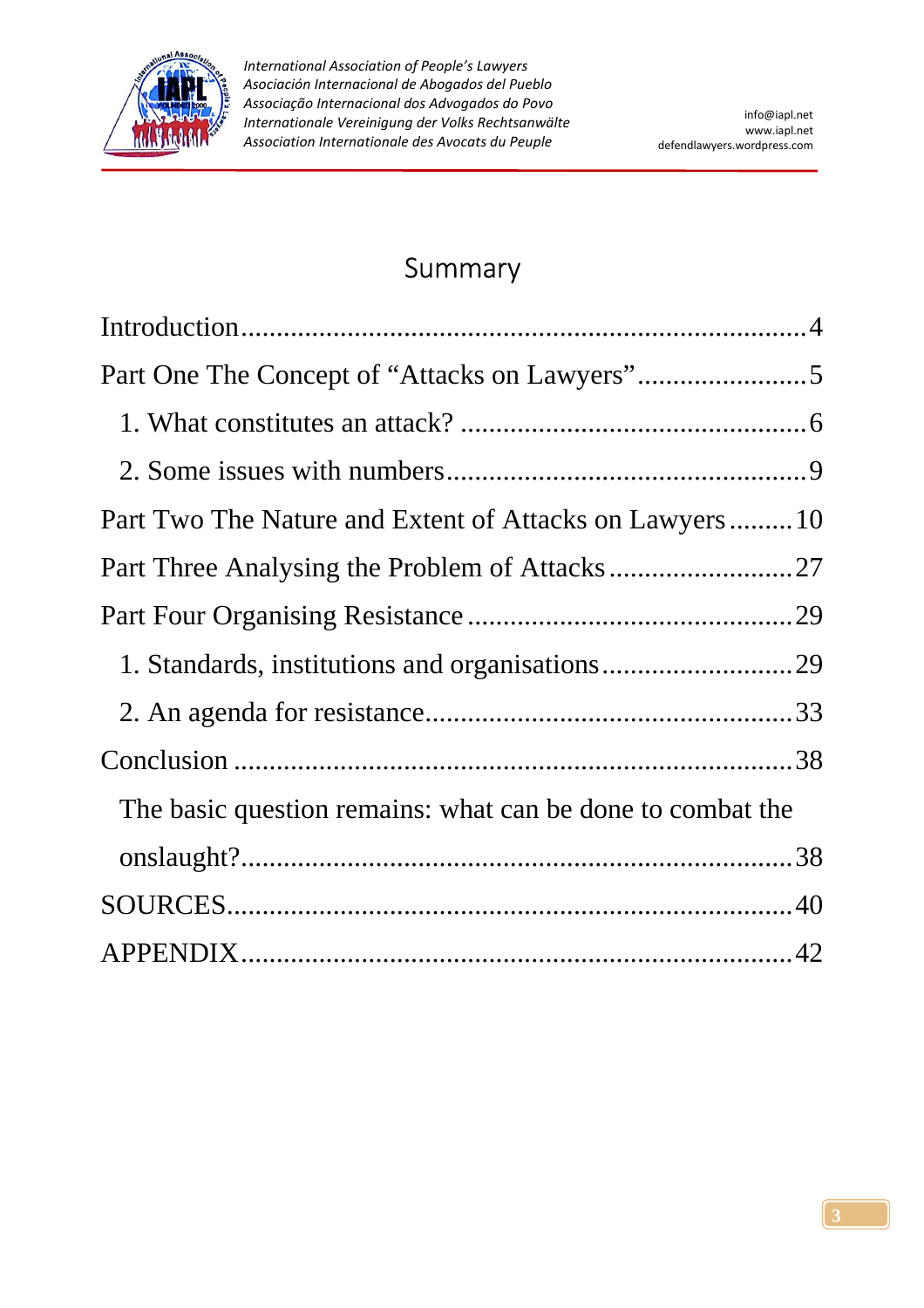

# DEFENDING THE DEFENDERS ATTACKS ON LAWYERS A PROBLEM IN SEARCH OF SOLUTIONS $^1$

G. H. Boehringer<sup>2</sup>, S. Russell<sup>3</sup>, K. Boehringer<sup>4</sup>, J. Moreira<sup>5</sup>

"Persecution of lawyers is worsening around the world" Jonathan Goldsmith, former Secretary General of Council of Bars and Law Societies of Europe (CCBE)

## Introduction

 In this paper we will demonstrate the awful truth of what Goldsmith has succinctly proclaimed. Lawyers are under attack as never before. Of course attacks of various kinds on lawyers are not new. The great legal philosopher, Cicero, lost his right hand and head as a result of his writings and denunciations of tyranny and the destruction of the Roman Republic for imperial rule. In Shakespeare's play, Henry VI, we see literary evidence of the late medieval hatred for lawyers who served ruling class interests: Dick the Butcher and Jack Cade agreed "First thing we do, let's kill all the lawyers" when they thought their rebellion was a success. In the modern period, Dickens had quite a few negative things to say about English lawyers and the judicial system generally in his novel, Bleak House. On the other hand, progressive lawyers in the USA were the target of deadly and other attacks throughout much of the twentieth century.

 In recent reports we find that 1) in the Philippines 114 lawyers, judges and prosecutors have been killed since 1999 with innumerable other attacks; 2) in Pakistan, 20 lawyers were killed in 2014, and 41 between 2000 and 2014, again with innumerable other attacks; 3) in Iran,

 $\overline{a}$ 

<sup>&</sup>lt;sup>1</sup> Paper presented to the 9th Annual International Conference on Sociology, 4-7 May 2015, Athens, Greece, organized by the Athens Institute for Education and Research (ATINER). It is result of a process of collecting information, critical research and practical commitments of the authors in the issue of defending lawyers from attacks.

<sup>2</sup> Macquarie University Law School, Sydney, Australia. E-mail: gill\_boehringer@hotmail.com

<sup>&</sup>lt;sup>3</sup> Formerly of Macquarie University Law School, Sydney, Australia. E-mail: jsrussell301254@gmail.com

<sup>4</sup> Lectures at Blue Mountains International School of Hotel Management, Australia, PhD candidate at University of Western Sydney. E-mail: k.boehringer@gmail.com

<sup>5</sup> Federal University of Latin-American Integration, Brazil. E-mail: julio.moreira@unila.edu.br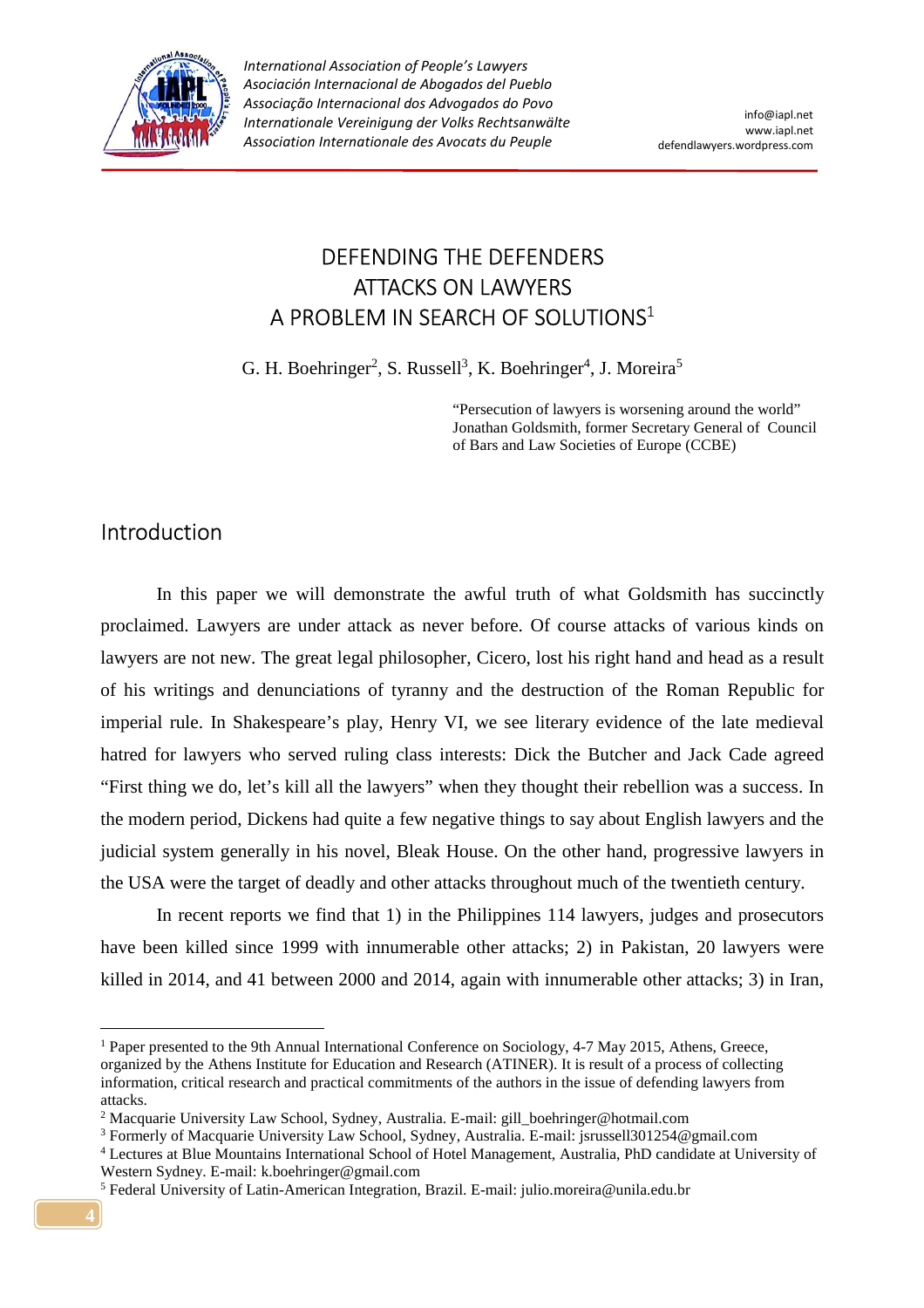

since 2005, 38 lawyers have been killed and hundreds attacked for defending cases that the perpetrators claimed were against Islam; 4) in Croatia, 10 lawyers have been killed and 15 suffered bomb and fire attacks since 1972; 5) Colombia had over 400 killed in the 1990s.

 In Part One, we discuss the concept of "attacks on lawyers" used in our research. Following that, in Part Two, we provide examples of the kinds of attacks we have found in our monitoring project for the International Association of People's Lawyers, while the Appendix to this paper lists the 80 countries in which we know attacks have taken place.

 In Part Three, we discuss the reasons why attacks on lawyers have now become a significant threat to democracy in many countries, indeed around the world. In our view this can be understood at the macro level by looking primarily at both 1) the changing nature of imperialism and the impact on societies of what has become known as globalization, and 2) the changing role of lawyers in the people's resistance to the many serious negative impacts of the "new imperialism". At the same time we argue that each country's problem must be seen in all its complexity and socio-political and economic specificity. Thus, for example, the lawyer killings and attacks in the countries we mentioned above and, of course, countries where attacks frequent such as China, Turkey and other Middle Eastern countries, Brazil inter alia - must be understood within the frame of their own history and culture, as well as within the macro analytic we have indicated above.

 In the fourth part of the paper we look at how the problem might be more satisfactorily addressed while recognizing the great, selfless and often very courageous work being done by so many organisations across the world

We end the paper with some brief concluding remarks.

# Part One The Concept of "Attacks on Lawyers"

 Attacks on lawyers generally involve human rights defenders, or people's lawyers, praised by former Philippine Chief Justice Puno:

> *"By calling yourselves the "people's lawyers" you have made a remarkable choice. You decided not to remain on the sidelines. Where human rights are*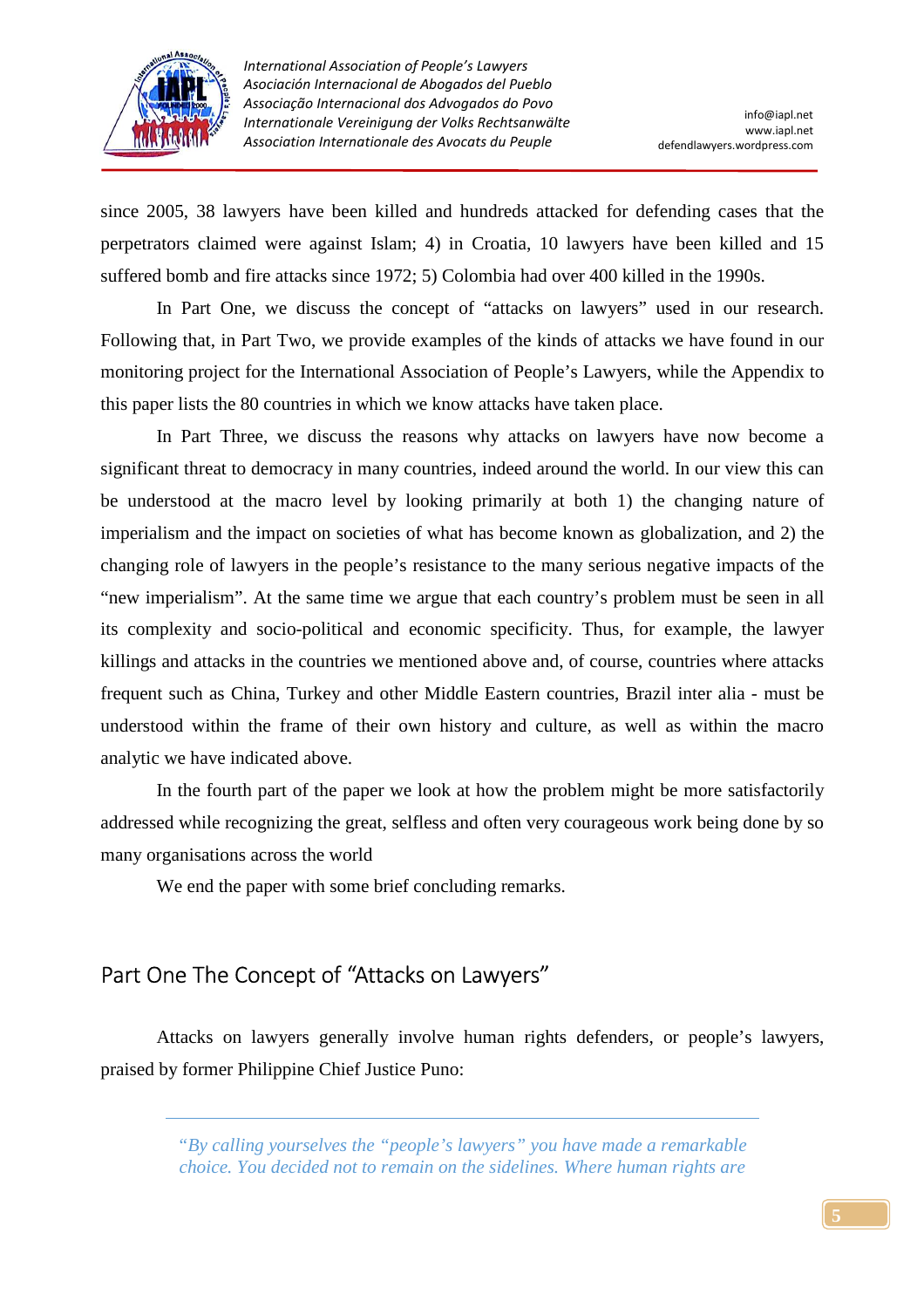

*assaulted, you have chosen to sacrifice the comfort of the fence for the dangers of the battlefield. But only those who choose to fight on the battlefield live beyond irrelevance."* 

 Nevertheless, attacks on any lawyers are of concern, and since the motives of the perpetrators often remain unknown, there may be cases where the victim included in our research was not killed because they were engaged in the defence of human or environmental rights. Others attacked may not be human rights lawyers, but may just have been trying to see that the rule of law was followed in a particular case, a dangerous intention in many countries where violations of the rule of law is normal. Still others may have been advocating legal and other reform and thus appeared to represent a danger to entrenched interests at local, regional or national level.

We have come to believe that, with a few exceptions that we will mention, any attack on a lawyer-and we include judges, prosecutors, public and private lawyers, law students and academics, as well as paralegals and those acting in a "legal" capacity in informal justice systems, should be a matter for our concern, and action. In a sense, "an injury to one is an injury to all".

#### *1. What constitutes an attack?*

 Such attacks come in many forms. We include actions which directly interfere with, or are intended to interfere with, a lawyer's capacity to fulfil their duty to protect the rights of people and the environment. While a measure which a government implements that potentially restricts a class of lawyers, e.g. reduced funding to legal aid as is happening across the world, might seem to be excluded by our criteria. However, today legal aid is considered by many commentators to be a human right, and we certainly believe that an attack on the funding for legal aid has a very serious effect on the capacity of lawyers generally to fulfil their duties to those who would normally qualify for legal assistance. Such measures should be opposed politically, and by every means possible as "austerity" in the legal system hurts those who cannot afford the costs of protecting their interests and those of the community that the rich and powerful can easily pay.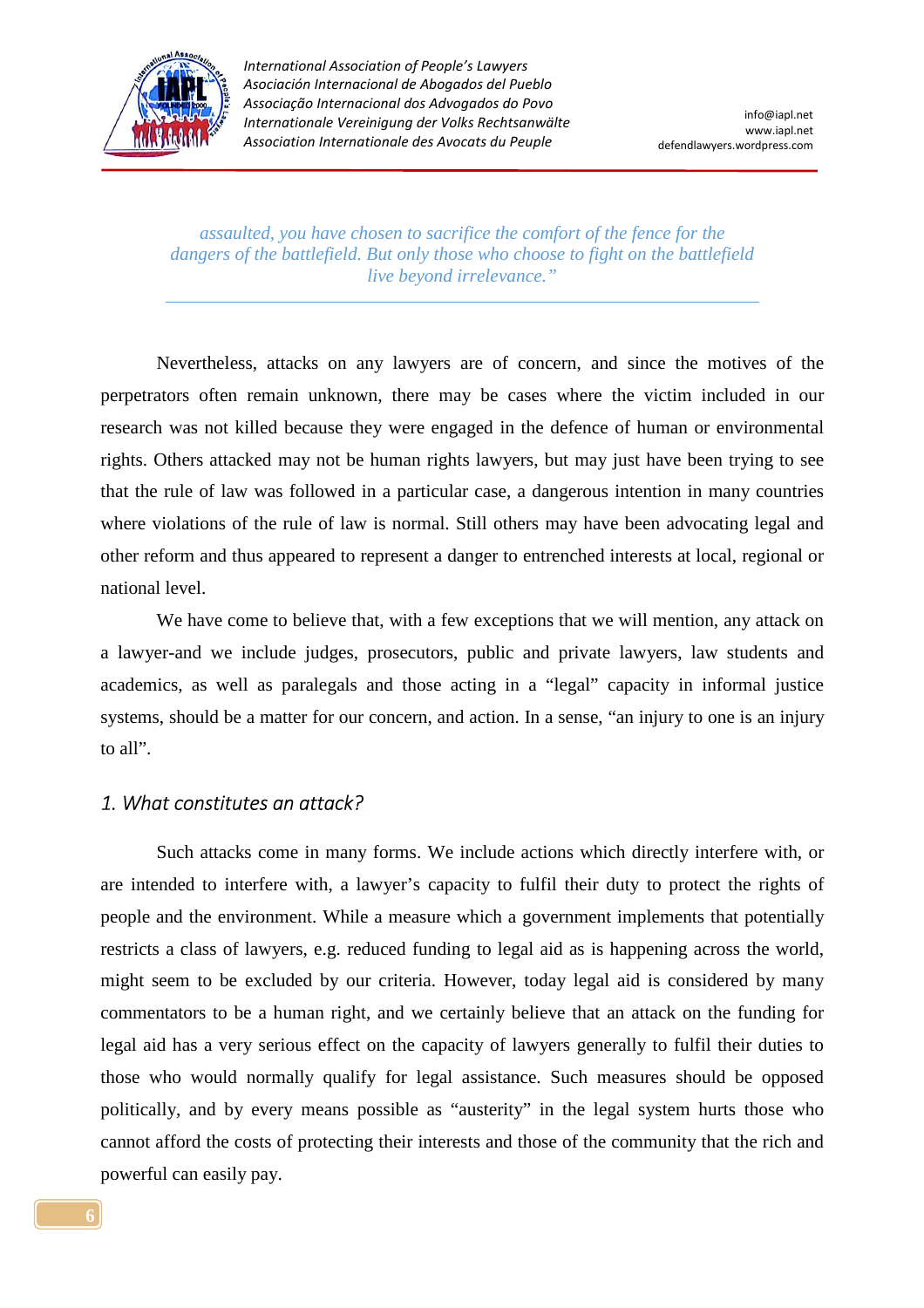

 We exclude criminal actions, where the attack has nothing to do with the work of the lawyer. A clear example is the case of a restaurant owner in an Indian court complex who shot a customer dead because he had complained about the food. The victim just happened to be a hungry, but dissatisfied, lawyer. On the other hand, we do not insist that there should be a political motive. We include cases where there is a shooting or bombing by a disappointed individual, the "dissatisfied customer", who seeks vengeance for some perceived personal wrong by a lawyer, judge or the justice system generally, in dealing with the perpetrator's individual legal issues. An American writer has shown how frequent such attacks are in that country, and also how difficult law enforcement agencies have found it to prevent such attacks.

The categories of attacks are still developing as we do our research.

#### *Currently, we include the following as attacks on lawyers:*

#### *Physical:*

 Assault, extrajudicial killings or disappearances, kidnapping and attempts to do any of these. Politically motivated prosecution, imprisonment or detention, whether on charges or not, is an attack, and one used frequently by some states e.g. Turkey, particularly with Kurdish lawyers and Spain with Basque lawyers.

 We have found cases where a human rights lawyer's wife was "disappeared" and would include it because of the probable intended effect upon the lawyer and the likely direct impact on the lawyer's capacity to continue his work; we also found a case where a lawyer was imprisoned and deprived of adequate medical care, and would include the latter as a separate offence of "attack on lawyer".

#### *Non-physical:*

 Threats, harassment and intimidation are all included in the category of attacks. Another clear attack on a lawyer would be a wrongful or politically motivated professional disciplinary proceeding e.g. an attempt to procure a lawyer's disbarment. Other forms of excluding lawyers from the legal profession appear in our research e.g. in Singapore, described in Part Two.

 Also included are wrongful or politically motivated civil or criminal libel cases. An action in defamation, like Strategic Lawsuits Against Public Participation (SLAPP suits)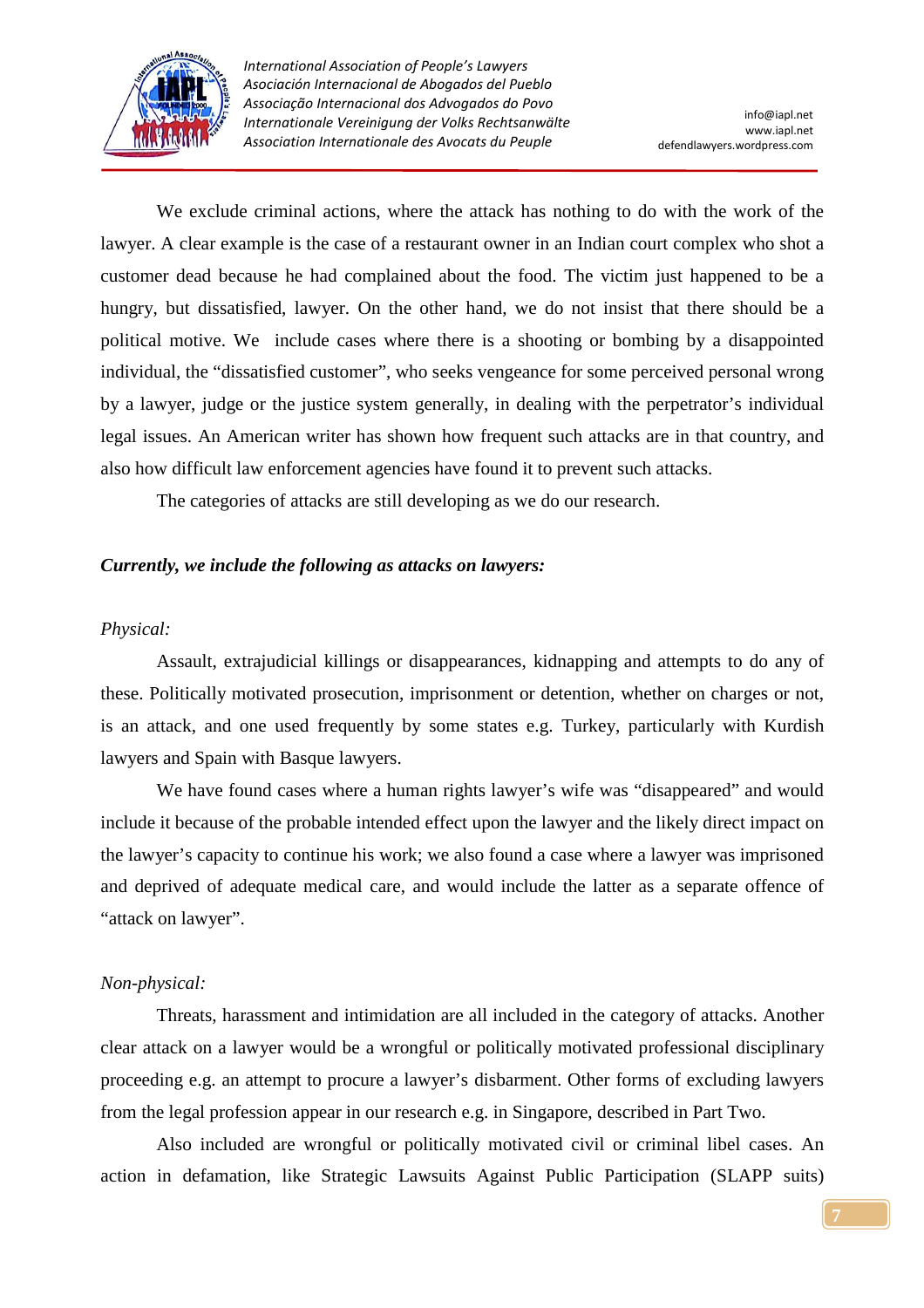

generally, can be used as a legal tactic to stop actions which are intended to assert rights. In countries such as Malaysia the tactic has been used recently by a corporation against a human rights lawyer. Obviously, the possibility of being heavily fined, or even imprisoned, can have a negative effect on a lawyer's work.

 Racial or gender discrimination, if intended to prevent a lawyer from carrying on his or her work as a lawyer would be considered an attack. A somewhat difficult case arose in Canada where a black lawyer was asked for his ID in order to be admitted to a lawyer's club after hours of work while working on a case in that city. It seems white lawyers were not asked to show their identification documents. We would not consider that as an attack per se. An inquiry apparently based on racial profiling, which, however offensive, was not intended to prevent a lawyer from practising, and not arising from the lawyer's work, would sit outside our category of attack.

 Another difficult case involved a group of Nigerian lawyers who had organised under the name of "Lawyers for Change". They were supporting an opposition party during an election and met to organise some campaign events. They were physically attacked by a gang of thugs and told not to do any rallies, "or else". The gang was apparently hired by the ruling party. We concluded that this was an attack within our category. Part of a lawyer's work can be to advocate for conditions that will increase the protection of people's rights, for example, law reforms, anticorruption policies and laws, fair and open elections. Threatening and assaulting the "Lawyers for Change" seems to have been a strategy of intimidation by a corrupt, or at least undemocratic, brutal political party.

 We do not see it as necessary, even if possible, to draw distinctions between lawyers who are said to be human rights lawyers and others. It is very difficult in many cases to determine why a lawyer has been attacked. A human rights lawyer could be attacked for reasons other than the work done on human rights cases. Conversely, we are familiar with a case in which a Philippine government arbiter (who many suspect was corrupt, favouring property developers) was assassinated as he left his place of work, the Housing and Land Use Regulatory Board. In the media it was indicated that he was involved in a land dispute between communities, but we have no idea why he was killed or by whom. We have included this case as an attack on a lawyer.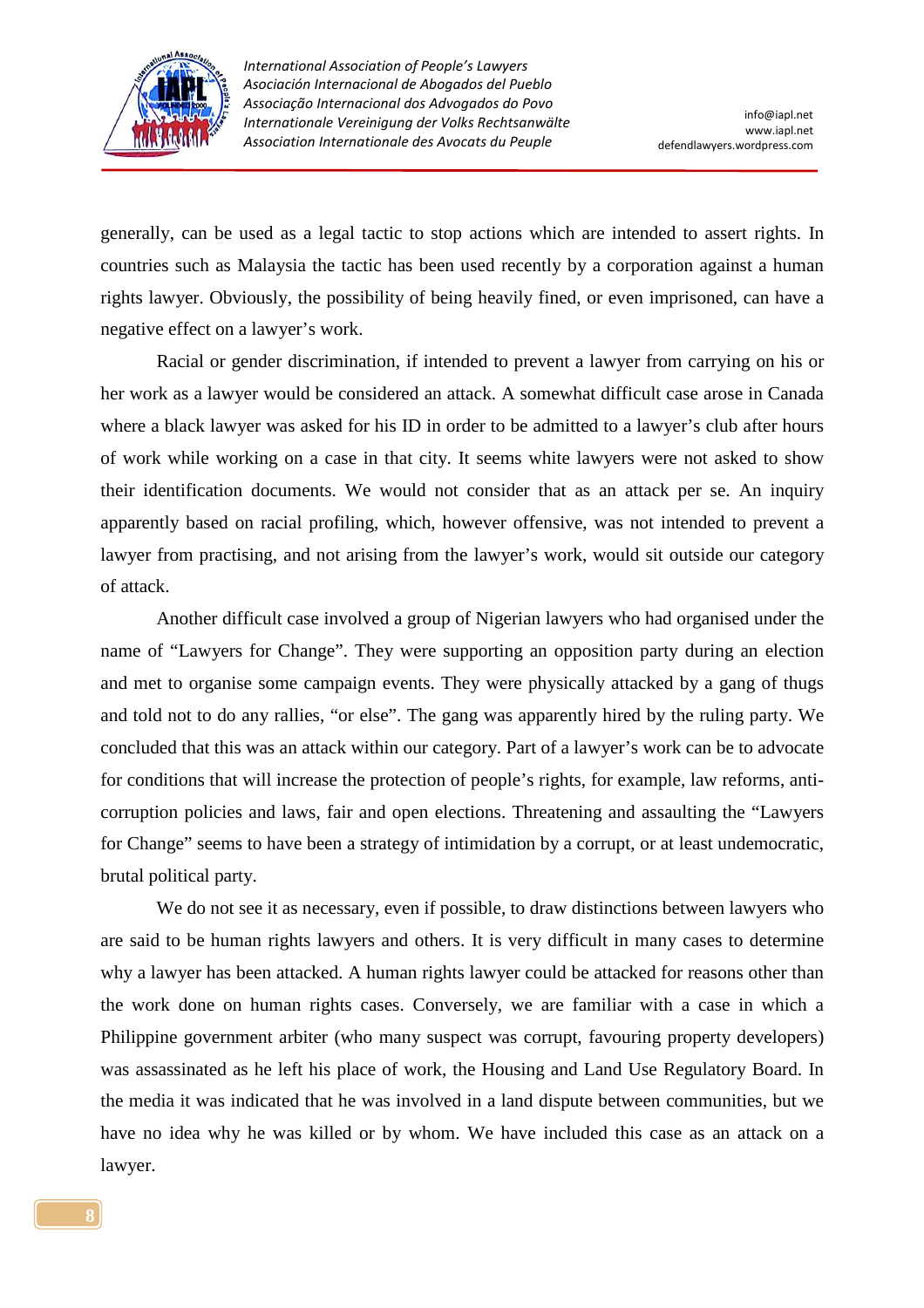

 Finally, lawyering for human rights is a nebulous concept. Many ordinary men and women lawyers are working with and for the people in ways that are laudatory, yet they have not assumed the label "human rights" lawyer, yet. We are reminded of the personal journey of the late, great Philippine human rights lawyer, Romy Capulong, who started off as a small town private lawyer, no doubt doing positive things for clients, but without any intention of lawyering for the people nor for defending "human rights".

 A second reason for not excluding what might be non-human rights cases is that any attacks, especially killings, can have correlative negative results. If it is seen that lawyers can be attacked with impunity then there are, arguably, likely to be more attacks. Our goal, inter alia, is to reduce the number of attacks on lawyers and to end impunity for attacks on lawyers.

#### *2. Some issues with numbers*

 Accurate global figures are not available for a number of reasons, including the desire of governments not to have the matter publicised as it might indicate an unstable or repressive political order which might be bad for foreign aid or foreign direct investment. There may also be a lack of interest in the attacks because the lawyers attacked are seen to be a problem for the government. Alternatively, the government may be involved, as in the wrongful and politically motivated charges, detention and prosecution that are frequently used in, for example, Malaysia and the Philippines. The involvement of government police or military in the attacks is another reason governments may wish to turn a blind eye to such events, thus establishing, or maintaining, a regime of impunity.

 As with crime reporting generally, there are other reasons why our knowledge of the number and kind of attacks on lawyers is restricted e.g. victims may not wish to draw attention to the incident for personal or professional reasons; they may believe that it is just a part of being a lawyer for the people; they may believe the state will not do anything about it, or that state forces may have been involved in the attack and it would be dangerous to report the matter.

 It appears that in many countries record keeping of such attacks as we are monitoring in many countries is generally left to civil society organisations where it has a relatively low priority (because there are so many others suffering human rights abuses) and the slender resources available are understandably deployed on other, higher priority activities. Further, record keeping is ad hoc and not centralised. In some countries what records there are seem to be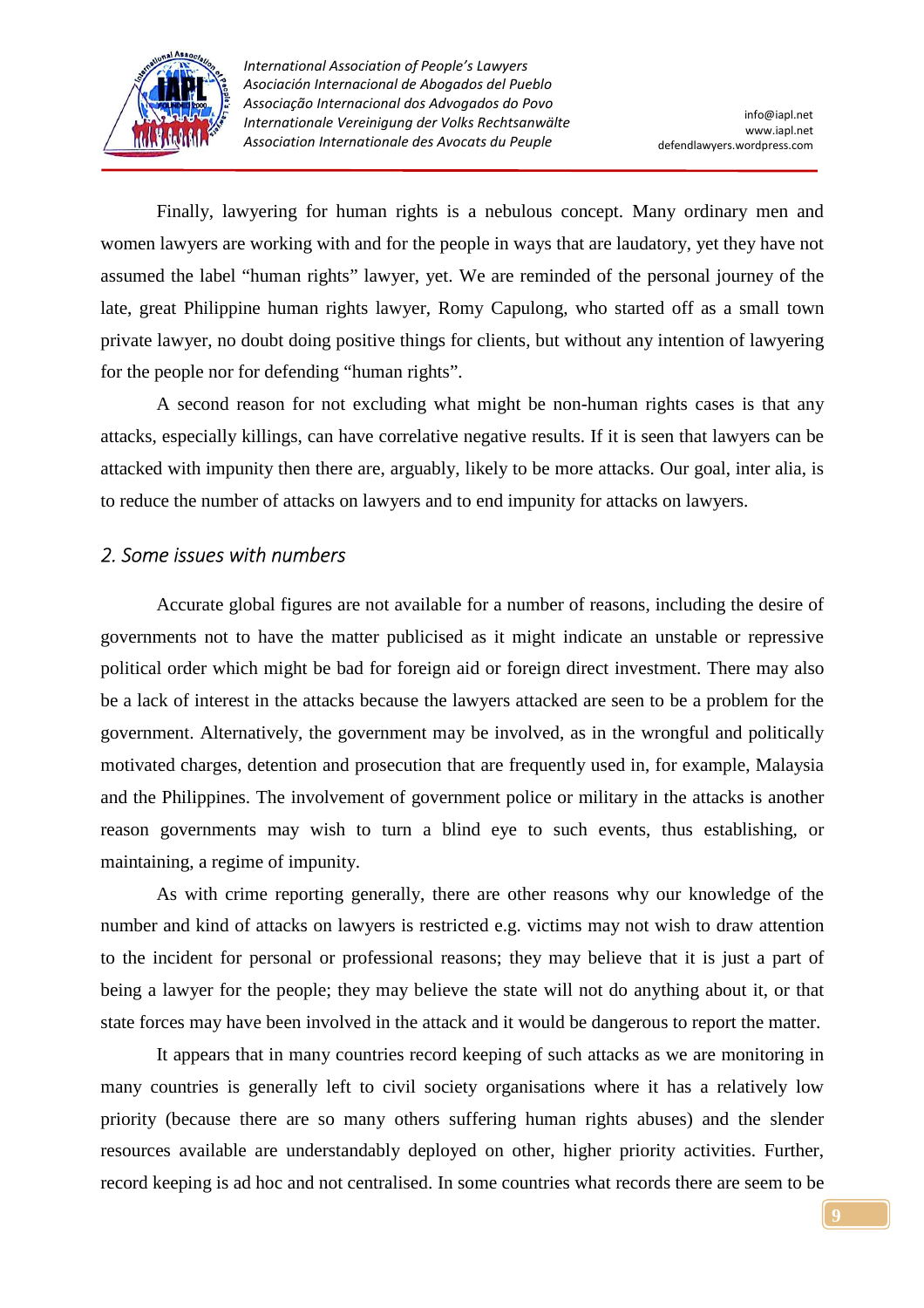

based largely on media reports which are unlikely to be comprehensive. While there are a number of international organisations keeping track, as best they can, of human rights abuses, including attacks on lawyers, few focus entirely on lawyers, thus lawyers tend to get lost in the aggregate figures of most organisations. Mention should be made of the outstanding work done by groups such as Lawyers Rights Watch Canada, the National Lawyers Guild, Haldane Society of Socialist Lawyers, Frontline Defenders, and a number of continental European organisations including Lawyers4Lawyers, the Observatory for the Protection of Human Rights Defenders, Lawyers Without Borders, and such international organizations as the International Bar Association Human Rights Institute and the International Federation for Protection of Human Rights Defenders.

### Part Two The Nature and Extent of Attacks on Lawyers

 In this section we provide a range of examples from a number of countries to demonstrate the kinds of attacks occurring around the world on lawyers. This is illustrative, not comprehensive. One of the reasons for providing this material is because it seems to us, based on our experience and research, people are generally unaware of the nature and extent of attacks on lawyers. Where there is some knowledge of this phenomena, it is likely to be limited to the well publicised illegal detention of human rights activist lawyers in a few countries such as China, in particular, but also in Turkey (mainly Kurdish lawyers) or Spain (mostly Basque lawyers). Of course, at least in some parts of the world, there is an understanding that the killing of lawyers in such countries as Iraq or the Philippines is a significant problem. Pakistan's protesting lawyers of some years ago was probably the one most familiar event which brought to the attention of the world the phenomenon of conflict between lawyers and an oppressive state. In that instance it was the sacking of the Chief Justice that ignited a storm of protest from his professional colleagues.

 While we understand that the media, from which most people get their news, are most interested in the attacks involving killings and imprisonment of lawyers, there are less publicised but more frequent attacks on lawyers that need to be brought to public attention. They are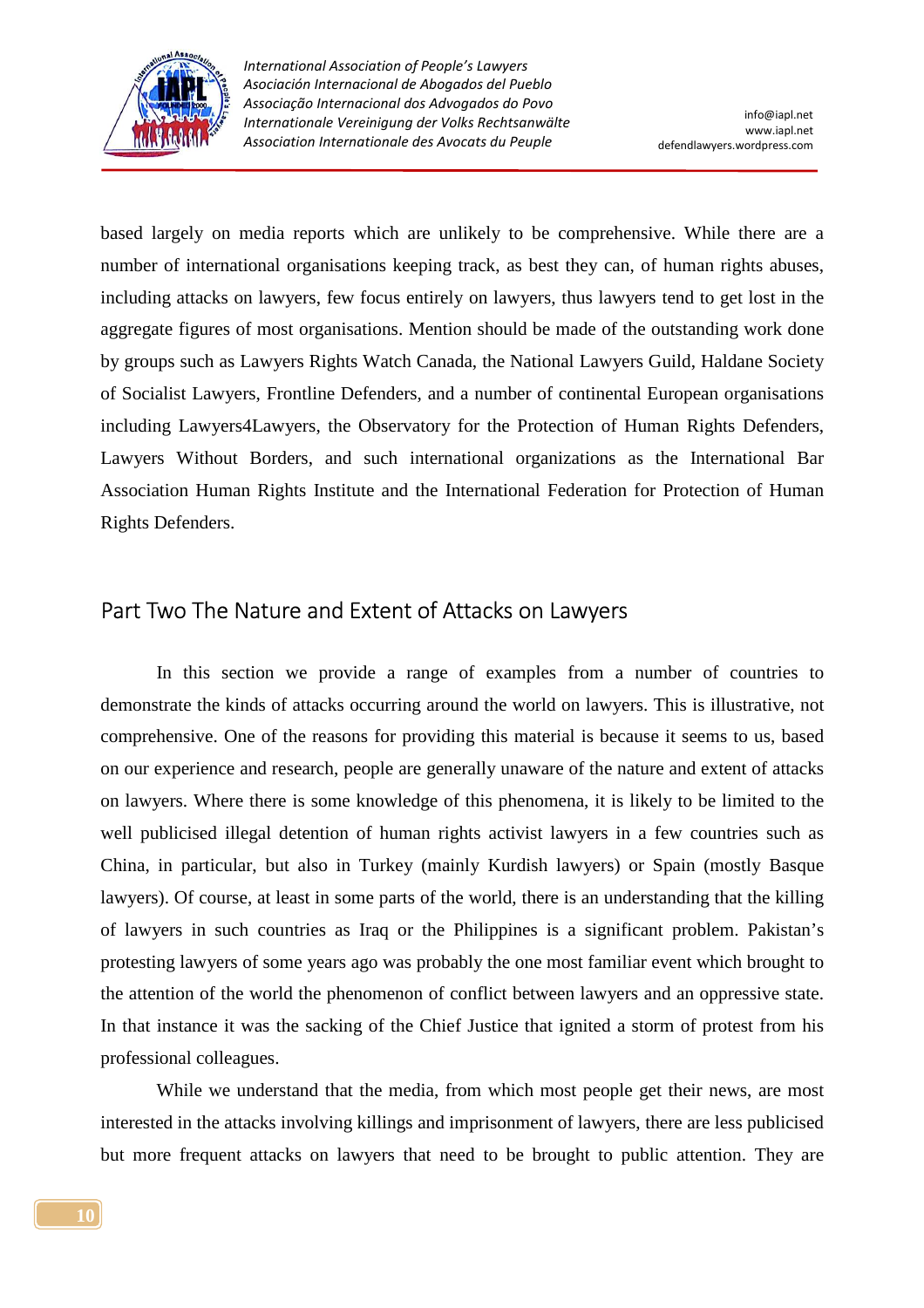

frequent, with low visibility, but taken as a whole, represent a very substantial threat to democracy and the protection of human rights from abuse.

 The incidents we list below are drawn from a much larger set of country accounts we have examined. Our intention is to provide examples taken from different countries that illustrate a variety of kinds of attacks on lawyers. It does not mean that these are the only attacks in a country listed, or even the most serious.

 In the Appendix we list the 80 countries that our research indicates have had attacks on lawyers. Of course there are likely to be few countries today where there are no attacks of some kind on lawyers. We just do not find reports on such activity. Thus an important part of our project is to try to get information from people and groups in those countries, as well as international groups with contacts in the unlisted countries, so that we can get a more comprehensive understanding of the extent of the problem around the globe.

 Afghanistan (2014) Lawyers (2) were killed in a targeted attack, thought to have been the responsibility of the Taliban. The attack took place in a northern province, Baghlan. Police said it was "the latest in a string of targeted killings in the country". A "sticky bomb" was attached to the car used by the lawyers. When they entered the car just outside the court building about midday, it was detonated, killing them instantly. Targeted killings are aimed at "civilians considered to be supporting the government, civilian government employees, religious leaders, tribal elders, and persons involved in peace and reconciliation efforts" according to a news report.

 Australia (many years) Aboriginal lawyer, and later magistrate, was subjected to police harassment and attempted intimidation consistently for many years until her retirement; she received innumerable anonymous death threats. She was also subjected to professional and state disciplinary procedures on several occasions as her decisions did not always favour corporations nor police. In recent years, a Muslim lawyer defending clients charged with "terrorism- related" offences has also been subject to police-and other-harassment.

 Argentina (2015) Lawyer appointed as the Special Prosecutor to investigate the 1994 bombing of a Jewish Community Centre that killed 85 and injured hundreds more. He was found dead in his home with a bullet hole in his head. He had been working on the case for ten years and was to give evidence to the Congress the following day that would indicate a government scheme to cover up the truth about the perpetrators. He was going to name the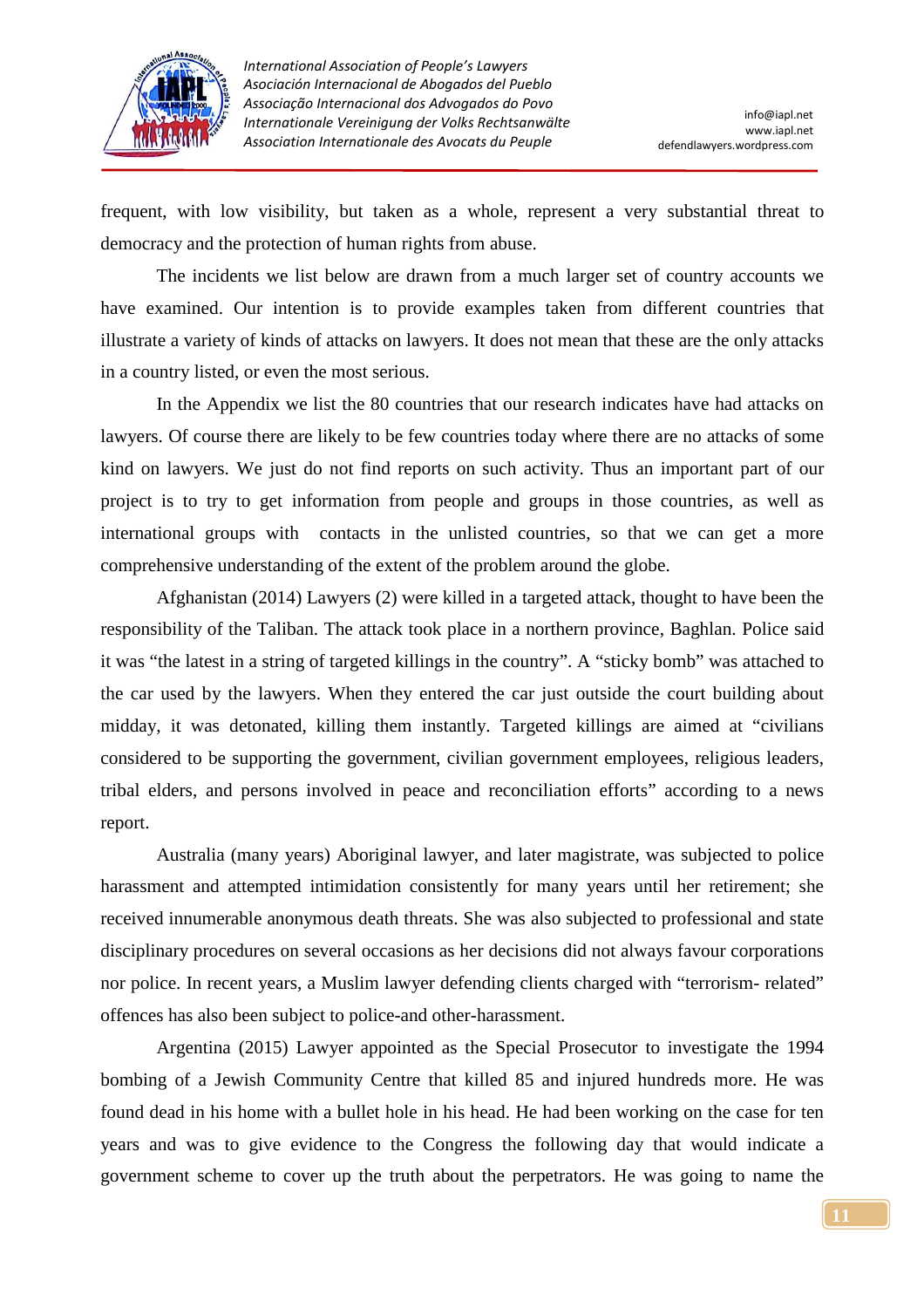

President of the country and the Foreign Minister as being involved. The government said he had committed suicide, even before the matter was investigated. A subsequent investigation indicated that it was a suicide. Not all are convinced. Questions have been raised about the absence of the 10 bodyguards who were assigned to protect the dead man.

 Azerbaijan (2014) A practice has developed whereby lawyers defending human rights cases are removed from the defence team because the prosecution says they will be called as a witness and they would then have a conflict of interest. In one case, involving a leading human rights lawyer and activist who was in jail, several of her lawyers were removed from the case using this ploy. In the same case, another lawyer was removed, and later disbarred, because of his "behaviour in court". A third lawyer was removed and sentenced to 250 hours of community service for allegedly committing libel. In another case, a lawyer for human rights activists, and journalists critical of the government, was removed from a high profile case involving a leading journalist detained and charged with treason, espionage and tax evasion. The removal followed a recommendation from the government controlled Azerbaijan Bar Association that he be disbarred for "breaching professional ethics" by questioning the fairness of the court's decision to imprison his client. Recently a highly respected human rights lawyer and the Director of a Legal Education Society was sent to prison for 7 years. The charges were: tax evasion, illegal entrepreneurship and abuse of power.

 Bahrain (2014) Lawyer with long experience as a human rights advocate for which he has gained international awards was arrested, detained and charged with "insulting public institutions" via Twitter. There appears to have been another charge of "inciting hatred against the regime". He had been on a month long advocacy trip to Europe where he spoke at the U N Human Rights Council and had discussions with members of the European Parliament as well as with foreign ministries throughout Europe. This was the second time he had been jailed for his human rights activities through the Bahrain Human Rights Centre of which he was founder and Director. A number of other advocates have been imprisoned for speaking out about government human rights abuses, one being a lawyer with the Gulf Human Rights Centre.

 Bangladesh (2015) Lawyers (200) aligned with a political party were sued for damaging the car of a High Court judge, attacking a policeman and barring legal practitioners from the Supreme Court premises in Dhaka. Accused included the Bar Association President, the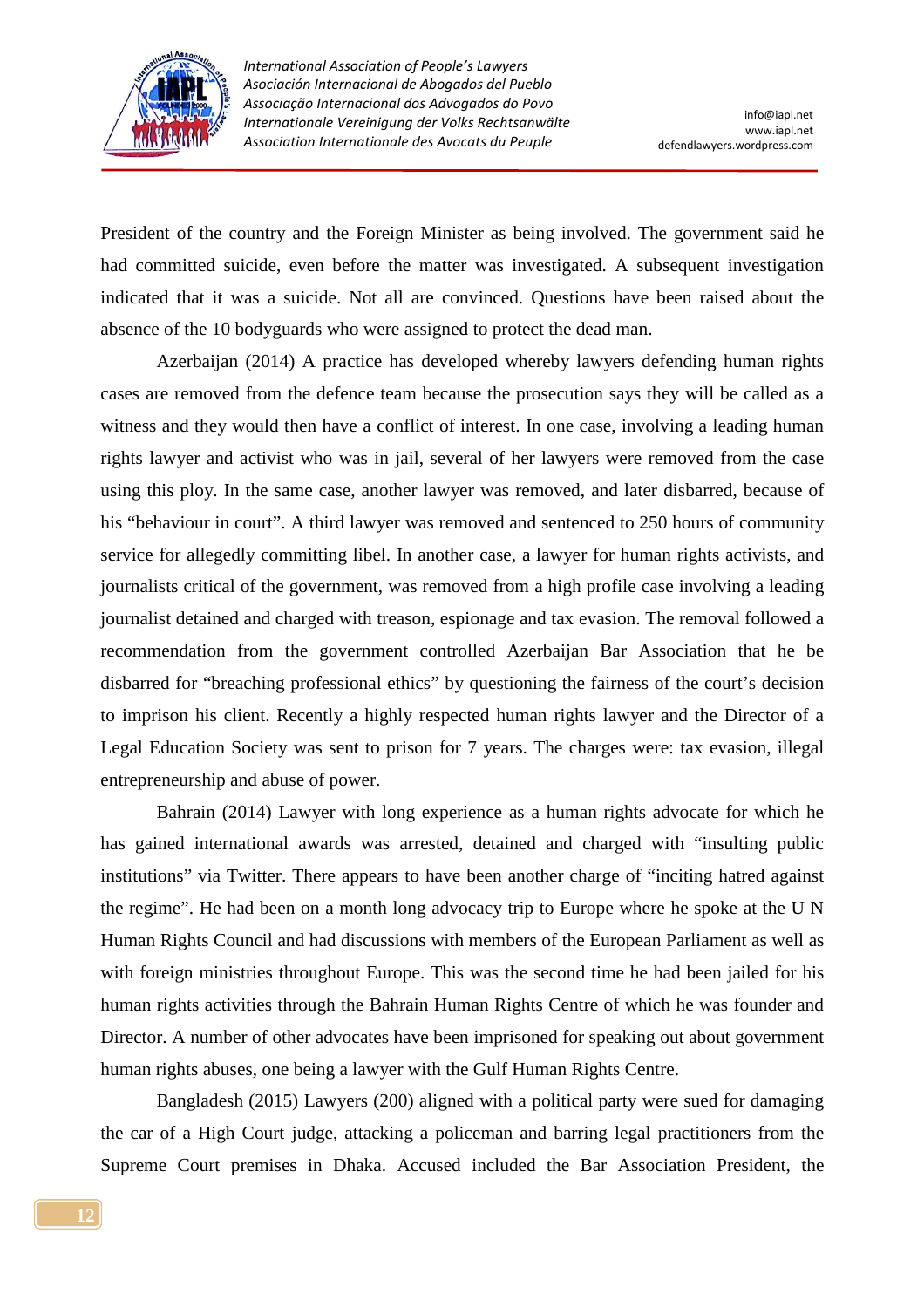

Secretary, a former President and a former state minister. Police said there was some agitation in the Court on the anniversary of controversial election results in 2014. There were claims of corruption from lawyers and others.

 Belarus (2010) Lawyer was one of a number of lawyers disbarred for defending opposition leaders. He had defended a defeated presidential candidate against "the last dictator" in Europe. He had visited his client in a KGB detention centre and later commented publicly that his client had been tortured and was innocent. He was disbarred for "inappropriate statements".

 Belize (2003) Lawyer (and husband) charged by police with drug trafficking. A human rights activist, as was her husband a former journalist, she had campaigned against rampant police brutality and accompanying impunity for the perpetrators. Newly appointed district Police Assistant Commissioner for the District reported to have stated that he "would take care of them". Both were submitted to "low-level but persistent harassment" previous to the drugs charge which appears to have been "ill-founded" according to the IBA Human Rights Institute.

 Brazil (2014) Lawyers for human rights face a wide range of serious violations of their human rights. One incident at a street demonstration reveals the attitude and the subversive effect of impunity which they seem to enjoy. When lawyers were trying to protect protesters from police violence, a video recording caught a policeman saying in an intimidating manner: "In the police office you are lawyers, but here you aren't". Pepper gas was then sprayed in the faces of the protesters and the lawyers.

 Canada (2015) One of the most interesting and active countries in the struggle to protect lawyers. Legal Rights Watch Canada has done excellent work domestically and internationally. They have made a most valuable intervention on the issue of a country's international law obligation to ensure that adequate legal aid is available. We believe the current "austerity budgets" being imposed upon legal aid in many countries is an attack on lawyers. LRWC has led a strong campaign against such an attack in Canada and its provinces.

 In another development, the Canadian Supreme Court struck down part of an anti-money laundering and terrorist financing law as it was an interference with lawyers' duty to their clients. The legislation was a clear attack on lawyers as it required them to report to a government agency any "suspicious" financial activity relating to their clients, on pain of facing criminal charges.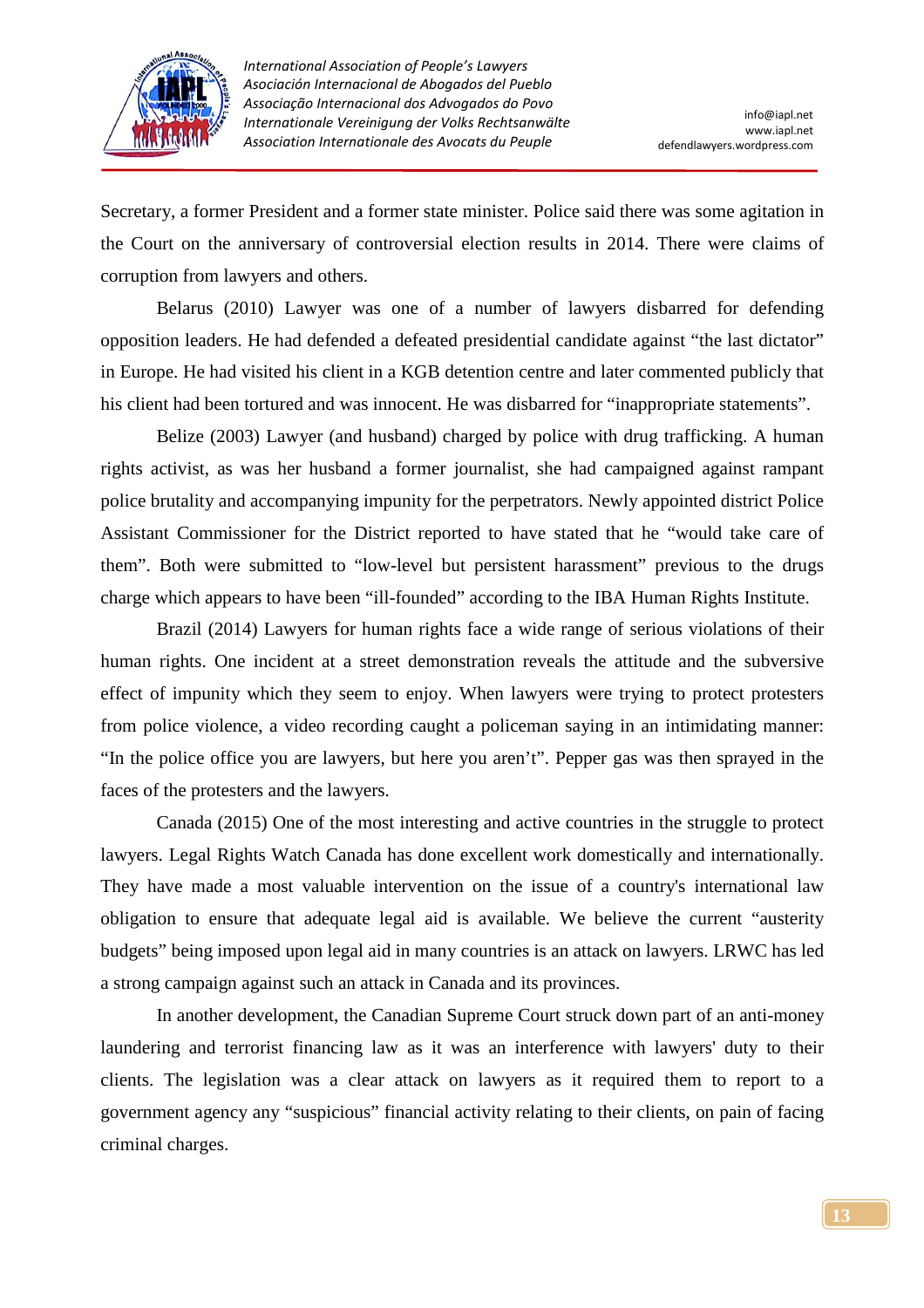

 China (2003) Lawyer who represented plaintiffs displaced from their homes by a government redevelopment project in Shanghai had his home searched twice and his wife warned not to talk about his case with foreigners. He was arrested for "illegally obtaining state secrets" through his work on the case. His license to practice law was revoked. No reasons given. Numerous applications for renewal were refused.

 Colombia (2014) Lawyer who represents rural communities in cases of "land restitution" and protecting the ecosystem from "indiscriminate mining projects" was repeatedly threatened and attacked according to the Day of the Endangered Lawyer-Colombia media release of the Haldane Society of Socialist Lawyers, London.

 Croatia (2015) Lawyer was shot dead by his client, who then committed suicide. The CCBE letter of concern to the president of the country notes that since 1972 nine lawyers and a "legal trainee" have been killed while fifteen lawyers have been attacked by bombing and deliberately lit fires.

 Ecuador (2014) Lawyers for the defence of 53 workers and students who were injured by the police and detained for 'damaging property", filed a writ of habeas corpus, alleging physical and psychological torture. They also sought medical attention for the detainees injured by "excessive use of force" by police. The authorities denied the writ, denied the allegations, and did not provide medical attention. They scheduled a trial for a date two weeks after the arrests. The lawyers sought a postponement, claiming that they were denied the opportunity to prepare an adequate legal defence: "Failure to allow and ensure reasonable time to prepare a defence constitutes an abrogation of the right to a fair trial guaranteed by the ICCPR, Art. 14."

 Egypt (2014) Lawyers (2) were investigated for possible prosecution on the order of a judge before whom they appeared as defence counsels for an imprisoned political activist. They were accused by the judge of "instigating a riot" by their "violation of court etiquette" when one of them left the courtroom in anger after the judge refused a request to see and speak to the activist who was reputed to be ill, and was not visible though held in a "brown box" in court. The Director of the Centre for Egyptian Women's Legal Assistance was detained briefly and interrogated after she gave testimony to the Public Prosecutor concerning the death of a person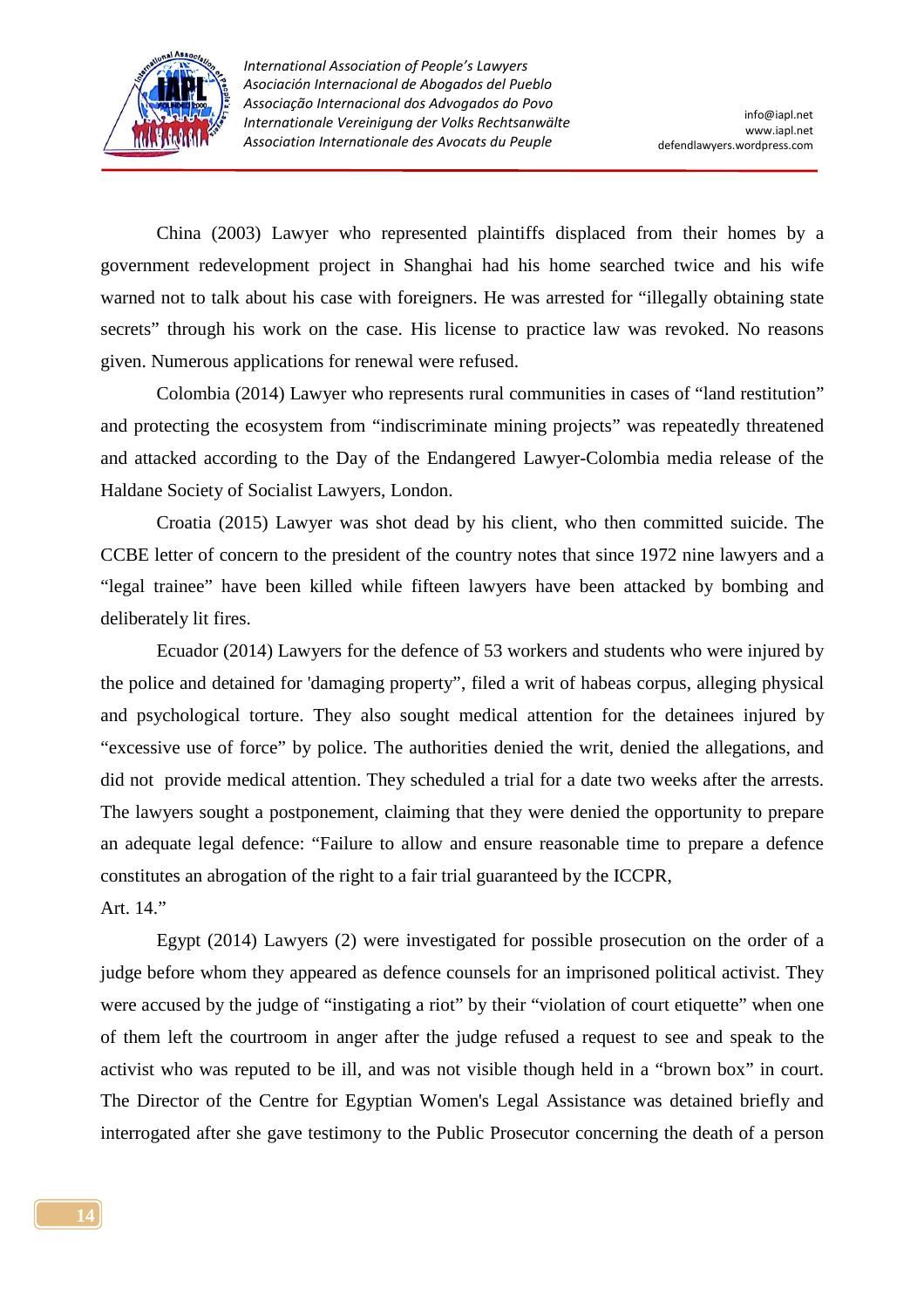

during a violent dispersal of a demonstration. Charges being investigated: "unauthorised protest", "breach of security and public order" She was released "pending investigation".

 France (2014) Lawyers doing legal aid work were not paid for many months. As in other countries, legal aid is inadequately funded. The Bar Association called for general strikes in all courts in two different months. In 2015, the matter remaining unresolved, the President of the Bar Association warned that "if the government does not change this situation it will be the end of access to justice for everyone." Lawyers in France were under treat from budget cuts and "restructuring" during the early Sarkozy period, and held strikes and demonstrations throughout the country.

 Germany (2006) Lawyer for Holocaust Denier who was on trial (such a view is a crime in Germany), was sentenced to three and a half years in prison for remarks she made during the trial, such as the Holocaust was "the biggest lie in history" and that the lay judges in the case should be given the death penalty "for giving succour to the enemy". She also signed a document "Heil Hitler".

 Greece (2014)(2013) Lawyer and human rights activist for LGBT individuals and groups, suffered harassment, humiliation and intimidation, and physical assault while detained illegally at a police station where she had gone to try to defend a transgendered client who had been detained for the third time in four days. She was prohibited from entering the station or seeing her client. Having rung police emergency, she was able to enter the station. Then she was pushed into a cell with a group of others, taunted and held for a short time. When let out of the cell, her complaint was refused. She then went to another station and filed a comprehensive complaint. The public prosecutor refused to arrest the police as they were "acting while on duty". Subsequently the lawyer had a complaint filed against her for "false accusation" and "aggravated defamation."

 Guatemala (2000) Five defence lawyers for a kidnapping gang received telephone death threats after they had entered appeals from sentences of death. They were told the men must die. They took the threats so seriously they all withdrew from the cases.

 Honduras (2003) Lawyer received threats, suffered harassment and intimidation in forms including being followed by a car that was unlicensed and had blacked out windows. He was a human rights lawyer defending several indigenous leaders of a major civic organisation of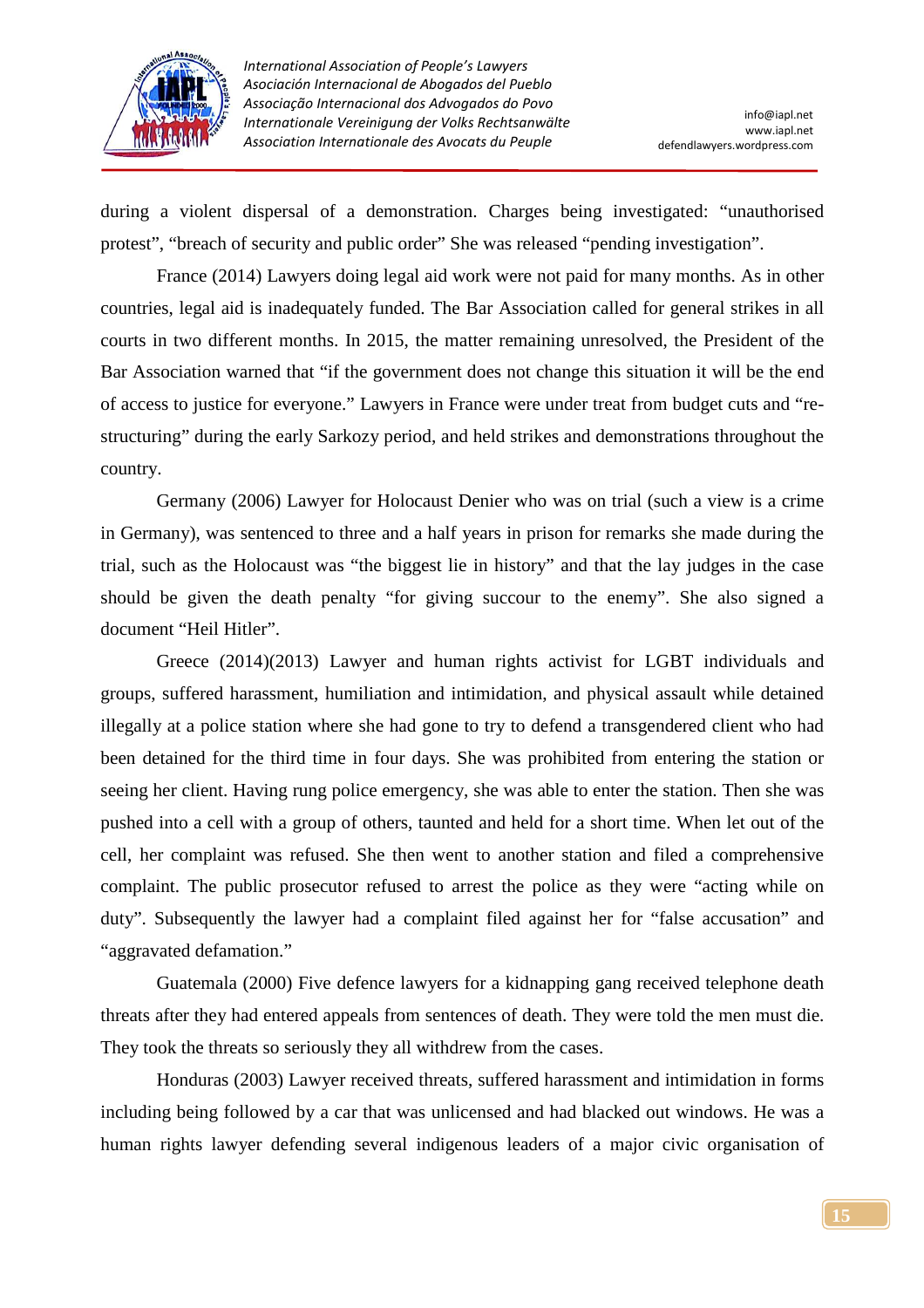

"Populares e Indigenas de Honduras". Thus an identification with clients, in violation of international and presumably domestic laws.

 India (2007) Lawyer forcibly detained by Punjab Vigilance Bureau officials after warrantless search, house ransacked. Arrested, tortured, humiliated by being stripped naked and tied with a rope. Object was to make him give information thereby breaching lawyer-client relationship. Context was a "political vendetta" between the Chief Minister and his predecessor.

 Indonesia (2001) Judge was assassinated. He had been head of a panel of judges that sentenced "Tommy" Soeharto to prison and a large fine for corruption, and was on a panel that sentenced a friend and former cabinet minister of ex-President Soeharto to a prison term of 6 years.

 Iran (2010) Lawyer arrested and sentenced to 11 years in prison and banned from practising law and travelling for 20 years. Her "crimes", arising out of a visit to her client who was an imprisoned political prisoner at Teheran's Evin prison, were: "propaganda against the regime", "acting against national security", and "not wearing hijab during a video-taped message". As the Secretary General of the CCBE commented these are "charges which appear either not to be proper criminal offences or are unsubstantiated by evidence". A lawyer who represented three captured Americans detained for 7 months was also barred from travelling, had his passport invalidated, and also was prohibited from defending human rights cases.

 Iraq (2015) Probably the most dangerous country in the world today for lawyers (as it is for journalists) with at least 210 lawyers and judges killed in the period since the US invasion in 2003. Threats, harassment, intimidation are common. One lawyer has said it is a lose-lose situation "If you win the loser will kill you. If you lose your client will kill you". Many lawyers have been killed because their arguments "go against Islam". In Mosul, a lawyer who was well known for her defence and advocacy for human rights, especially for the poor and those detained, was executed in a public square by ISIL operatives.

 Israel (2013) Palestinian human rights lawyer was released from detention because "confessions from other detainees submitted as evidence failed to prove he was a security threat". According to Amnesty International, "It is unacceptable for Israeli authorities to continue to prosecute activists because of their peaceful work in defence of human rights. This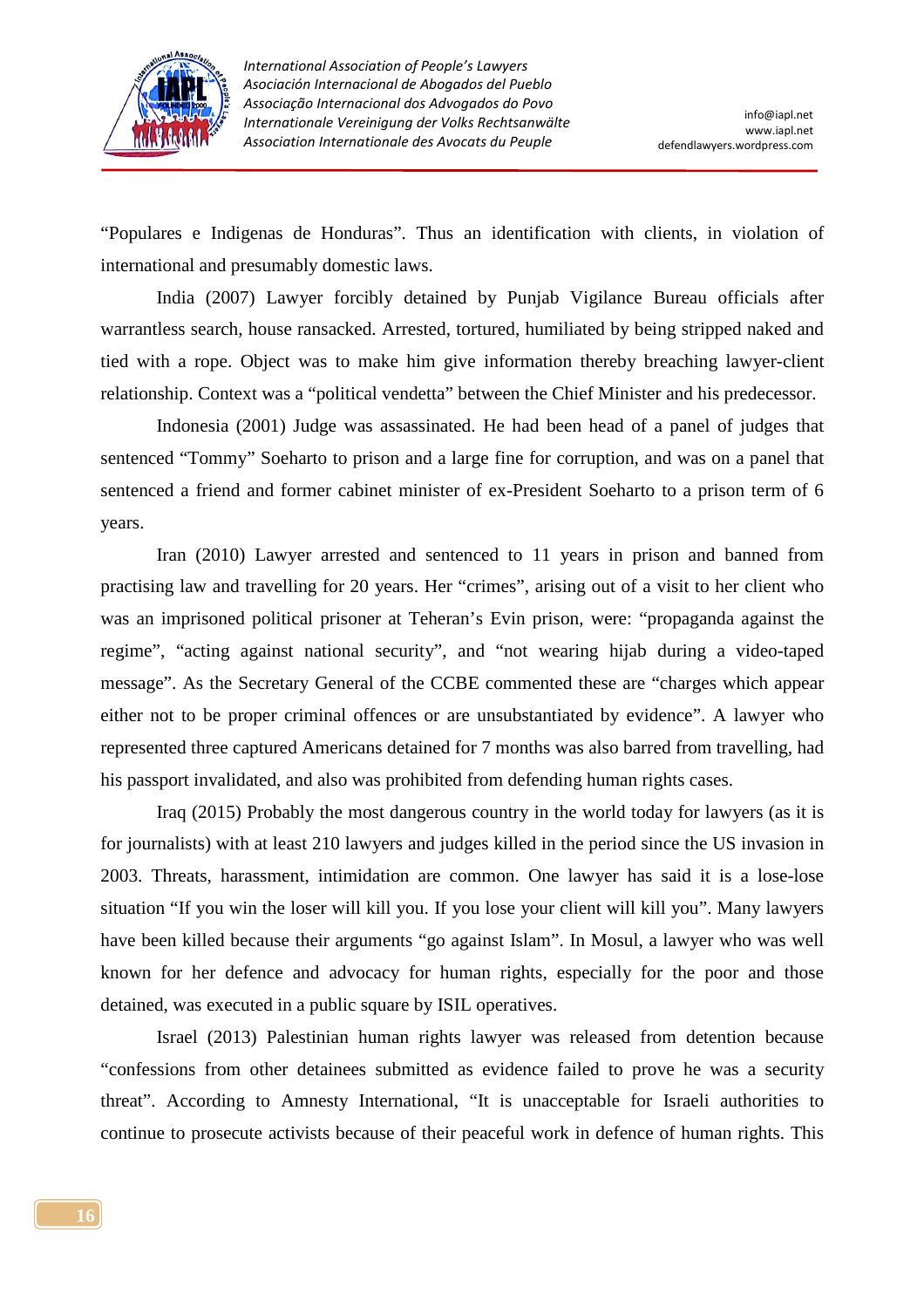

release should be a first step towards the authorities ending their harassment of Palestinian human rights defenders." Two lawyers have been murdered in the past decade.

 Italy (2015) Lawyer who defended a migrant who was being deported from the country drew harsh criticisms from a leader of the Northern League who is a member of the European Parliament. The criticisms, posted on Facebook, drew a number of "likes" and comments, including open insults and threats, including death threats, against the lawyer and his family.

 Kazakhstan (2014) Lawyers who work for human rights and against corruption are often treated as if they were mentally ill. They are sometimes sent to a mental hospital, injected with drugs and told they will never leave if they try to appeal to a court against their hospitalisation. In one such case, after years of harassment linked to her complaints about a member of parliament who she alleged was interfering with the administration of justice, the lawyer was roughly taken from her home and, against her will, to a psychiatric hospital by "four police officers, one doctor, two nurses and two medical staff". In the hospital she was told she was there for "refusal to admit her guilt", her "interviews with the press" and for her "aspiration to justice".

 Kyrgizstan (2015) Lawyers who defend human rights activists and advocates against police torture, and in one instance an American free-lance journalist, have had their homes raided and computers seized by agents of the Kyrgyzstan National Security Agency (GKNB). Confidential information, including much that was privileged by the lawyer-client relationship, was accessed. The offices at Bir Duino, a well known human rights defence organisation of which they are members, was also raided. No charges were laid against the two lawyers involved, indicating it was an exercise in intimidation of lawyers generally and harassment of the two who were involved in defending a criminal case against the American journalist.

 Lebanon (2015) Lawyers representing the Lebanon Bar Association, attending an Arab Lawyers Union conference in Cairo, Egypt, were attacked physically by a group of allegedly pro-regime Syrian lawyers. According to a report by the Future Movement of Lebanon, the attack was "an aggressive and militant behaviour carried out by the thugs and bullies of the Syrian regime."

 Liberia (2015) Two lawyers were jailed for thirty days by a Judge in the Commercial Court, allegedly for "faking a ruling" and "failing to prove accusation that she was siding with a party in a case before her". Lawyer for the two claimed that there was a constitutional matter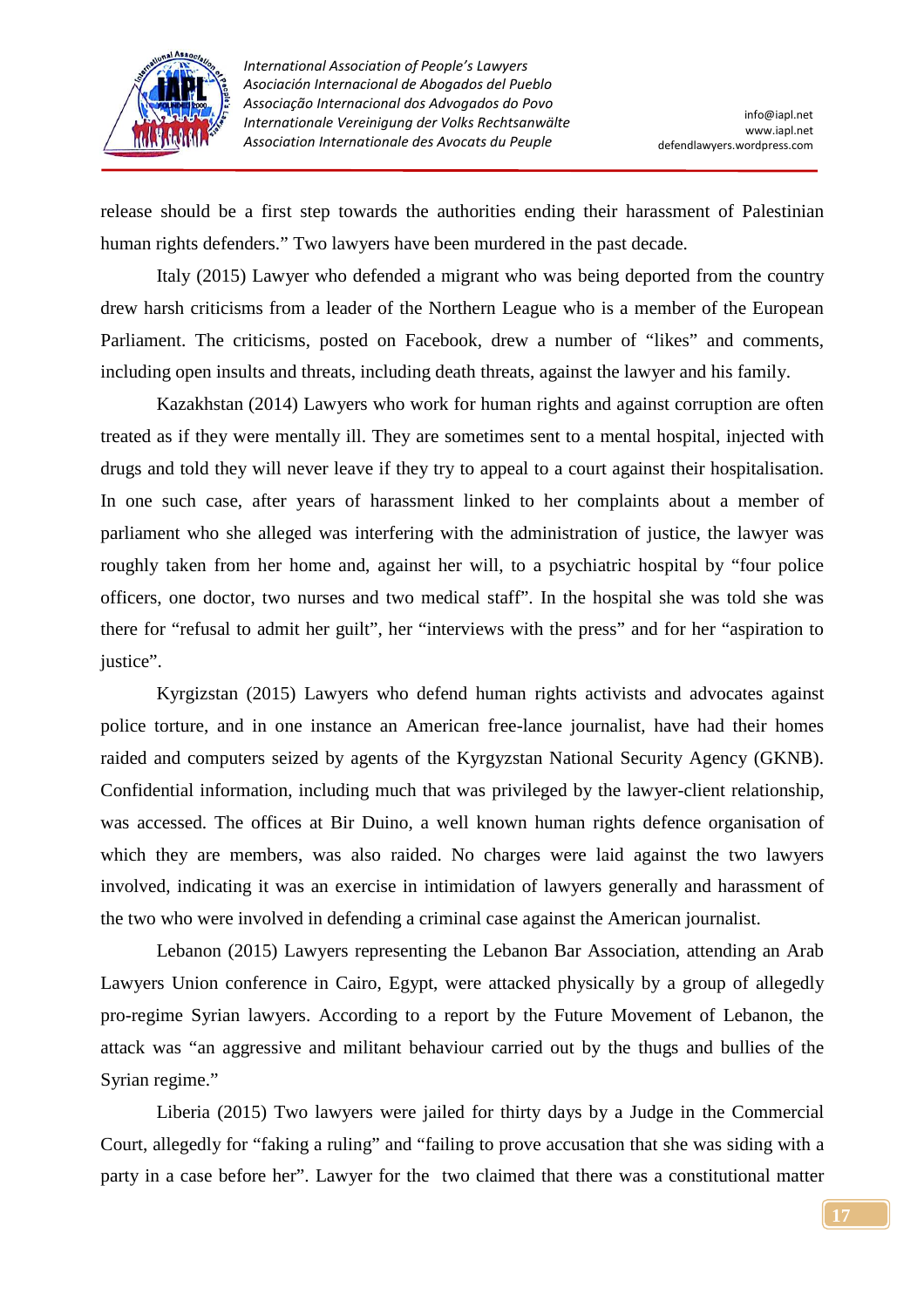

involved " because there was no due process. The lawyers were grabbed and put in jail. If they had committed any crime they're supposed to have been tried. But she didn't do it and just put them in jail". It was left to the Presiding Justice-in-Chambers to decide whether there might be grounds for the Judge's actions, e.g. contempt of court.

 Libya (2013) Senior judge was assassinated by an unidentified gunman outside the court in Derna. It is reported that this is the "latest of an increasing number of threats and attacks on the judiciary in Derna, a city known to be an Islamic stronghold and which houses extremist Salafist militias".

 Malaysia (2014) Lawyer was sued for libel (effectively a SLAPP suit) by a corporation who publicly denounced the treatment of the corporation's employees. A sedition charge was brought against the lawyer defending the opposition leader Anwar Ibrahim facing criminal charge of sodomy. This year two lawyers, officials of Lawyers for Liberty, were detained over criticisms one had launched about government practice (a rape threat at a TV presenter by the Inspector general of Police) and the other had criticised the intended expansion of jurisdiction for Islamic law. The latter one was told by the Inspector of Police to "keep his mouth shut" and not to comment on religious affairs.

 Maldives (2015) The country's judiciary has been a source of controversy for some years. In 2012 then President Nasheed ordered the arrest-or forceful abduction- and detention of the then Chief Justice. Now out of office, ex-President Nasheed has recently been sentenced to prison for 13 years on 'terrorism-related' charges including the arrest and detention of the former Chief Justice.

 Mexico (2014) One of the world's most dangerous countries for human rights defenders, including lawyers, and journalists. The Mexican Association of People's Lawyers, a chapter of the IAPL, expressed its concern for two lawyers who had been subjected to threats and harassment, and said they were "concerned about the systemic violation of human rights in our country, the deep climate of repression and criminalisation of popular struggles and now, the increasing harassment of lawyers."

 Nepal (2007) Lawyer received death threats as a result of his statements about the conditions people suffered in Army detention. While in detention he was severely beaten and witnessed harassment and the torture of other detainees.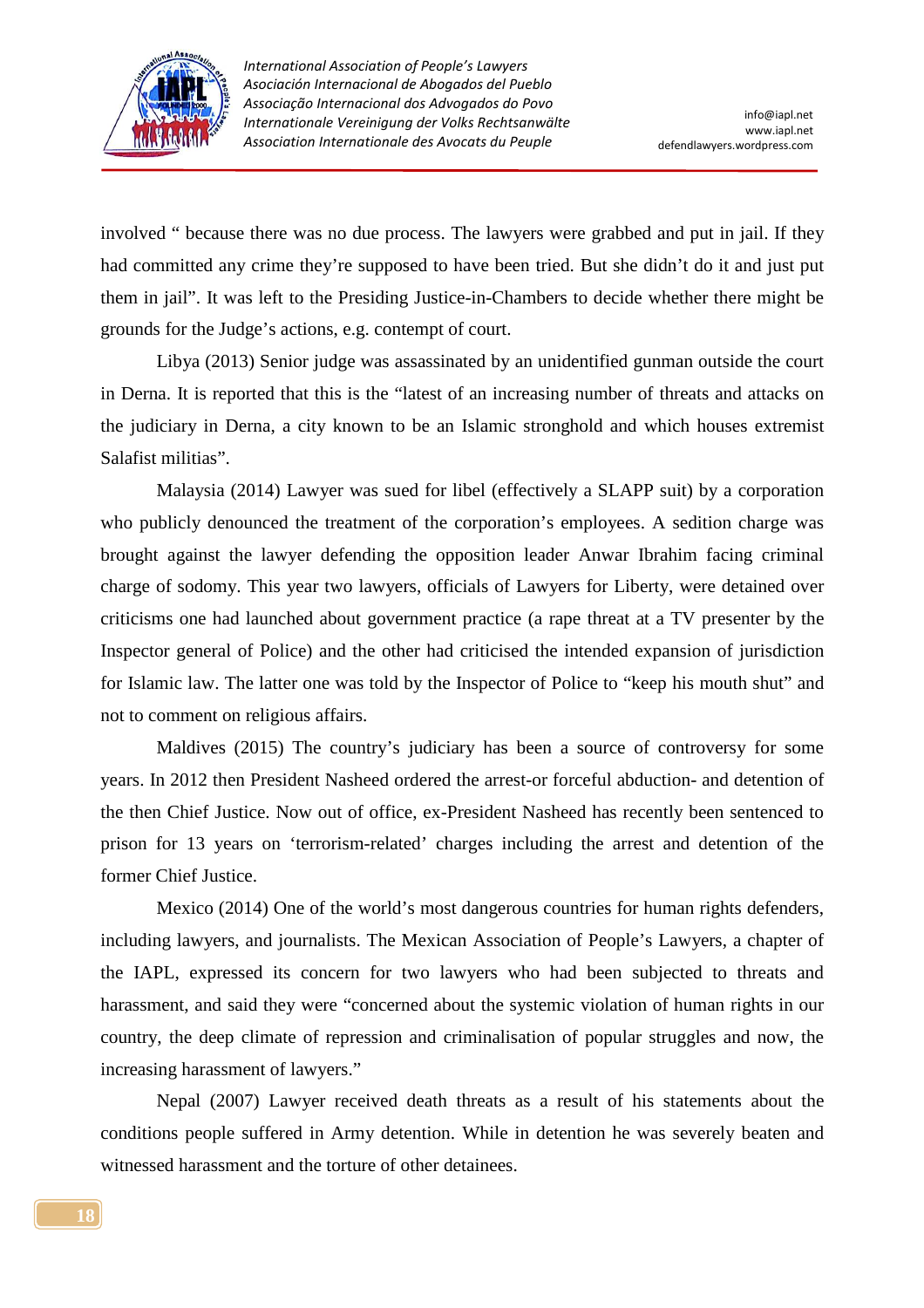

 Nigeria (2015) "Lawyers for Change" is a group of oppositional activists seeking reforms and supporting a Presidential candidate for the All Progressive Congress. They were meeting in Akure, capital of Ondo state in order to organise campaign events. Their meeting was disrupted and the lawyers were physically attacked by what the media called "hoodlums and thugs" armed with guns and machetes. The attackers threatened to kill the lawyers "if they carried out any rally in the state". It is believed they were paid hirelings of the government party, the People's Democratic Party. One of the victims commented "Our democracy is under threat if lawyers cannot openly associate and freely express themselves or have a say during the election."

 Pakistan (2013) Lawyers, 68 of them, were charged with blasphemy in the Punjab. The charges arose out of an earlier event in which a policeman assaulted and detained a lawyer. It is said that in the Punjab there is a feud between police and lawyers. Scores of lawyers demonstrated outside the police station where their colleague was being held. They shouted insults inter alia calling the police officer involved, a dog. The name of the police officer is the same as an early Caliph. A Muslim fundamentalist claimed his feelings were hurt by hearing what he considered to be blasphemy. Apparently this is a charge increasingly used, apparently used between religious communities. People acquitted have been murdered. Two politicians who spoke of reforming the law were murdered. A lawyer who defended a person charged with blasphemy was murdered. This year a lawyer was killed because he had represented a Dr. who was accused of establishing a fake vaccination program in order to help the CIA find Osama Bin Laden. Having received death threats, he stepped down from the case. He was murdered anyway. The Taliban in Pakistan took responsibility.

 Peru (2012) Lawyers are arrested and detained frequently on false charges, often relating to "terrorist offences". Several lawyers who were tried won acquittals, so the USA concept of "providing material support" for terrorism was introduced into the country's law. This has been interpreted with a Catch 22 twist: if a lawyer gives advice to a defendant on terror-related charges, this could be the subject of investigation for a possible charge of "providing material support". As one Peruvian human rights lawyer has commented: "This is a harbinger of things to come. For the right to have a lawyer is now the right to have a lawyer who does not give advice!"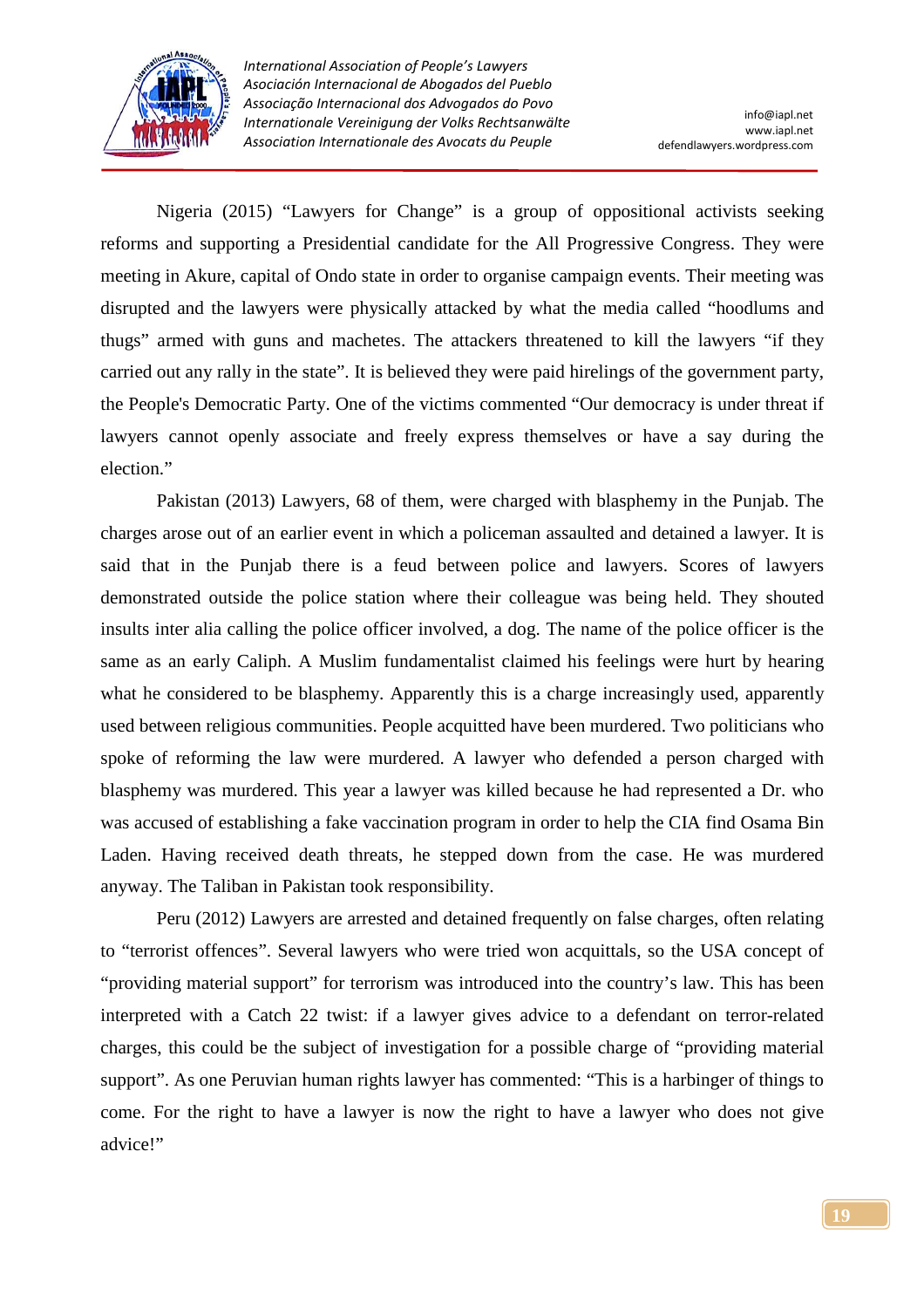

 Philippines (2015) One of the most dangerous countries in the world for lawyers (3rd most dangerous for journalists). A recent Report of the Monitoring Committee of the International Association of People's Lawyers found there were 114 lawyers killed in the period from 1999 to the end of 2014. This includes 23 judges and 9 prosecutors. Other types of attacks include disappearances, death threats, harassment, intimidation, unjustified detention and false charges, libel actions and labelling e.g. as "enemies of the state".

 Romania (2015) One of the most corrupt countries in the European Union, and ranked 69th of 177 countries in the world by Transparency International. The EU Cooperation and Verification Report for 2014 gave a "warning to end political pressure on the judiciary amid continuing concerns about corruption". Four judges were recently sentenced to long terms of imprisonment for taking bribes, and a business man was convicted for instructing his lawyer to bribe the judges in his case.

 Russia (Dagestan Republic in North Caucasus) (2015) The country is not a safe place for human rights defenders, nor of course journalists as has been widely publicised. We cite events from Dagestan, a Republic of the Russian Federation in the troubled North Caucasus. A human rights lawyer defending one of several men accused of killing a prominent Sufi sheikh, was beaten on the steps of the courthouse during a break in proceedings. He suffered serious head trauma as a result of beatings from five or six men. According to a Human Rights Watch comment "The violent attack on a defence lawyer right outside the courthouse strongly indicates that the assailants were confident they would get away with it. This is a terrible crime against a courageous lawyer, and a chilling signal to lawyers like him in Dagestan." The Republic is the centre of an Islamic insurgency. The dead sheikh was involved in negotiations with a Salafist fundamentalist organisation. HRW also commented: "Lawyers and human rights advocates in Dagestan face serious threats to their lives and well-being. Those who defend Salafis or other people targeted in counterinsurgency efforts are especially at risk…In July, 2013 two gunmen shot and killed a lawyer who had defended suspected insurgents No one has been arrested for his murder".

 Saudi Arabia (2015) Lawyer sentenced to 15 years imprisonment, thereafter a 15 year travel ban and a fine of about EUR 50,000. He has been moved six times since his arrest and detention; he has been severely beaten in his latest prison. Charges brought against him were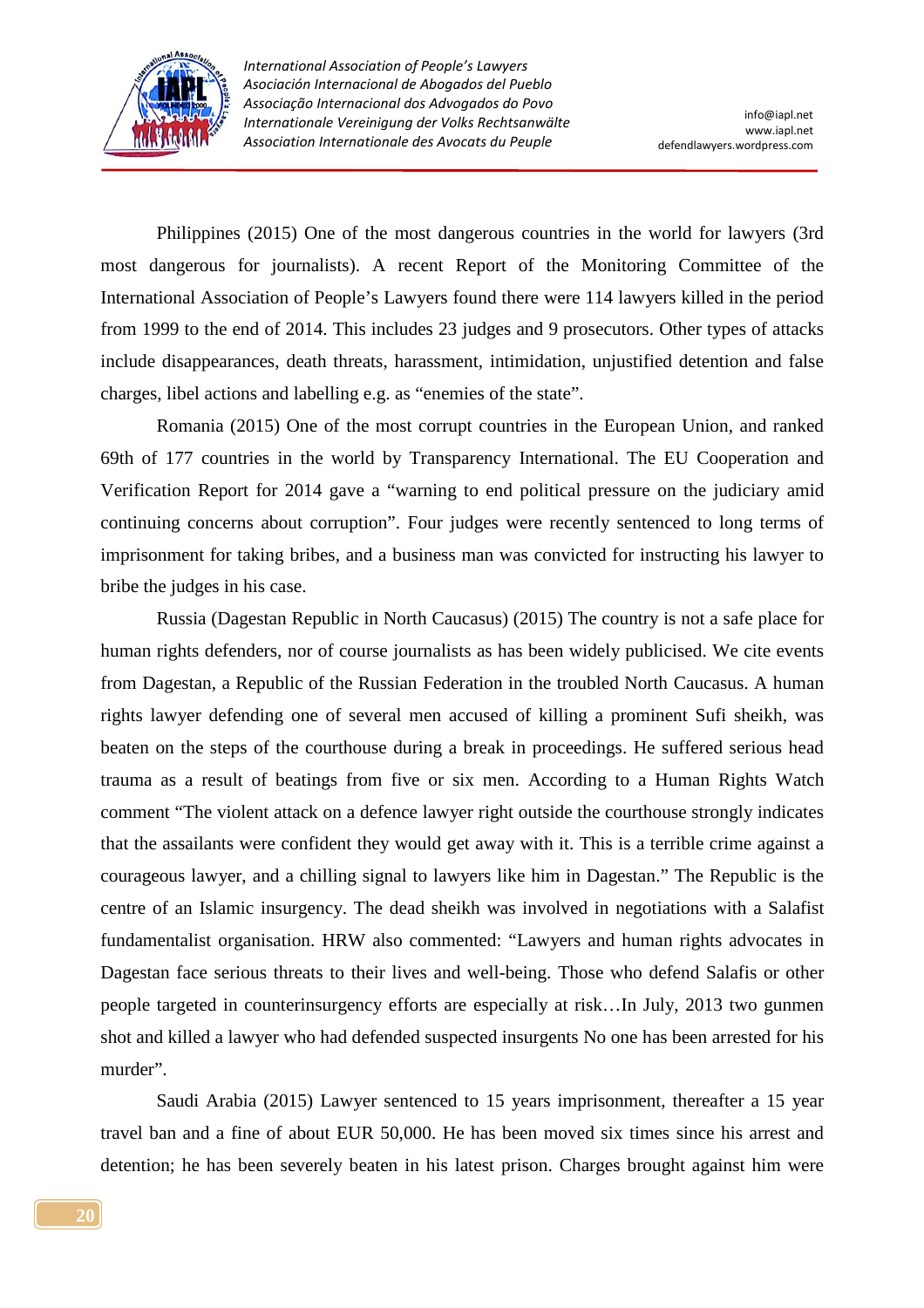

"striving to overthrow the state and the authority of the king", "criticising and insulting the judiciary", "assembling international organisations against the Kingdom", "creating and supervising an unlicensed organisation and contributing to the establishment of another" and "preparing and storing information that will affect public security". The organisations mentioned included the Monitor of Human Rights in Saudi Arabia. His application to register this NGO was rejected. The President of FIDH commented that the "summary and arbitrary sentence is a clear attempt to harass and discredit his tremendous human rights work. Charges against him are completely unfounded…Saudi authorities must stop the persecution of human rights activists and lawyers." Three human rights lawyers were jailed in October 2014 on similar charges.

 Senegal (2015) Lawyer arrested for remarks made at a political event concerning the trial for corruption and embezzlement of a prominent former government official, the son of a former president. The lawyer was one of the lawyers for the defence. Another lawyer in the same case was expelled from the court, leading others in the legal team to abstain from appearing.

 Singapore (1990s) According to an Amnesty International observer, in political trials in Malaysia and Singapore, she saw "good criminal defence lawyers charged with criminal contempt of court and sedition. It became obvious to me that human rights cannot be protected unless human rights defenders are also defended". A unique method the ruling government has instituted for attacking opposition lawyers is to sue them for defamation. The courts, lacking independence, have always found for the governing party, and have awarded very large damages. If the lawyer cannot pay, they are then declared bankrupt. That result means they are barred from sitting in Parliament, and lose their licence to practice law.

 Somalia (2014) Lawyer was the sixth legislator killed in 2014 by al-Shabaab which stated they would continue killing them "one by one".

 South Korea (2014) Lawyers representing an alleged North Korean spy were sued in a civil action for defamation by agents of the National Intelligence Service.

 Spain (2015) (Basque region) Lawyers (12) from the Basque country illegally detained during "anti-terrorist" mass round-up of Basques. They were charged with terrorist crimes. According to the ELDH (European Association of Lawyers for Democracy and World Human Rights)"All of the arrested lawyers have in common that they work as defence lawyers for Basque prisoners, some of them lawyers…this is not the first time that Basque lawyers have been arrested, prosecuted and imprisoned…ELDH has denounced this practice as a violation of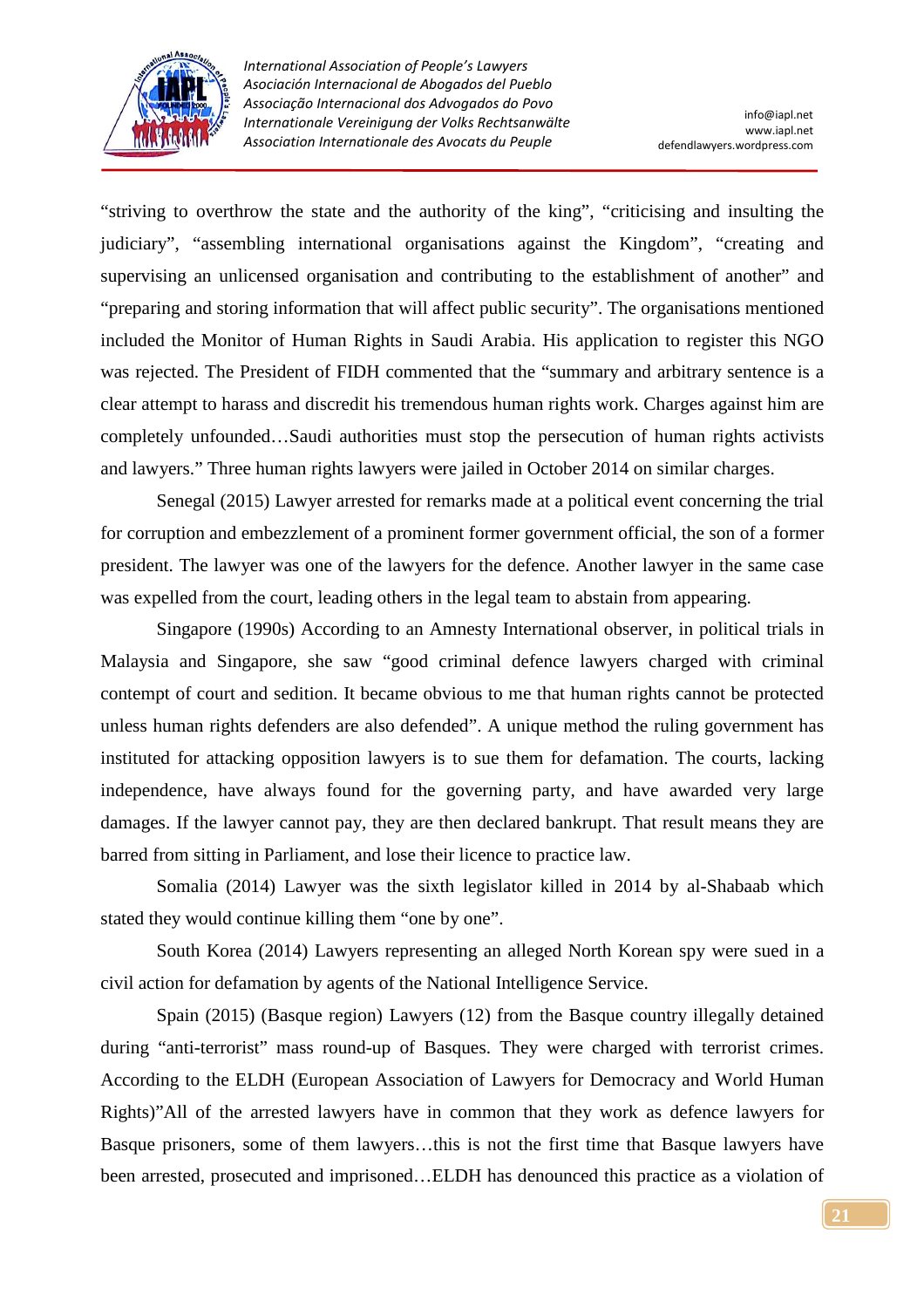

the right to a fair trial and other human rights…there was strong evidence that in violation of the 'Basic Principles on the Role of Lawyers' these lawyers were identified with their clients or their clients' causes".

 Sri Lanka (2015) The Chief Justice was reinstated after having been impeached for corruption and removed two years previously. The removal was criticised by the U N Human Rights Council as an "assault on judicial independence" and "extremely politicised and characterised by lack of transparency, lack of clarity in the proceedings, as well as lack of respect for the fundamental guarantees of due process and fair trial". Commentators saw the removal as political revenge by the then President Rajapaksa's government. His successor reinstated the impeached Chief Justice.

 Sudan (2000) Three lawyers were detained, held in solitary confinement, no visits were allowed, and they were denied medical treatment when needed. The IBA expressed "serious concerns about torture" and noted that commentators had alleged they were detained "solely for their political and human rights activities".

 Swaziland (2014) Lawyer who is a human rights advocate was convicted and sentenced to two years in prison for "contempt of court" which may be considered preferable to being strangled which was the recommended fate for a professional colleague made by the Prime Minister in a Parliamentary speech.

 Syria (2015) An extremely dangerous place for lawyers and the 2nd most dangerous for journalists in the world. In February 2015 the U N Human Rights Commissioner "urged the Syrian authorities to release all activists, lawyers and other detainees they have been holding without due process, including some jailed for years….He made a special plea for the release of prominent lawyer…who was arrested on February 16, along with…his colleagues at the Syrian Centre for Media and Freedom of Expression."

 Tajikistan (2015) Lawyer named Human Rights Defender of the year (2011) received threats and harassment in a high profile case in 2013 in which he was defending a former Minister of Energy and Industry against charges of fraud and bribery. Because the lawyer spoke in public about the procedural irregularities in the case, he was in turn tried and convicted of fraud and bribery and sentenced to nine years in prison.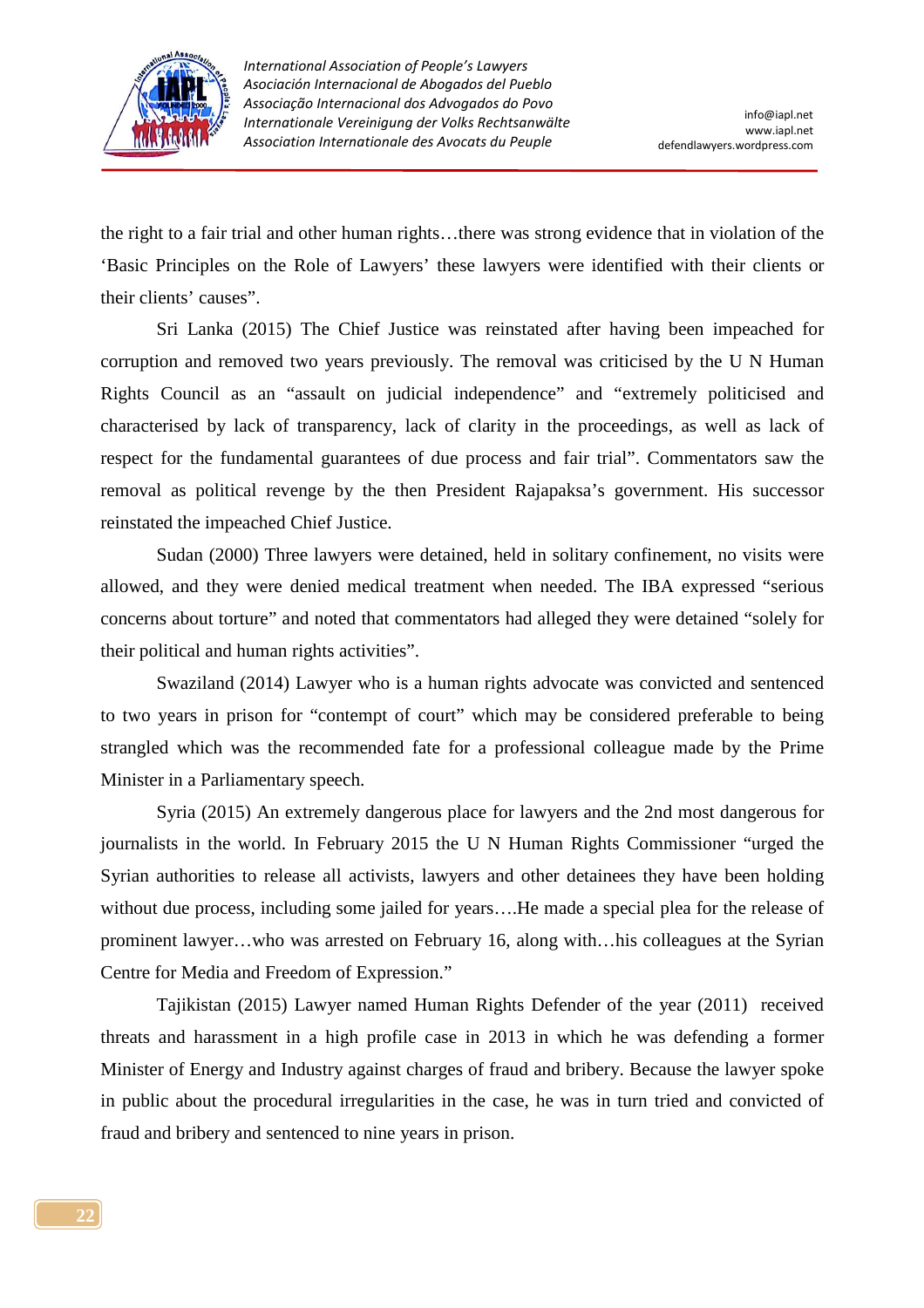

 Thailand (2014) Lawyers find it difficult to defend their clients involving charges arising from the military coup and human rights cases generally. There is a practice of putting barriers in their way, for example great delays and difficulties in getting official documents regarding incidents involving their clients. Several lawyers have been assaulted by police, and one lawyer says he was called a "bandit lawyer" by a soldier guarding his client who was detained for showing the anti-coup symbol. According to the head and co-founder of the Thai Lawyers for Human Rights organisation, Thai lawyers are not threatened but "We feel we are being watched by people in power. However, our lawyers are not afraid of that power. We insist on continuing to work professionally."

 Timor L'este (2014) The government terminated the contracts of international judicial personnel who had been invited to assist in strengthening the country's judiciary. It ordered five judges, two prosecutors and an adviser to leave the country. The U N Special rapporteur on the Independence of Judges and Lawyers commented "the government of East Timor has made progress in building sound judicial institutions in the past decade but should not disregard the importance of international personnel to strengthen the judiciary. She asked the government to reconsider, saying "[t]he reduction of the number of international judges, prosecutors and other legal professionals is a legitimate path to follow; however, this should be a process implemented in full conformity with international human rights law and standards, as well as national laws and procedures."

 Tunisia (2015) The National Authority of Lawyers called a one week general strike which their President claimed was supported by at last 95% of lawyers in the country. They were protesting the police beating of a lawyer who had gone to the police station to assist her brother who was detained for traffic violations. There had been previous beatings of lawyers. They also alleged that they were being excluded from the Supreme Judicial Council, and demanded that litigants, and people generally, should be made more aware of their rights. The Judges Association said that the strike was a political protest.

 In 2011, there had been a general strike of lawyers in the wake of the self-immolation of a young Tunisian that set off the revolution and the Arab Spring. This was because of police beatings of lawyers in police detention but also out in the streets along with other protesters. The Judges Association condemned that strike and their Union called a judges strike against the lawyers, closing the courts, because the lawyers had attacked and beaten the investigating judge.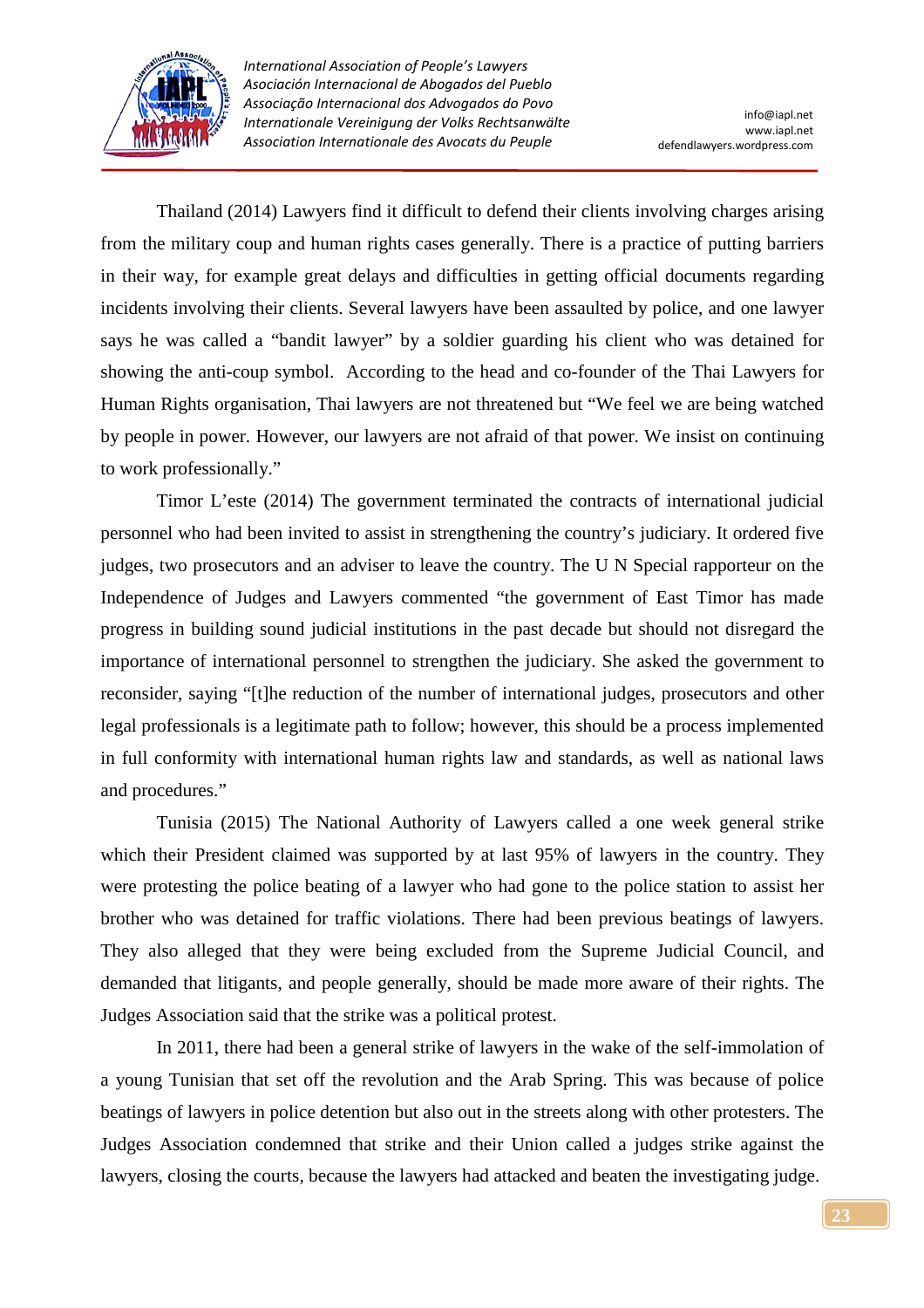

 Turkey (2011) Lawyers (about 80) in the Kurdish region of the country were rounded up, charged with offences relating to "terrorism" and detained in prison. Subsequently they were found not guilty in a mass trial in Diyarbakir, the capital of Kurdish (eastern) Turkey. The country has one of the highest number of attacks on lawyers, both Kurdish and others.

 Uganda (2015) Prosecutor in a terrorism case was shot dead. She was the lead prosecutor in a case involving thirteen defendants alleged to be connected with bombings in Uganda by the al-Shabaab organisation. These were amongst the largest bombing attacks by al-Shabaab and the first outside Somalia.

 United Arab Emirates (2012) University professor of Constitutional Law and human rights activist, well known for defending human rights cases and, in 2011, political prisoners in the "UAE Five" case, was arrested and in 2013 went on trial as one of the "UAE 94" defendants-lawyers, judges, teachers and students, all of whom were seeking democratic reform. They were charged with "attempting to overthrow the government". All 94 were convicted. Amnesty International, which was refused permission to observe the trial along with all other organisations, called the trial a sham. Techniques used against the defendants included solitary confinement, torture and refusal of legal representation until the day of the trial behind closed doors. This lawyer received a ten year prison term, other terms ranged from seven to fifteen years.

 United Kingdom (2014) In 1989, a member of the Thatcher government spoke in Parliament to the effect that some solicitors in Northern Ireland were "unduly sympathetic to the cause of the IRA". Within a few weeks, a Belfast solicitor who handled many IRA cases, was shot dead in front of his family by Loyalist paramilitaries. In 2015 another solicitor, this time in London, was "named and shamed" in Parliament by a senior government minister, and has received a large number of death threats. He was the solicitor for Iraqi claimants who alleged British soldiers fighting in Iraq had committed serious abuses of human rights of a number of Iraqis. The Inquiry into the matter found that there were some small irregularities but the serious claims were unfounded. The Daily Telegraph wrote that the lawyer should be disciplined. The Daily Mail upped the temperature by saying that "these human rights parasites should be tried for treason" and further, they should be killed "by a firing squad".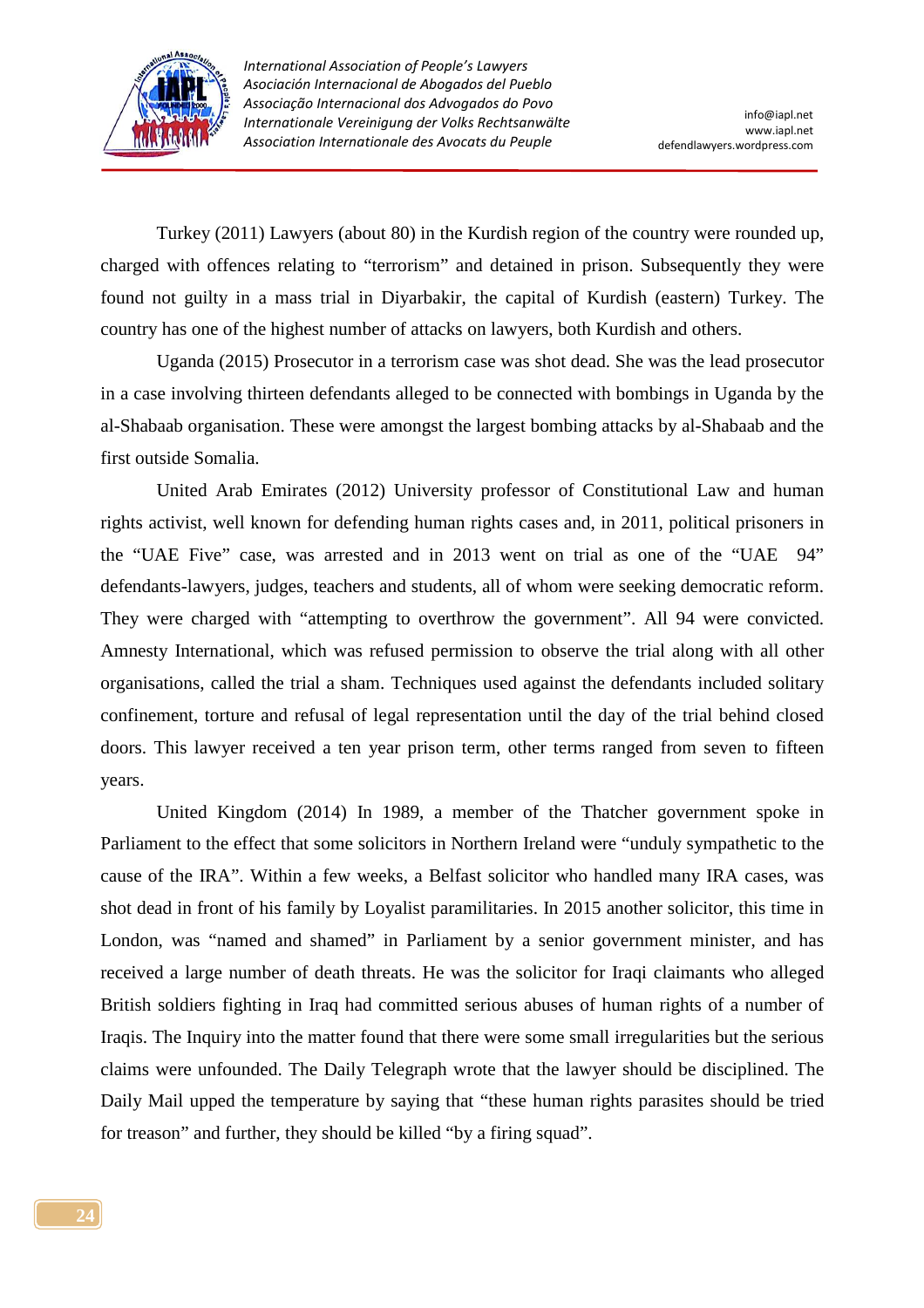

 USA (2014) Lawyer observing the Ferguson protest demonstrations in order to record police-or other-abuses of human rights was arrested by police. There are numerous other contemporary cases, and of course a history of attacks on lawyers in the early 20th Century, including a case (unsuccessful) of alleged jury bribery by Clarence Darrow, perhaps the greatest human rights defender in the history of the USA legal profession. Labour and civil rights lawyers in the 30s-50s, "Movement" lawyers in the 60s and 70s were often subjected to threats, harassment and tactics of intimidation.

 Venezuela (2015) The International Bar Association's Human Rights Institute expressed "grave concern at the deteriorating rule of law situation in Venezuela, where a growing number of arrests of legal practitioners have recently taken place." A Judge was arrested after sentencing a drug trafficker and money launderer to fourteen years in prison. The reason for the arrest, according to the Attorney General was that the judge favoured the defendant and gave sentence that was too lenient. The IBAHRI also called for the release of a lawyer who was arrested in February this year because of his involvement in defending a supermarket chain which the government had accused of destabilising the economy. The IBAHRI reminded the government that all defendants were entitled to due process, the right of appeal and control of the process by the judiciary. It further reminded the government of the U N Basic Principles on the Role of Lawyers, "Lawyers shall not be identified with their clients or their clients' causes".

 Vietnam (2010) Lawyer who defended two human rights lawyers who were convicted and sent to prison was himself arrested in 2013 and sentenced to two and a half years in prison. The charge against him was "tax evasion". He was "a lawyer and a blogger, has been a vocal critic" of the government, writing "extensively about alleged human rights abuses, religious suppression and political censorship in Vietnam". The arrest of other lawyers an activists caused Human Rights Watch to comment that the government is "systematically suppressing freedom of expression, association, and peaceful assembly, and persecuting those who question government policies, expose official corruption, or call for democratic alternatives to one-party rule".

 Zambia (2015) The Director of Public Prosecutions was arrested in connection with a complaint by a former Deputy Minister for Finance in the national government, alleging criminal conduct, abuse of authority and uttering false documents. However the court issuing the arrest warrant was found to have no jurisdiction so the Lusaka High Court stayed the warrant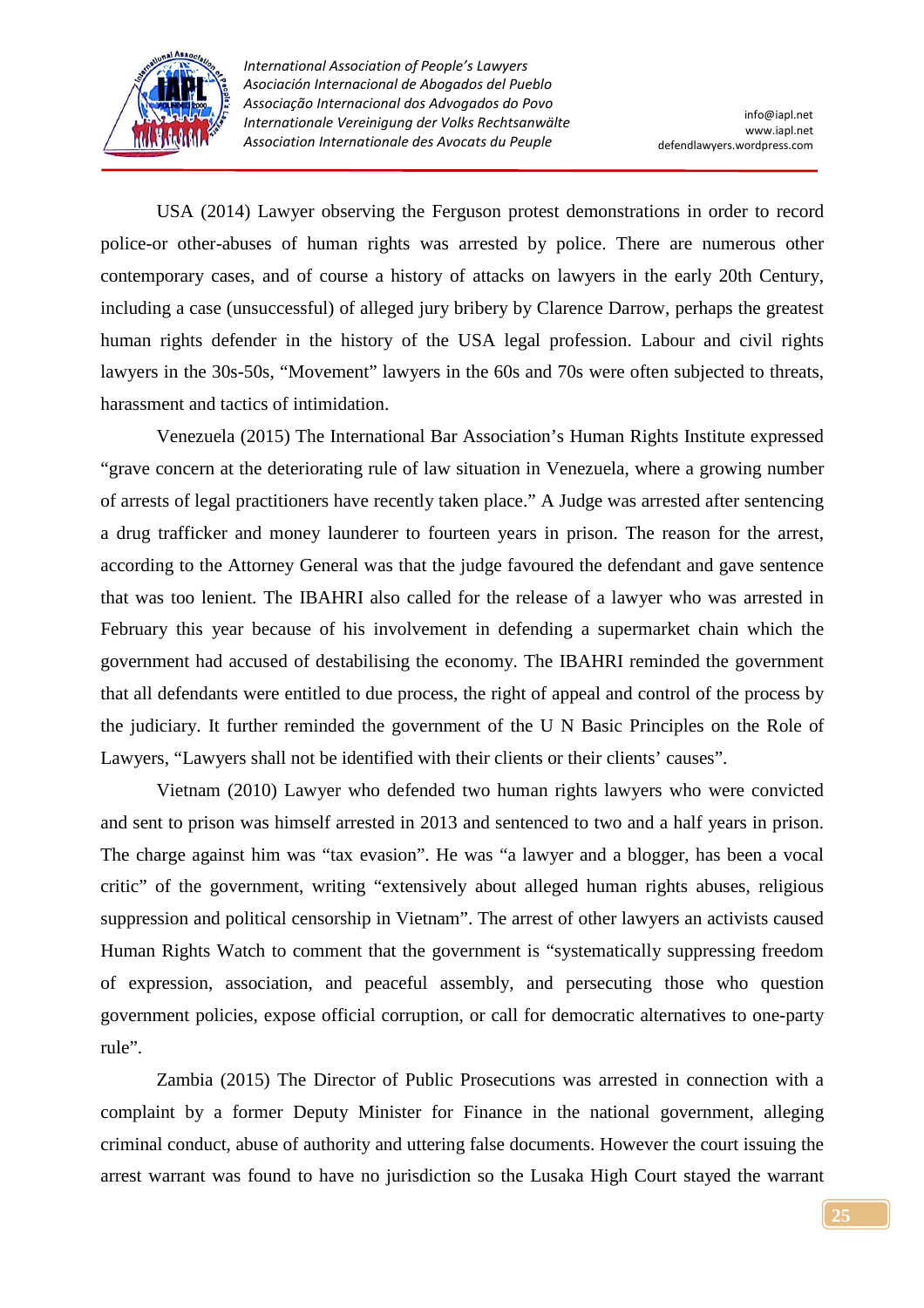

and declared the arrest null and void. Subsequently, a tribunal was established to investigate the alleged illegal behaviour of the DPP. However the process appears to have violated his rights in a number of respects. The IBAHRI commented: "We urge President Lungu to avoid the case against (the DPP) becoming mired in political influence. The events leading to (his) arrest and the subsequent appointment of a tribunal appear to have infringed due process rights…the terms of reference for the disciplinary proceedings were published in the press, but (he) has not been notified of the charges against him. This is a significant violation of his rights preventing him from preparing his defence. The IBAHRI…urges the Zambian authorities to ensure that the DPP is afforded the full range of rights guaranteed by international legal standards, as well as national legislation during any proceedings".

 In Zimbabwe (2013), a lawyer who is a human rights activist and a member of the Board of Trustees of the human rights defending Southern Africa Litigation Centre has been, "the subject of numerous attacks by the Zimbabwean government and its agents" according to the former Executive Director of SALC. In one instance, she was arrested on charges of "obstruction of justice" and "unruly behaviour towards police forces", allegedly for interfering with a search of her client's office; her contention was she had simply asked the officers to produce a valid warrant. The court refused bail as she was a flight risk, being a citizen of Swaziland. Amnesty International called the arrest unlawful. Subsequently the High Court ordered her release as she had been following "professional legal procedures". The lawyer stated that she believes "her arrest was part of a ploy to intimidate human rights defenders" prior to an election.

 Zimbabwe's government has been criticised many times by organisations such as Human Rights Watch for failing to uphold human rights standards, and recently (March 2015) alleged, by the IBAHRI, to be threatening the independence of the judiciary: "It is extremely concerning that Mr. Mugabe…would seek to prejudice judicial matters in Zimbabwe and create an environment where judges there operate in a state of intimidation".

 Plaintiffs in a case against Mr. Mugabe and his party, Zanu-PF, have complained that they "had difficulty in securing legal representation because many lawyers had been intimidated into refusing to represent us".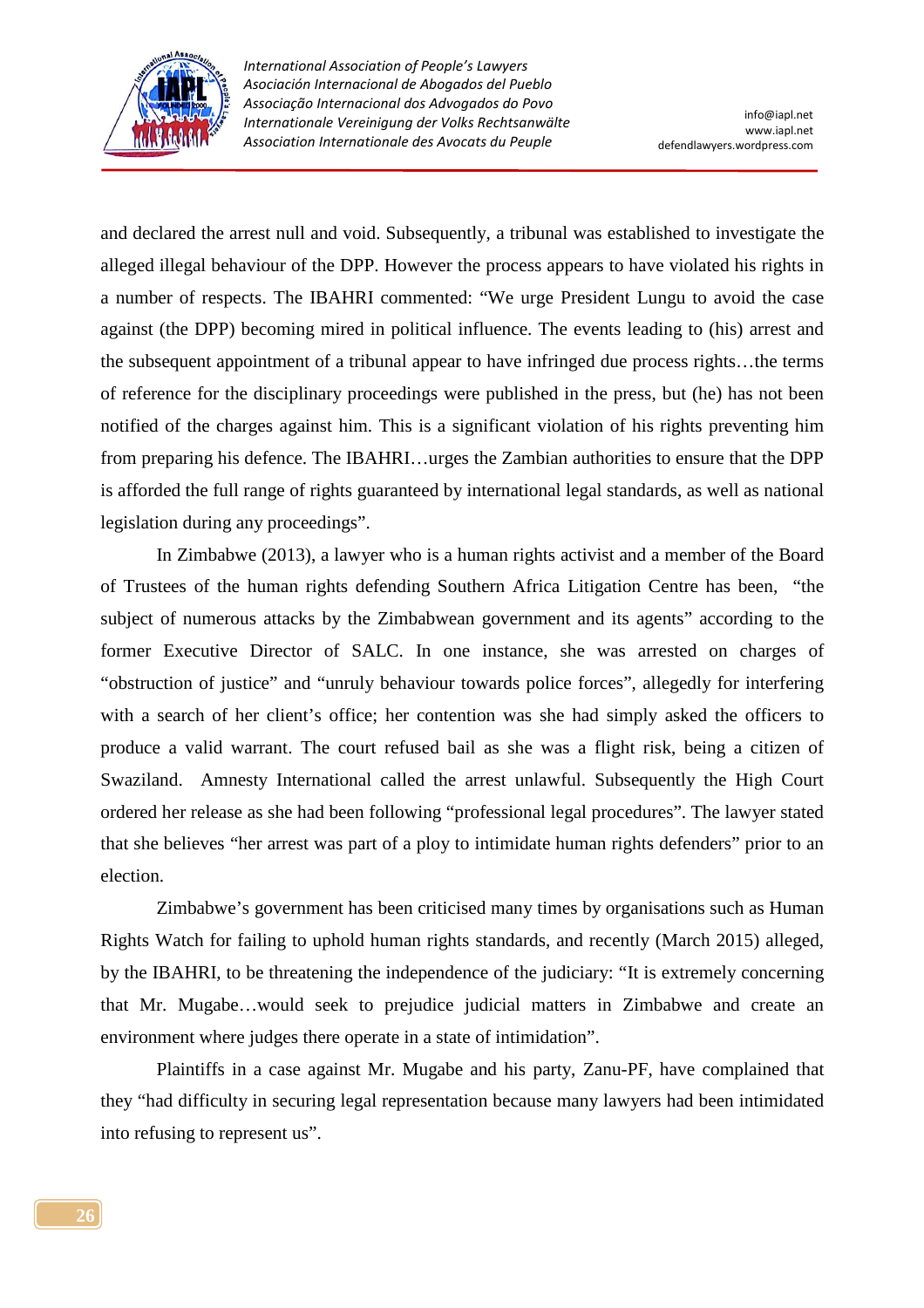

## Part Three Analysing the Problem of Attacks

 The question we will try to answer is not just why attacks on lawyers occur, but why is there such a high number in the present conjuncture? Answering that question will also provide an answer to the related question, why are the attacks increasing, as is claimed by every commentary we have seen and our own research appears to support. While it could be argued that we are just more aware of the attacks as a result of better communications through the mainstream media and social media, we do not believe that explanation can explain an increase so large and so continuous over a number of years. Nor do we believe that the proliferation of organisations monitoring the global assault on lawyers provides an adequate explanation of the perceived trend.

 Our analysis proceeds at two levels. The first is the macro analysis of the material reality we are experiencing today. The essential factor in our lives today is globalisation, led by mega corporations and supported by state military and "soft" power. What David Harvey has referred to as a new stage of imperialism. Briefly, the first stage was the development of the colonial system where territory was seized and markets opened up, with resources plundered. As with the emergence of capitalism, much accumulation of capital was by what Harvey calls "accumulation by dispossession", borrowing from Marx's "primitive accumulation" but arguing it did not cease in the early stages of capitalist development. That is, in the early stage of imperialism, indigenous people, peasant communities and small scale industry were, in a sense, pushed aside, put out of home and business. Violence was used where necessary. In the second stage, mainly in the 20th century, finance capital began its ascent, and investment in overseas colonies was the method of capitalist expansion. Of course violence and accumulation by dispossession was not forsaken.

 In the second half of the 20th century and particularly the last three or four decades, a new style of imperialism emerged, what we might call "political imperialism". In this third stage, the emphasis is upon exporting capitalism, a notion discussed by Cammack in a critique of the United Nations and its associated entities, including especially the IMF, WTO and the World Bank. The powerful "Western" countries wished the former colonial/neo-colonial countries to build stable political systems, democratic where possible, in order to make capitalism safe under new elites or, where necessary, traditional leaders. These leaders were to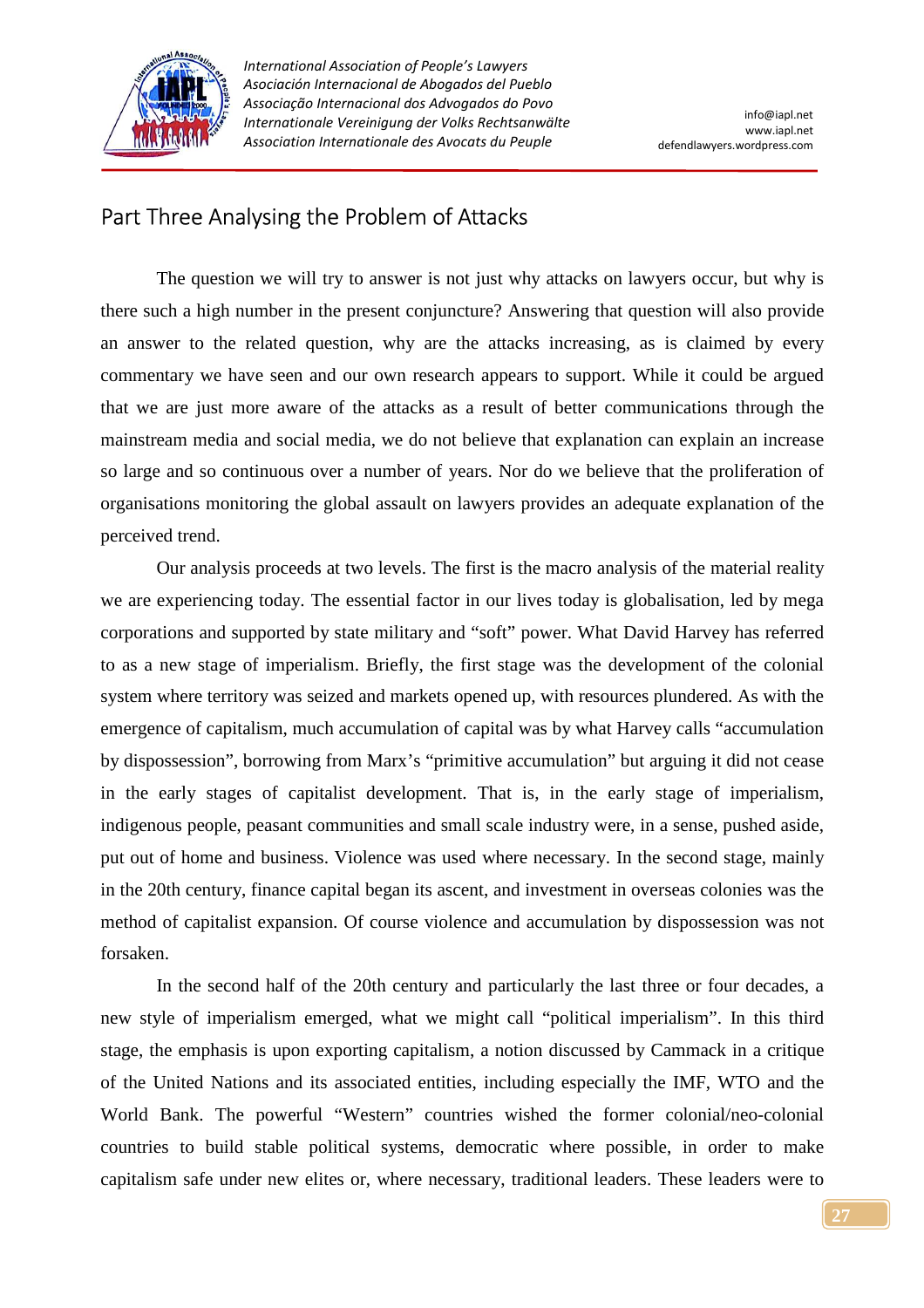

operate by the rule of law, cognisant of their human rights responsibilities. Thus to the extent allowable according to the needs of the new imperialists, they would be, and be seen to be, leading sovereign nations. As Wood says "(l)egal state sovereignty tends to mask imperial domination". In this way, investments, profits, resources, strategic territory, would be guaranteed under the rule of law, and when necessary by sovereign state force, military and police. Wood further states "Formal democracy, with its ideology of freedom, equality and classlessness, has become one of the most effective mechanisms sustaining and reproducing capitalist class relations."

What is required by capital, of course, is the continuing accumulation by dispossession. Now it is different from earlier stages of imperialism in important ways: people are conscious of their human rights and use them to resist the ruination of their environment, rivers, forests and communities; the taking of their land, mining to dispossess the people of their resources, the killing of the animals some of which are sacred, birds too. And so it goes on. As Wood further states, "The crucial difference, perhaps, is that in this stage, resistance by the people negatively affected is to some extent limited by the brutality and greed of the elites and other rulers in what are often semi-feudal countries. Trade unions and other civil society organizations have been repressed, or bought off directly or by ideological hegemony of the ideas of the elites, e.g. growth and "development" will be good for all.

 With resistance constricted, and the dispossession largely no longer by force and fraud but through legal processes, people who have been dispossessed and/or had their human rights violated, have little recourse except the law or the gun. That is our answer to the questions we first broached above. Lawyers are being attacked because they are the first line of resistance to the conspiracies by the wealthy, backed by the state elite, against the common people, the masses. Human rights lawyers, advocates and activists are being murdered and disappeared, silenced by many other means, precisely because they are standing up for the poor, for the dispossessed.

 The second level of our problematic requires a more diffuse analytical task and one that we have barely begun, given the amount of material we have gathered and, especially, the number of countries we would be considering in regard to their socio-political, economic, religious, ethnic and cultural histories, not to mention the presence or absence of internal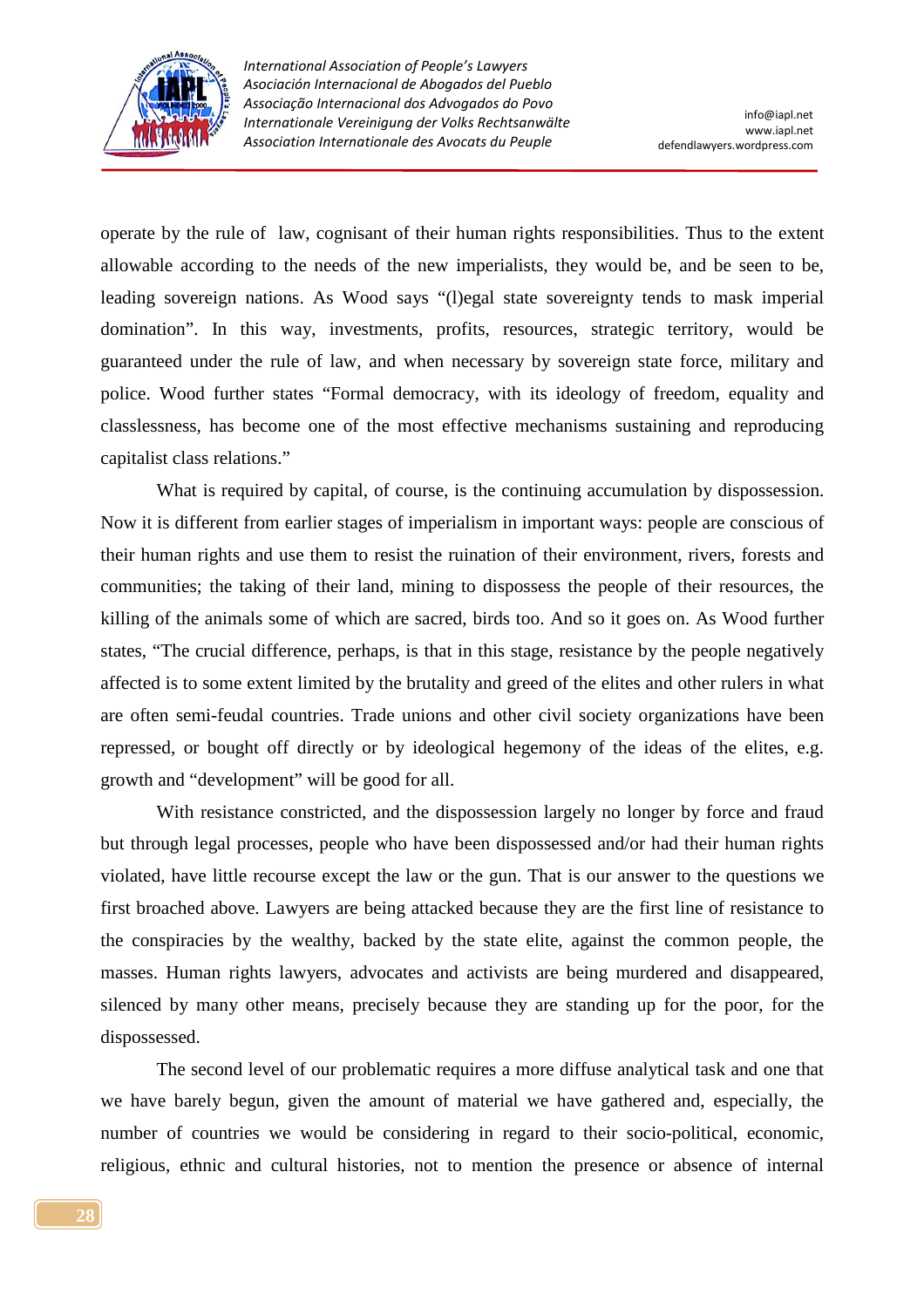

military conflict. Importantly we would also have to consider the nature and adequacy of their judicial system, the legal profession and the problem of corruption. That is, while all countries, directly or indirectly, are affected by the new imperialism, they are at different stages and depth of their contact with that process. Further, each country's specific history and cultural traditions, and other factors, will need to be addressed in order to explain why their lawyers are attacked in the contemporary period, and the manner of the attacks. An obvious contrast would be countries where killings are not uncommon, such as Iraq, Syria and the Philippines, with other Asian or Middle Eastern countries where killings and disappearances apparently do not occur, and the lawyers are attacked in different ways. Again, contrasting experiences exist between the USA and Canada, Mexico or Colombia with Brazil or Argentina.

## Part Four Organising Resistance

#### *1. Standards, institutions and organisations*

 Great efforts have been made and continue to be made around the world to protect human rights defenders, including lawyers. In this Part we will briefly indicate some important aspects of that effort, including normative standards and institutions at the international, regional and national levels; professional organisations; activist or advocacy NGOs and academic institutions. We do not intend to be comprehensive, rather to be indicative of what is happening. In the second section we offer suggestions for a program of resistance to this threat to democracy and peace.

 The United Nations has developed the essential normative standards applicable in this area. Lawyers, like other citizens, are first of all protected by the Universal Declaration of Human Rights (1948) and the International Covenant on Civil and Political Rights (1966 ) and, less directly, the International Covenant on Economic, Cultural and Social Rights (1966).They are also covered directly by the U N Basic Principles on the Role of Lawyers (1990), and by the broader U N Declaration on Human Rights Defenders (1998). This is an impressive and substantial array of protective instruments. They cover just about everything in the way of lawyer's rights and the obligations of the state to ensure they are applied so that lawyers can get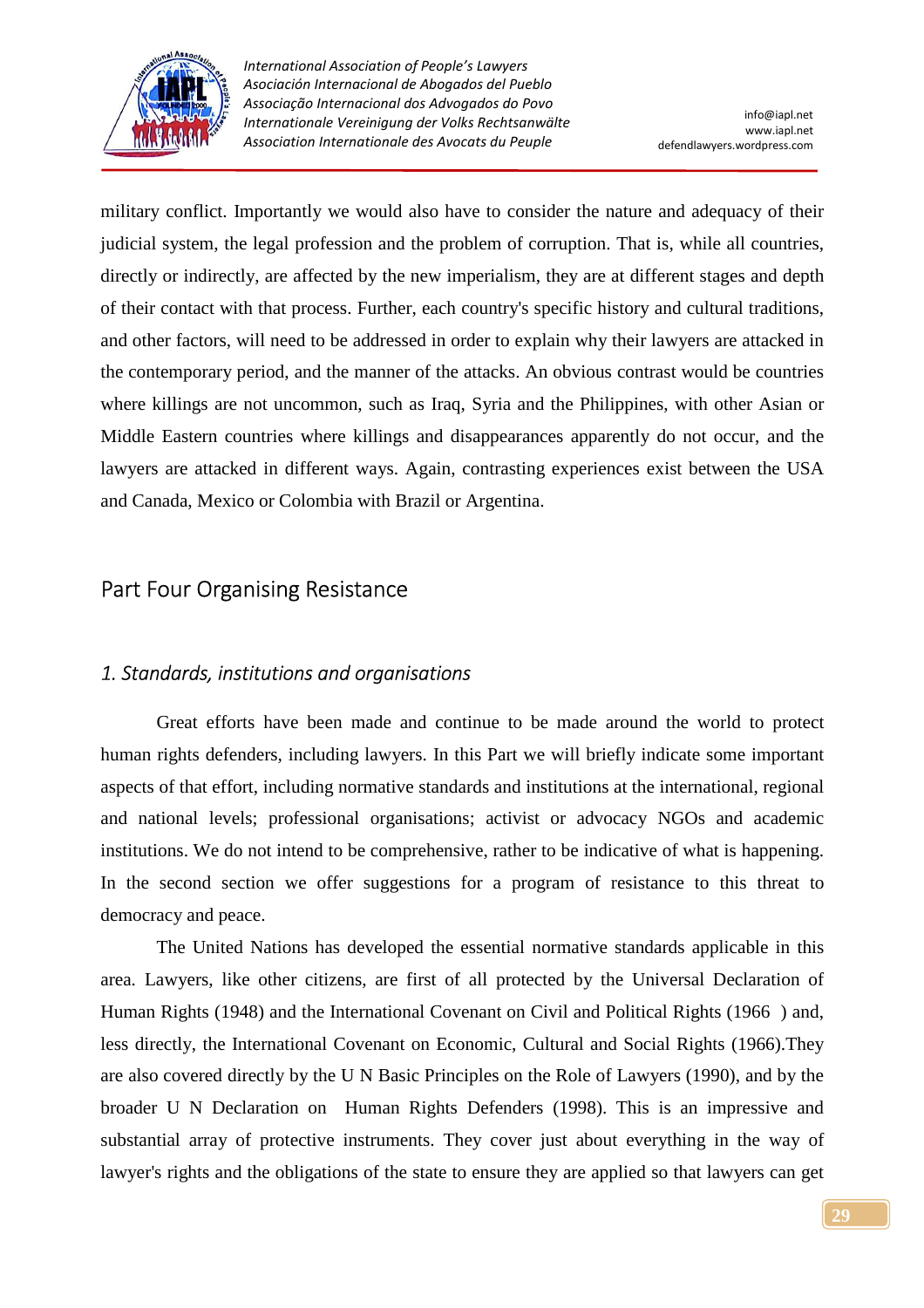

on with their professional duties without being threatened, harassed nor intimidated, let alone killed, disappeared or tortured , the latter dealt with specifically by the U N Convention Against Torture (1984).

 As we look at the problem of attacks against lawyers it is apparent that many, if not all, national states are not fulfilling their obligations to lawyers and, of course, to their clients and the community. In Part Two we have listed many examples of attacks on lawyers in which at least one, mostly more, of the applicable international standards were violated. Of course it is well known that such standards are frequently violated and humans abused and, in many countries, with impunity. Lawyers are, in that sense, no different.

 International legal instruments are invaluable to set the standards and provide leverage whereby states and, indirectly at least, the corporations increasingly involved in human rights abuses, can be called to account. Nevertheless the facts are clear: the suite of international standards we have mentioned have not served to halt the increasing tide of attacks on lawyers. That is despite the proliferation of institutions mandated to try to supervise and coordinate international recognition, promotion and protection of human rights. The history reaches back to 1948 and the universal Declaration of human Rights and the establishment of the Commission on Human Rights. In 1993, the UN established the Office of the High Commissioner to strengthen the human rights mandate. In 2006 the Commission on Human Rights was replaced due to lingering disquiet that human rights "deficient" countries were constantly elected to membership. The UN Human Rights Council with 47 members, took its place. We note that the Philippines, with a shocking history of human rights abuse including deaths of lawyers and journalists, is one of several countries with poor human rights records on the Council. In order to provide comprehensive reports on conditions in countries and on themes, the Special Rapporteur system was set up with the first Special Rapporteur sent to Sudan (2005), followed by Somalia and Haiti in 2008, Cambodia (2009), Burundi and North Korea (2010), Iran (2011), Eritrea (2013), Myanmar and Palestinian Territories (2014). Thematic Special Rapporteurs with particular importance for layers under threat are: Human Rights Defenders (2014); Independence of Judges and Lawyers (2008); Protecting Human Rights while Countering Terrorism (2005-2011;2011); Extrajudicial, Summary or Arbitrary Executions (2008); Torture (2008); and three dealing with Peaceful Assembly and of Association (201); Freedom of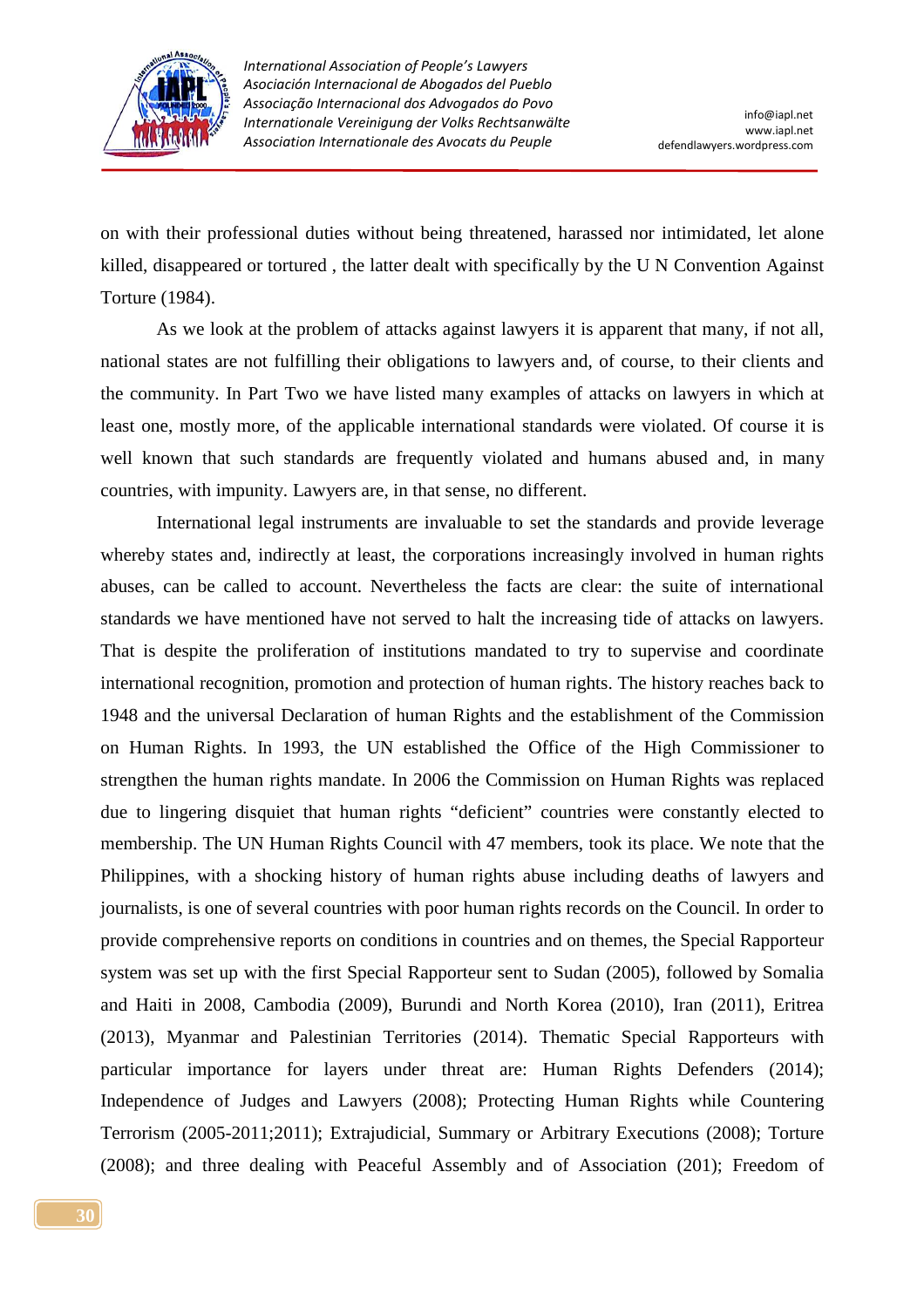

Opinion and Expression (2014); Freedom of Religion or Belief (2014). The work of such Rapporteurs is valuable, no doubt. They establish with great authority the problems existing and make recommendations that are oft quoted and cited, often to the dismay of recalcitrant governments. Nevertheless as with international standards, governments may ignore them and turn a blind eye to human rights abuses revealed. Impunity for abusers often continues despite such reports and their revelations.

 Some countries have adopted their own institutions and standards for the protection of human rights. Brazil has legislation which provides a comprehensive range of rights specifically for lawyers, though it seems not to be effective in protecting lawyers from attacks, according to people's lawyers in the country.

 In addition to the U N standards and institutions there are an array of international NGOs that do human rights work, including dealing with the problem of attacks on lawyers. Amnesty International and Human Rights Watch are two of many doing the important work of investigating, reporting and developing campaigns to protect against human rights violations some of which are aimed at lawyers. They do invaluable work, but again we have to recognise the limits of exposure and campaign work. Governments with poor human rights records may be persuadable but often remain unpersuaded and stubbornly resist external pressures. While they may act positively in some circumstances, in many others they will not act while waiting for the storm to blow over. In the meantime human rights continue to be violated and impunity remains.

 Regional centres such as the Gulf Center for Human Rights and the Asian Centre for Human Rights (Hong Kong) are an important part of the international network of activists and advocates, as are national centres and organisations such as Lawyers' Rights Watch Canada.

 Professional bodies are important centres for resistance to government repression. Those in some countries e.g. Pakistan, Spain, France, the Philippines, have done strong work in advocacy and activism on behalf of lawyers and against government, and other, attacks. They need to be more pro-active across the world, however. Unfortunately there are countries without such organisations, and other countries, as we have found in our research, where the professional organisation is controlled by the state. Further, in a number of countries the Ministry of Justice or equivalent has the jurisdiction over issuing or revoking a license to practice, therefore putting a lawyer's career in jeopardy if they fail to "toe the line".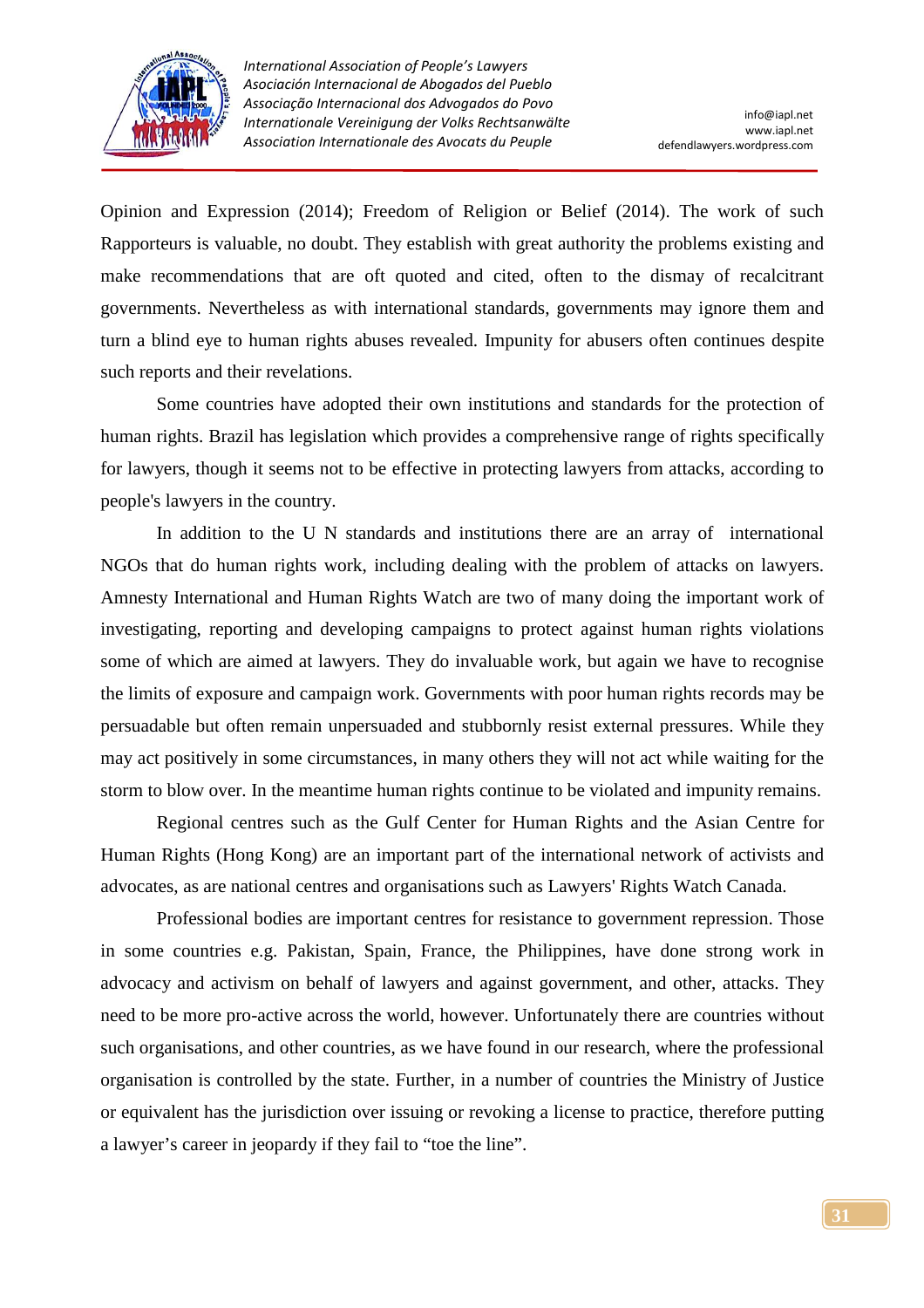

 International bodies of legal professionals, such as the International Bar Association, and regional bodies such as the Council of Bar Associations and Law Societies in Europe have played an important part in keeping the issue of attacks on lawyers in the public eye, and putting pressure on governments to act to prevent attacks and to ensure the principles of, for example, the U N Basic Principles on the Role of Lawyers are implemented.

 Organisations of lawyers outside the mainstream professional organisations are sometimes more active, or militant, in protecting their colleagues than the mainstream professional association. Examples would be the Lawyers for Lawyers (Netherlands), Progress Law Network and Lawyers Without Borders (Belgium), National Lawyers Guild (USA), the Haldane Society of Socialist Lawyers (UK), the National Union of People's Lawyers (Philippines) and other people's lawyers groups in Brazil (ABRAPO), Mexico (AMAP) and the People's Law Bureau (HHB) formed out of the Progressive Lawyers organisation (CHD)in Turkey; Japan Lawyers for International Solidarity and Action (JALISA) and the Law Union of Canada, the Syndicat des Avocats de France. One of the most beleaguered at this time is the Malaysian Lawyers for Liberty (see the entry for Malaysia in Part Two). Another is the regional body, Southern Africa Litigation Centre. Many of these organisations also have international programs to assist lawyers under threat around the globe.

 One of the most impressive organisation that focuses specifically on the international problem of attacks on lawyers is Lawyers Rights Watch Canada. Another, national, organisation that has focused on attacks on lawyers is the Philippine Committee for the Defence Against Attacks on Lawyers, a response to the fraught conditions in which lawyers were working. It was re-formed in 2005, with the support of the Integrated Bar of the Philippines, inter alia to campaign against the increasing attacks against members of the legal profession.

 The International Association of Democratic Lawyers has a long history of involvement in human rights advocacy and protection, while the International Association of People's Lawyers has made the problem of attacks on lawyers a major area of activity. Mention must also be made of the long and distinguished record of the International Commission of Jurists. The European Association of Lawyers for Democracy and World Human Rights (ELDH),the European Confederation of Democratic Lawyers (AED), the European Bar Human Rights Institute (IDHAE),International Association of Lawyers (UAI), International Federation for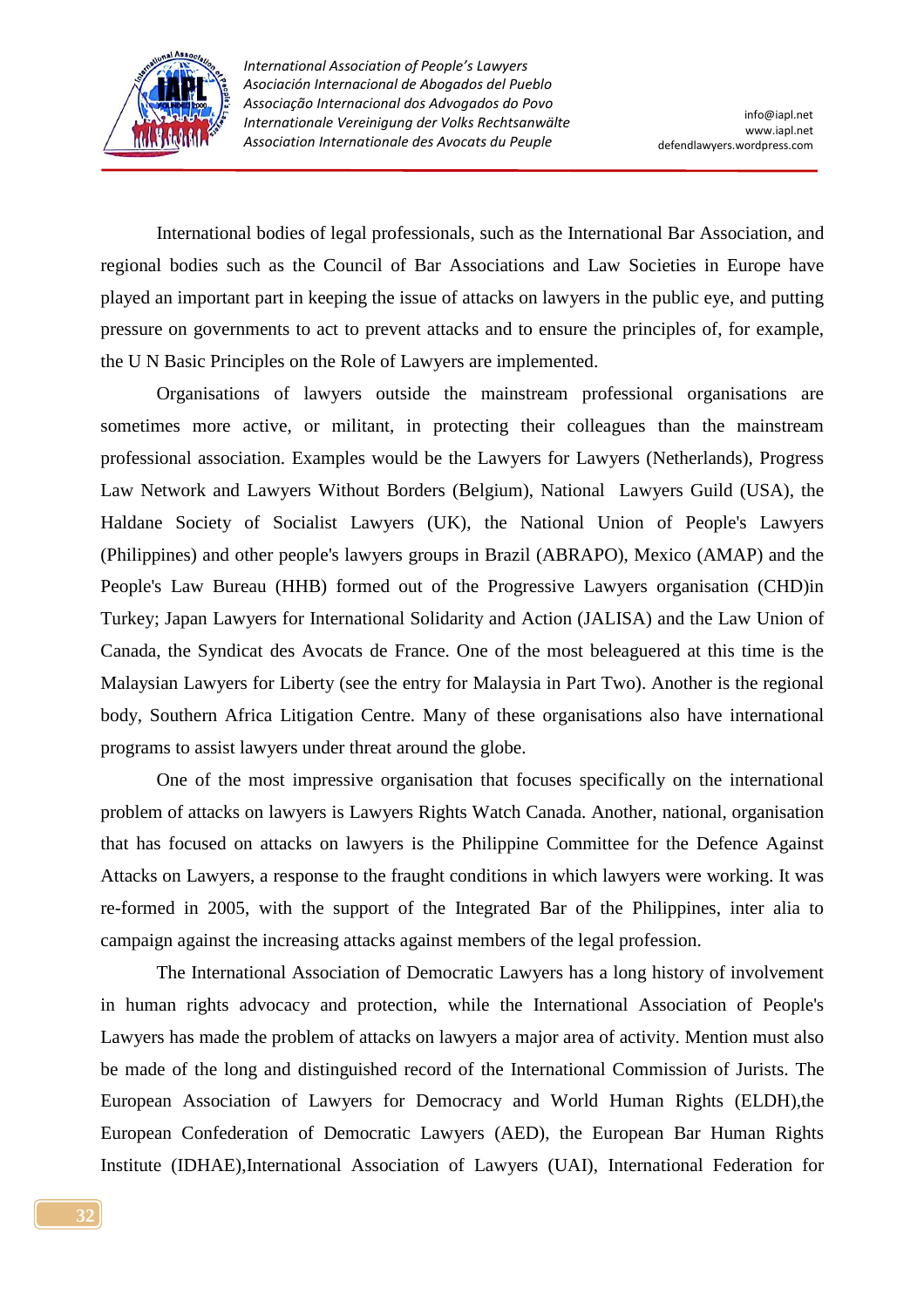

Protection of Human Rights Defenders (FIDH) have all become seriously involved in the fight to protect lawyers.

 A great deal of human rights education, advocacy and activism now comes out of the universities, especially perhaps the Centres for Human Rights that have mushroomed in the past twenty years, e. g. the University of Essex (UK) centre, the UNSW (Australia) centre and hundreds more around the globe. From what we can tell at this point most of these are not particularly active in protecting lawyers from attack but are more general in their approach. There are innumerable journals now dedicated to human rights issues, though we are not aware that any are specifically focused on the problem of attacks on lawyers.

### *2. An agenda for resistance*

 The work done by the groups mentioned above can cover a wide range of activities, in advocacy, support and solidarity. However, it appears that a great deal of time and energy is spent on recording and reporting attacks, passing resolutions at meetings of lawyers associations and writing to government ministers about the situation of their foreign colleagues; attempting to pressure political parties, individual legislators and even governments to act in the matter; making visits to the country concerned, then producing and publishing an account. These are not the only solidarity activities being carried out, as a visit to a number of solidarity groups' websites reveals various programs, commissions, and research projects, but we believe that, in the main, short term reactive initiatives are what largely occur.

 Is this enough? Have efforts to support lawyers been adequately coordinated? Have they been successful? With all due respect to those who have thrown themselves into the effort wholeheartedly, our answer to all three questions must be, we think probably not. More needs to be done, more effectively. We say this with hesitancy as much has been done and, sadly, the killings and other attacks will never be entirely eliminated under the conditions people presently live in. We think some new thinking, new methods and some new strategies should be developed. We think that is possible, indeed imperative.

 It seems likely that an international conference specifically for the purpose of dealing with the issue of attacks on lawyers, with structured practical workshops, would be a useful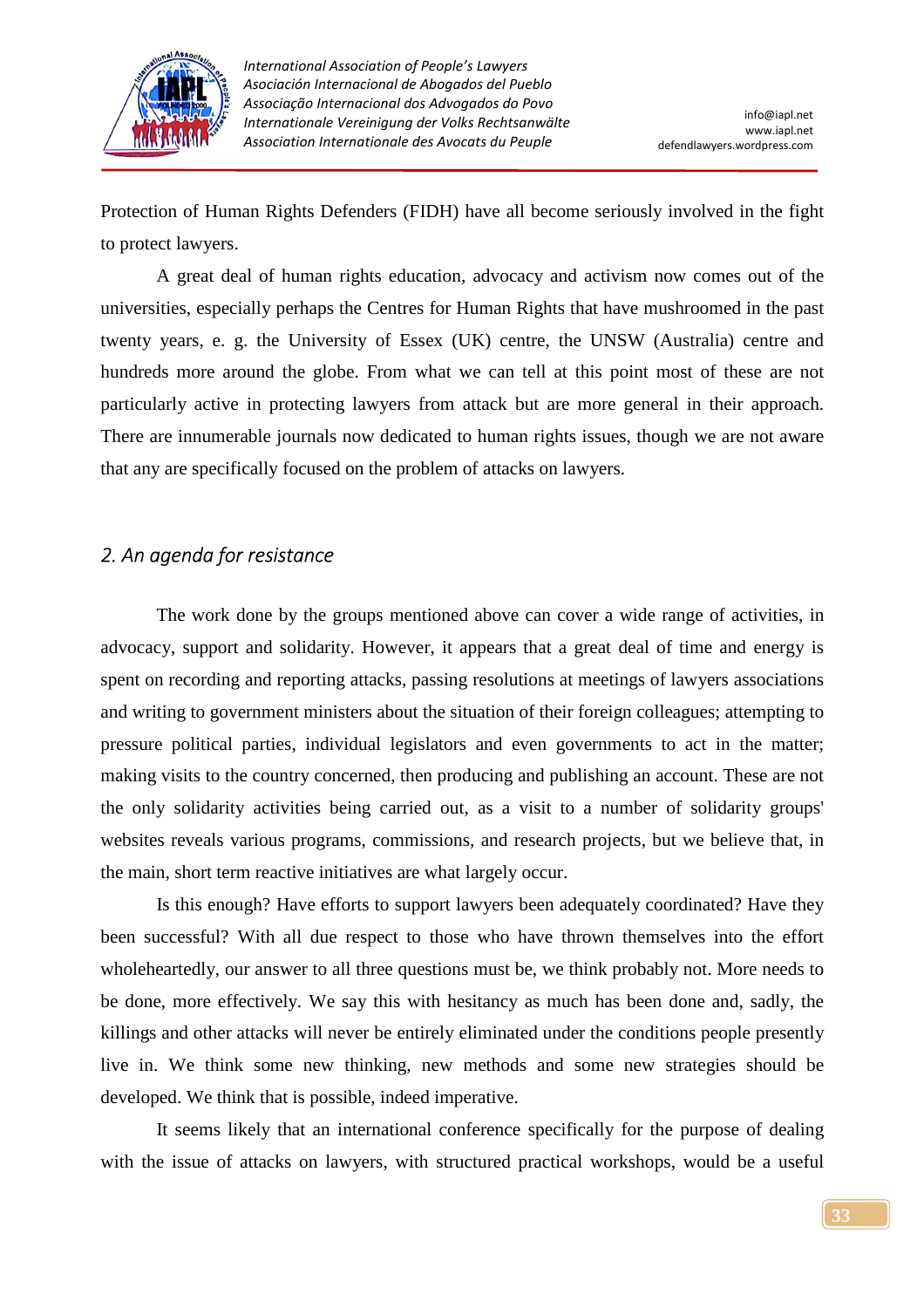

initiative. The aim would be to bring together the groups we have referred to above, and others, with the aim of sharing our knowledge and experience in order to develop our collective capacity to support those who are at risk every moment.

 Such a conference, bringing together a wide cross section of people and support groups including leading lawyers and victims, activists from both "front-line" developing countries and the developed "second line" countries, would also have significant spin-offs, i.e. it would surely catch the attention of the major media. Such publicity as we expect would follow, would bring before the world, in a focused way, the seriousness of the problem. It would put international pressure from a newly informed public opinion on governments and lawyers' professional associations in countries where lawyers are at serious risk and, thus far, have not been given adequate protection.

#### *What should be done?*

 It seems likely that an international conference specifically for the purpose of dealing with the issue of attacks on lawyers, with structured practical workshops, would be a useful initiative. The aim would be to bring together the groups we have referred to above, and others, with the aim of sharing our knowledge and experience in order to develop our collective capacity to support those who are at risk every moment.

 Such a conference, bringing together a wide cross section of people and support groups including leading lawyers and victims, activists from both "front-line" developing countries and the developed "second line" countries, would also have significant spin-offs, i.e. it would surely catch the attention of the major media. Such publicity as we expect would follow, would bring before the world, in a focused way, the seriousness of the problem. It would put international pressure from a newly informed public opinion on governments and lawyers' professional associations in countries where lawyers are at serious risk and, thus far, have not been given adequate protection.

 In order to begin to develop an agenda for discussion at such an event, we offer some ideas of how we in the developed countries especially, can express in a practical way our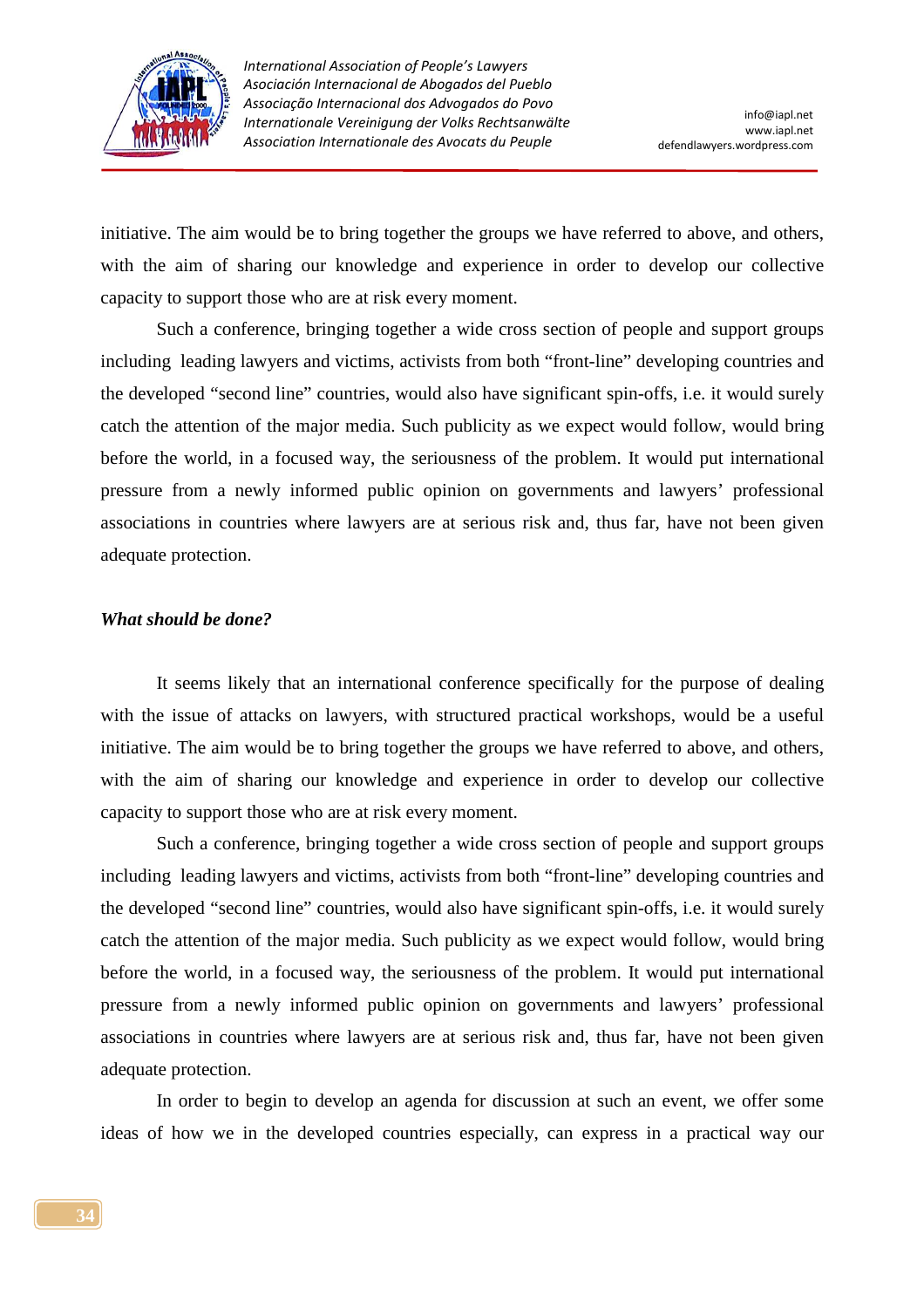

solidarity with lawyers threatened with attacks as well as the victims of such attacks. Some of the elements of a comprehensive program of support could include:

- 1. The establishment of a network of regional Centres to Support Lawyers Under Attack to collect, record, and analyse information specifically on attacks on lawyers, and to provide commentary and publicity on the issue; such centres to assist in organising, publicising and coordinating support activities in the region, such as country visits and reports back. Such centres might be organised by bar associations, NGOs or in an academic institution, or an alliance of such institutions.
- 2. An annual international lecture, widely publicised, by an outstanding human rights defender, not necessarily a lawyer, on the threats to lawyers, perhaps focusing on a different country each year, and perhaps to take place in a different country each year. One possible nomination would be the Philippine "Maguindanao Massacre", of November 23 2009 when 58 people were murdered by a political dynasty close to then President Gloria Macapagal Arroyo. Included amongst the victims were 33 journalists and 2 young female lawyers, members of the Mindanao branch of the National Union of People's Lawyers. No one has yet been convicted of this ghastly crime.
- 3. Regional seminars and workshops on the problem, based on research and experience of combating the attacks.
- 4. Support for speaking tours and visits of lawyers and other human rights defenders who have first hand knowledge/experience to academic campuses and other venues in the developed countries.
- 5. Visits by senior lawyers from developing countries to countries where they can expect to have discussions with government officials, bar associations and other legal groups, as well as access to the media.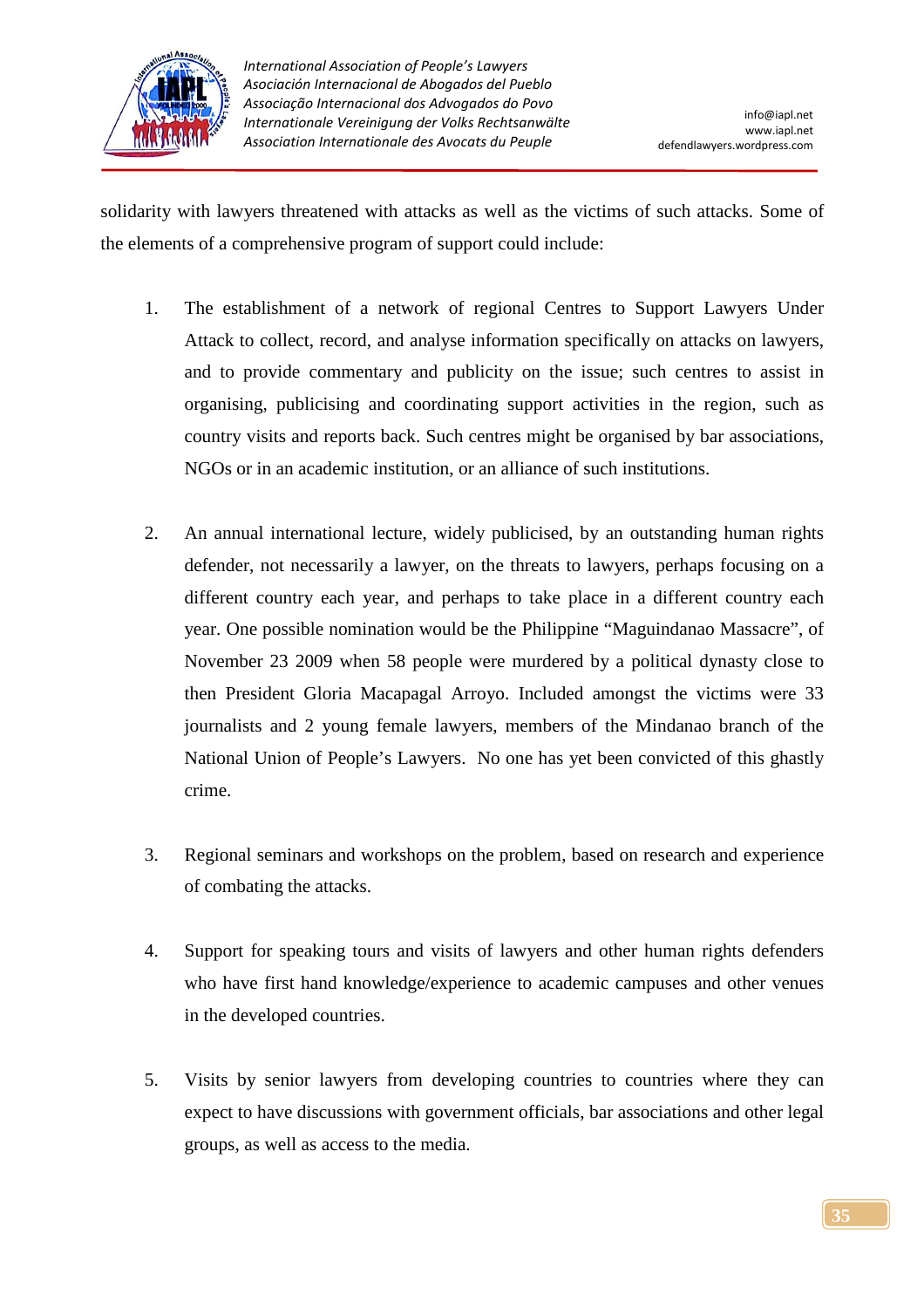

- 6. Legal assistance such as working with local lawyers to get prosecutions and convictions, not so much because they need legal help, but because the involvement of a foreign lawyer might make government officials "try harder" under the gaze of the international community. There might be value in a program of internships for law students and young lawyers as a part of such a legal assistance scheme. These suggestions, and others we are canvassing would, of course, have to be worked out with local lawyers.
- 7. Educational work with journalists would be important. Many journalists would be sympathetic given what is happening to their colleagues; we just need to give them accurate commentary which they can use. We recognise that the major media is not free nor objective, and journalists operate within restrictions, nevertheless on this issue it would seem they would, in the developed countries, generally be able to use the information provided.
- 8. Educational work with NGOs and civil society organisations would also be important. These are organisations with the power to affect public opinion. And they have an interest in the safety of lawyers in developing countries with whom they sometimes work and share the dangers of confronting human rights abuse.
- 9. Educational work with university law faculties, and others, could include the development of units in the curriculum (either undergraduate or postgraduate) on lawyers as heroes and victims of political systems and social structures, perhaps with the award of prizes for outstanding theses or publications arising from their study.
- 10. Political work should be undertaken in developed countries to convince political parties and governments to apply sanctions against countries where the attacks on lawyers are continuing without prosecution and conviction. Statements of concern alone are not significant. The United States has law restricting the supply of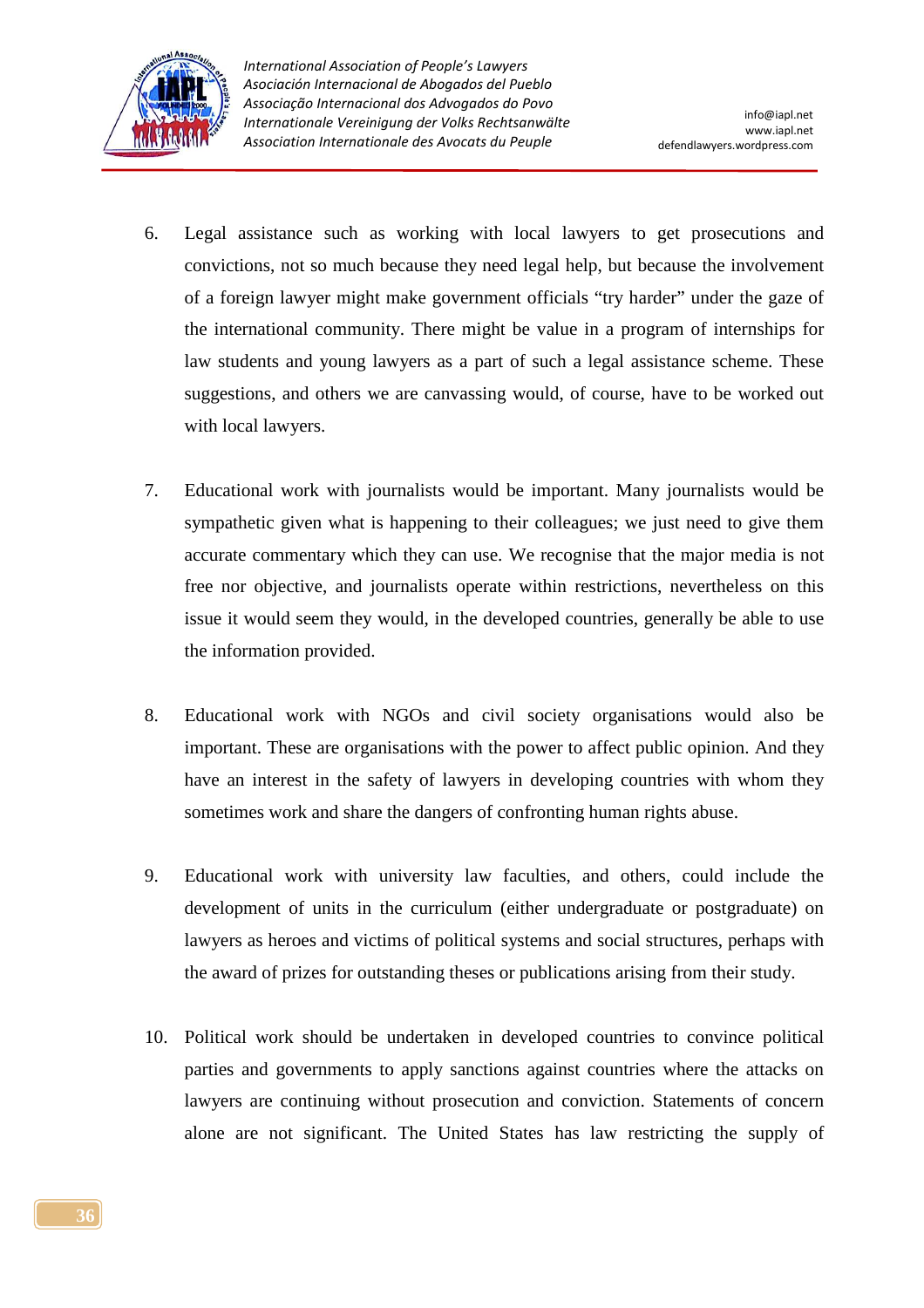

weaponry to human rights violating countries. Such a policy, if enforced, could be a wake-up call to some countries in the developing world.

- 11. Such political work would also seek resolutions condemning the lack of protection of lawyers, but also requesting the institution of parliamentary hearings exposing the "protection gap" in countries vulnerable to a change in public opinion and government policy, e.g. in regard to aid and/or trade.
- 12. Juridical work which would see violating countries, and individuals arraigned in the appropriate international tribunals or in countries such as Spain which allows prosecution for extra-territorial offences.
- 13. At some point, we envisage an international People's Tribunal would be an excellent vehicle for an investigation to deal comprehensively with the issue as a major threat to a humane existence for those millions who often must rely on courageous lawyers to defend them from state power and the greed of those who employ assassins to attack lawyers.

We are aware that the above program, or even any part of it would require considerable resources, financial and otherwise. One of the issues we would raise at the suggested conference is the funding of the enterprise we hope will be launched. Should a sound program be developed, we are confident that the lawyers of the developed world will be able to find the money necessary. After all, with the global spread of lawyers from the USA and Europe, they have good reason to spend some of their profits seeking to ensure that they and their colleagues will be safe when working abroad.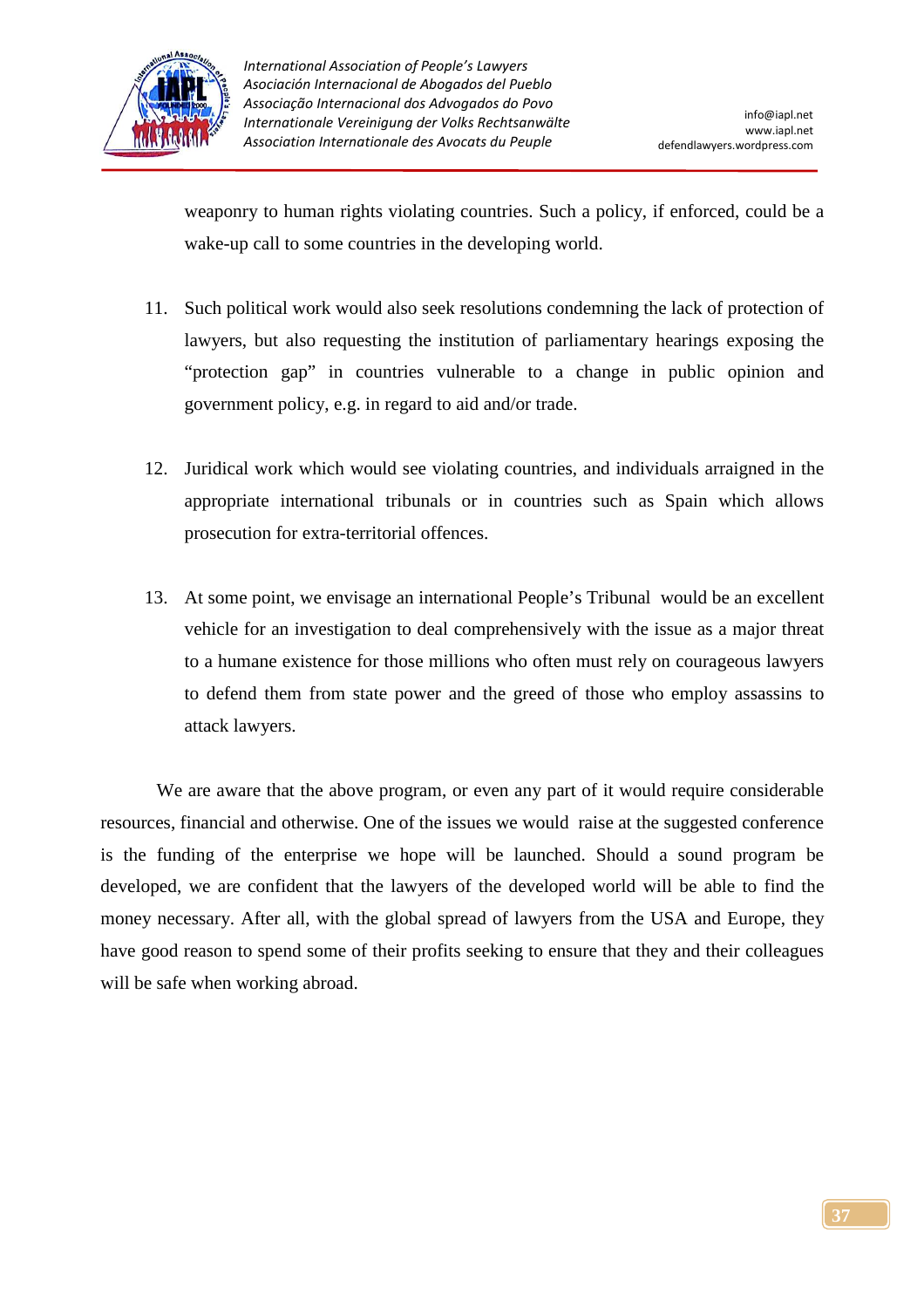

## Conclusion

 We have provided a glimpse of the nature and extent of the worldwide threat to lawyers today. There is a very serious threat to governance under the rule of law and a regime of human rights protection. Indeed, the threat to lawyers is a fundamental challenge to democracy.

 We have also shown that international, and national, legal standards intended to protect lawyers and others, are being breached with impunity in many countries. At the same time an array of public agencies and non-public, or NGOs, are struggling to cope with what is, in effect, an epidemic of overwhelming proportions.

### *The basic question remains: what can be done to combat the onslaught?*

 Our research has highlighted a major gap. While there are many groups taking actions to support lawyers under threat, there is insufficient coordination of these efforts. Thus we suggest, as a first and urgent step, a "summit" conference be called to bring together, to the extent possible, all of the groups from around the world who are "defending the defenders". It would be expected to develop a "survival" plan, emphasising coordination, planning and funding of an agenda to protect lawyers but, importantly, to develop strategies-short and long term-to reduce the hazards they face.

 A second step would be to form a group to approach the Permanent People's Tribunal and work with them to organise an international tribunal on this issue. The PPT is an outstanding resource that has been used for nearly 60 years to investigate a wide range of issues, mould public opinion, inform governments and the international community of problems that need urgently to be dealt with and to point the direction for change through its reports/judgements and the voluminous evidence presented to it. It could help to redress the lack of adequate media reporting. For understandable reasons the attacks on journalists receive relatively wide coverage while attacks on lawyers, probably more numerous, tend not to be covered as extensively.

 Third, we recommend the establishment of an international network specifically dedicated to the defence of lawyers. It would have a monitoring or clearing house function. We have no accurate and comprehensive data on the killings and disappearances of lawyers, let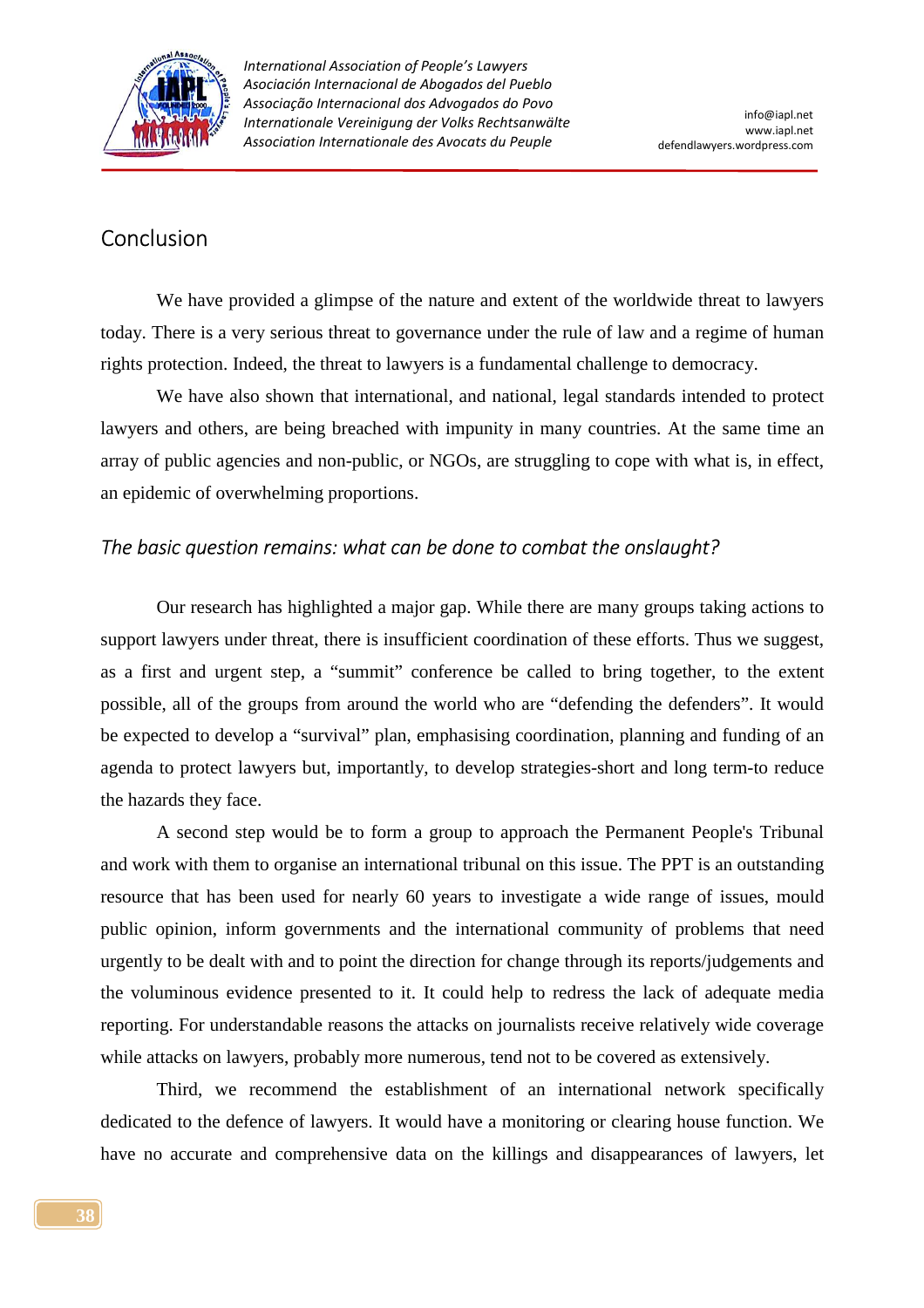

alone other attacks. In order to encourage the public and governments to take the problem seriously and consistently, they need to know the extent of the carnage out there.

 While we have mainly focused on governments and the elites with power and wealth as those who, directly or indirectly are responsible for most of the attacks on lawyers, we should not overlook the corporations who are major beneficiaries of the repression of legal rights, e.g. in cases involving mining, environmental destruction, land grabbing and other activities that see ordinary people "dispossessed". While corporations have been adept at convincing governments to roll out the red carpet for them (and sign up to disadvantageous "free trade" agreements), the silence of these predators is overwhelming when lawyers are killed or seriously attacked in other ways to the disadvantage of their clients who are opposed to many corporate activities.

 Finally, in addition to the above, and actions recommended in Part Four, it is important that in trying to defend our colleagues in the legal sector, we commit to serious political work in order to pressure political parties and governments, at all levels, to bring an end to impunity for attacks on lawyers and to fulfil their human rights responsibilities. There should be a campaign developed for universal national human rights budgets with specific allocations for protections of the defenders (lawyers, journalists and others). Meaningful sanctions should be applied against those countries, or lower level governments, that try to operate on an "austerity budget" and have a resultant human rights "deficit".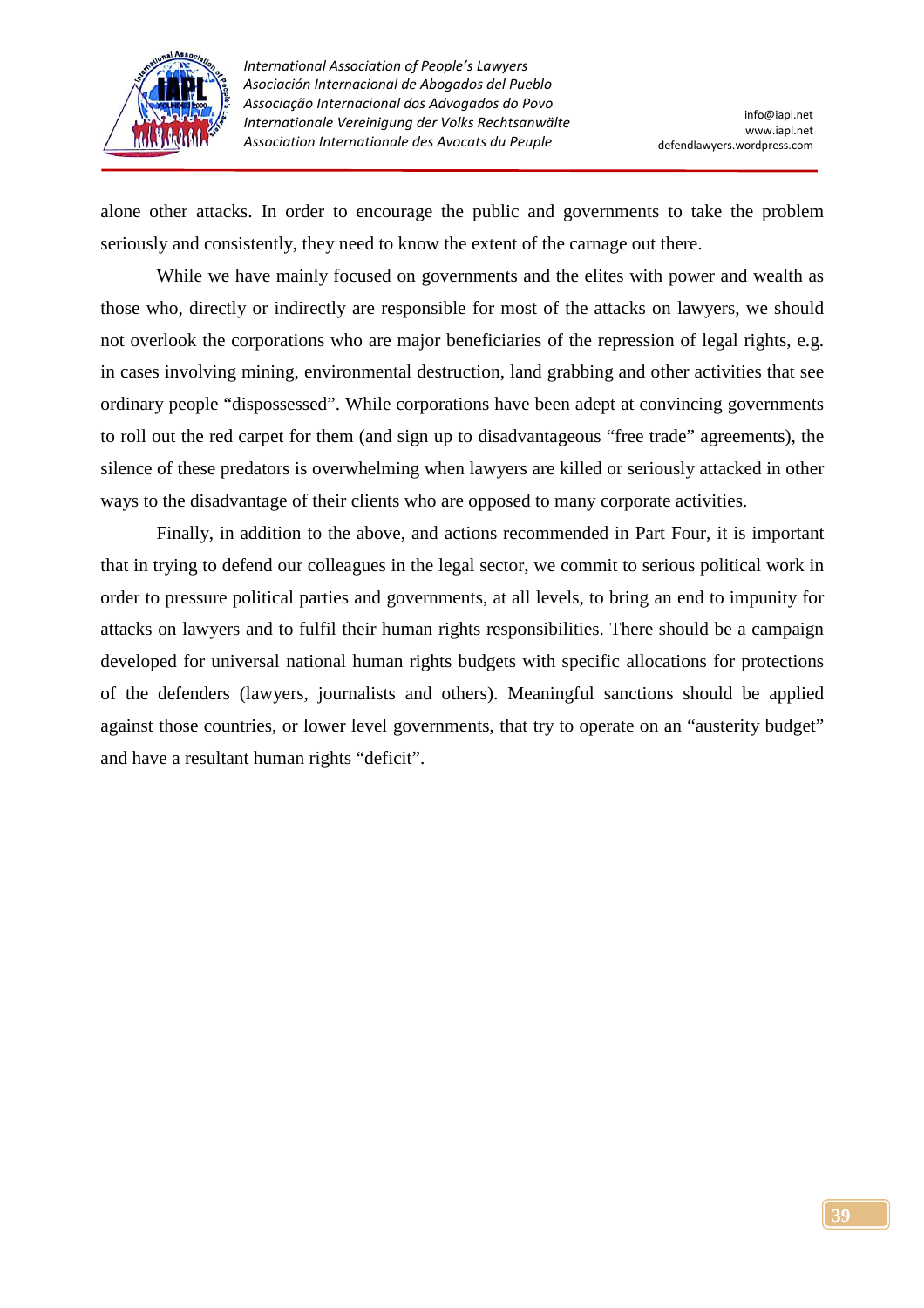

## **SOURCES**

REPORT OF THE WORLD OBSERVATORY FOR DEFENCE RIGHTS AND ATTACKS AGAINST LAWYERS, PUBLISHED IN 2014. ATTACKS REPORTED IN THE OBSERVATORY REPORT FOR 47 COUNTRIES WHERE THEY HAD INFORMATION OF ATTACKS; OTHER COUNTRIES IN WHICH ATTACKS OCCURRED WERE ADDED TO THIS LIST BY THE IAPL.

LAWYERS RIGHTS WATCH CANADA (WWW.LRWC.ORG)

EUROPEAN BAR HUMAN RIGHTS INSTITUTE (WWW.IDHAE.ORG)

INTERNATIONAL BAR ASSOCIATION HUMAN RIGHTS INSTITUTE (WWW.IBANET.ORG)

IAPL MONITORING COMMITTEE RESEARCH PROJECT, REPORT ON ATTACKS ON LAWYERS IN THE **PHILIPPINES** 

(HTTPS://DEFENDLAWYERS.FILES.WORDPRESS.COM/2015/02/REPORT-ATTACKS-PHILS-2.PDF)

HUMAN RIGHTS WATCH (WWW.HRW.ORG)

HALDANE SOCIETY OF SOCIALIST LAWYERS (WWW.HALDANE.ORG)

INTEGRATED BAR OF THE PHILIPPINES (WWW.IBP.PH)

KARAPATAN ALLIANCE FOR THE ADVANCEMENT OF PEOPLE'S RIGHTS (WWW.KARAPATAN.ORG)

NATIONAL UNION OF PEOPLE'S LAWYERS (WWW.NUPL.NET)

PHILIPPINE NATIONAL POLICE (WWW.PNP.GOV.PH)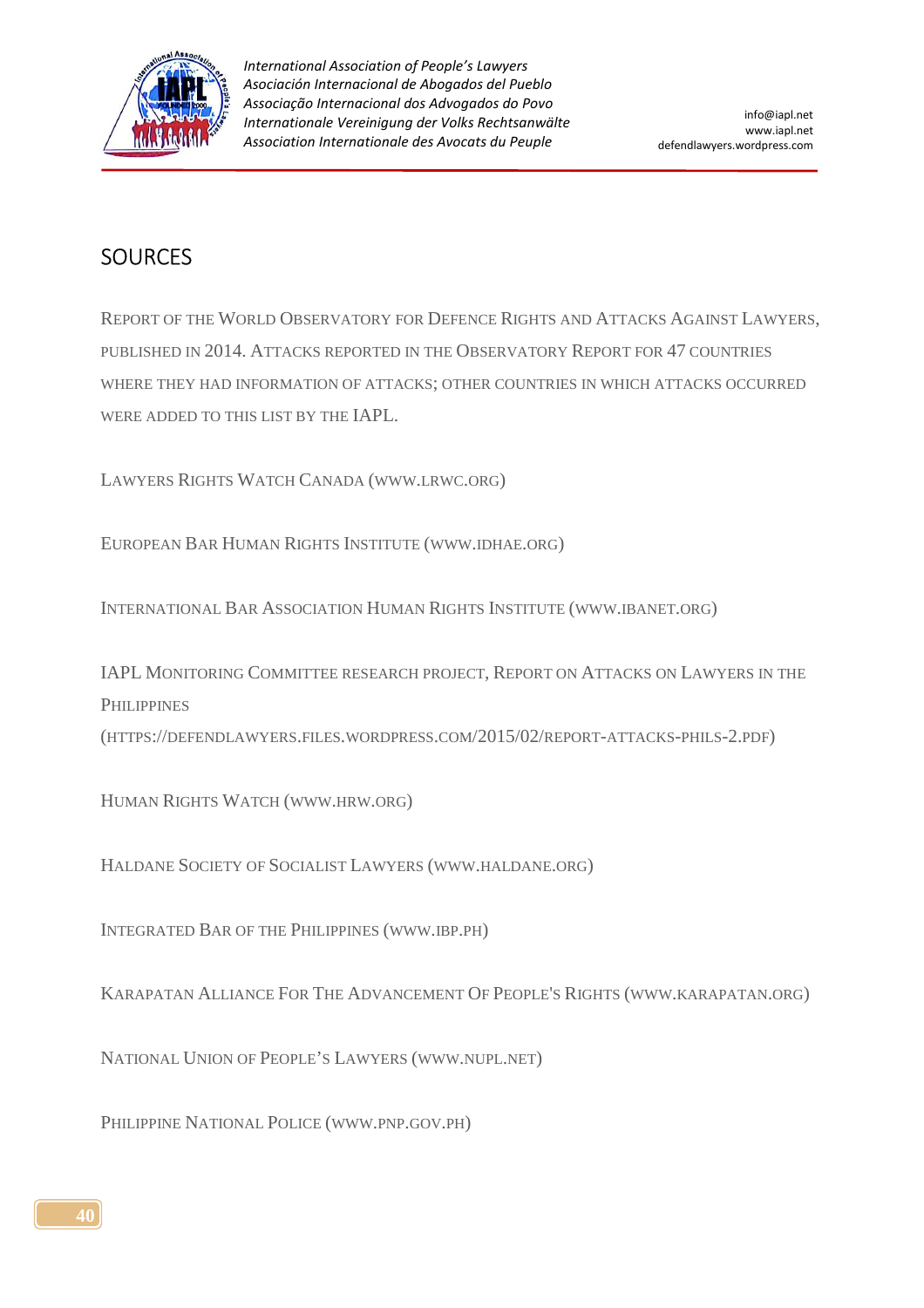

OTHER MEDIA ACCOUNTS AND MATERIAL WRITTEN BY HUMAN RIGHTS DEFENDERS OR ABOUT THEM

PERSONAL KNOWLEDGE, RESEARCH INCLUDING INTERVIEWS

BOEHRINGER, G., RUSSELL, S., BOEHRINGER, K. AND MOREIRA, J. " ATTACKS ON LAWYERS: A THREAT TO DEMOCRACY" IN (2015) 40 (1) 71-72 ALTERNATIVE LAW JOURNAL

SEE ALSO, ON LAWYERS' STRUGGLES IN FRANCE, PAKISTAN AND THE PHILIPPINES, G. BOEHRINGER AND S. RUSSELL, "GLOBALISATION, LAWYERS AND THE STATE" IN (2008) 33(3) 169-73 ALTERNATIVE LAW JOURNAL

JILANI, H. "THE PERILS OF DEFENDING HUMAN RIGHTS" IN (2014) 39 (3) 183-5 ALTERNATIVE LAW JOURNAL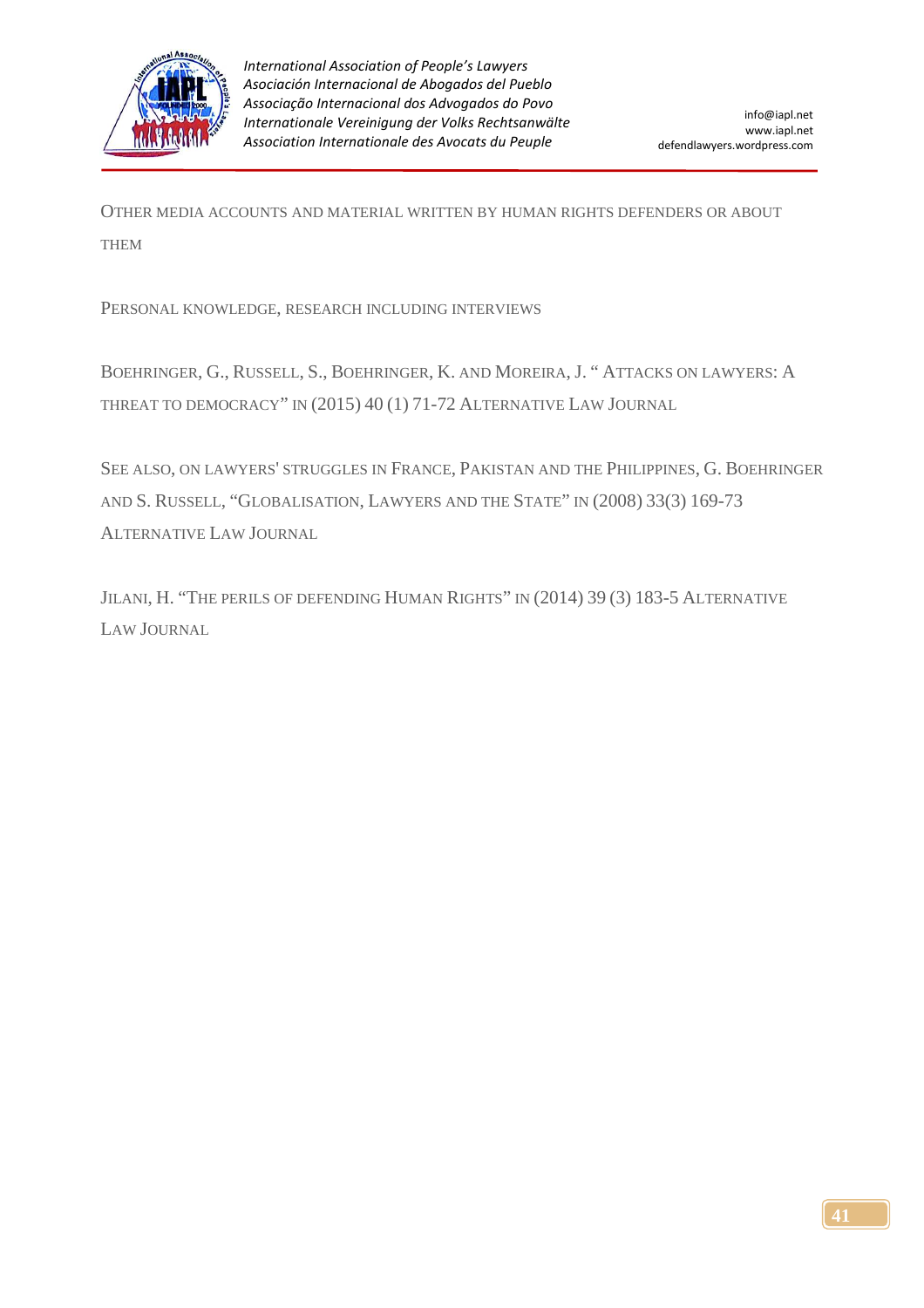

# APPENDIX

### LIST OF COUNTRIES WHERE ATTACKS ON LAWYERS HAVE BEEN RECORDED

- 1. Afghanistan
- 2. Argentina
- 3. Australia
- 4. Azerbaijan
- 5. Bahrain
- 6. Bangladesh
- 7. Belize
- 8. Botswana
- 9. Brazil
- 10. Belarus
- 11. Burundi
- 12. Cameroun
- 13. Canada
- 14. China
- 15. Colombia
- 16. Comores
- 17. Croatia
- 18. Dem. Rep. of Congo
- 19. Ecuador
- 20. Egypt
- 21. Equatorial Guinea
- 22. France
- 23. Germany
- 24. Greece
- 25. Guatemala
- 26. Guinea Bissau
- 27. Haiti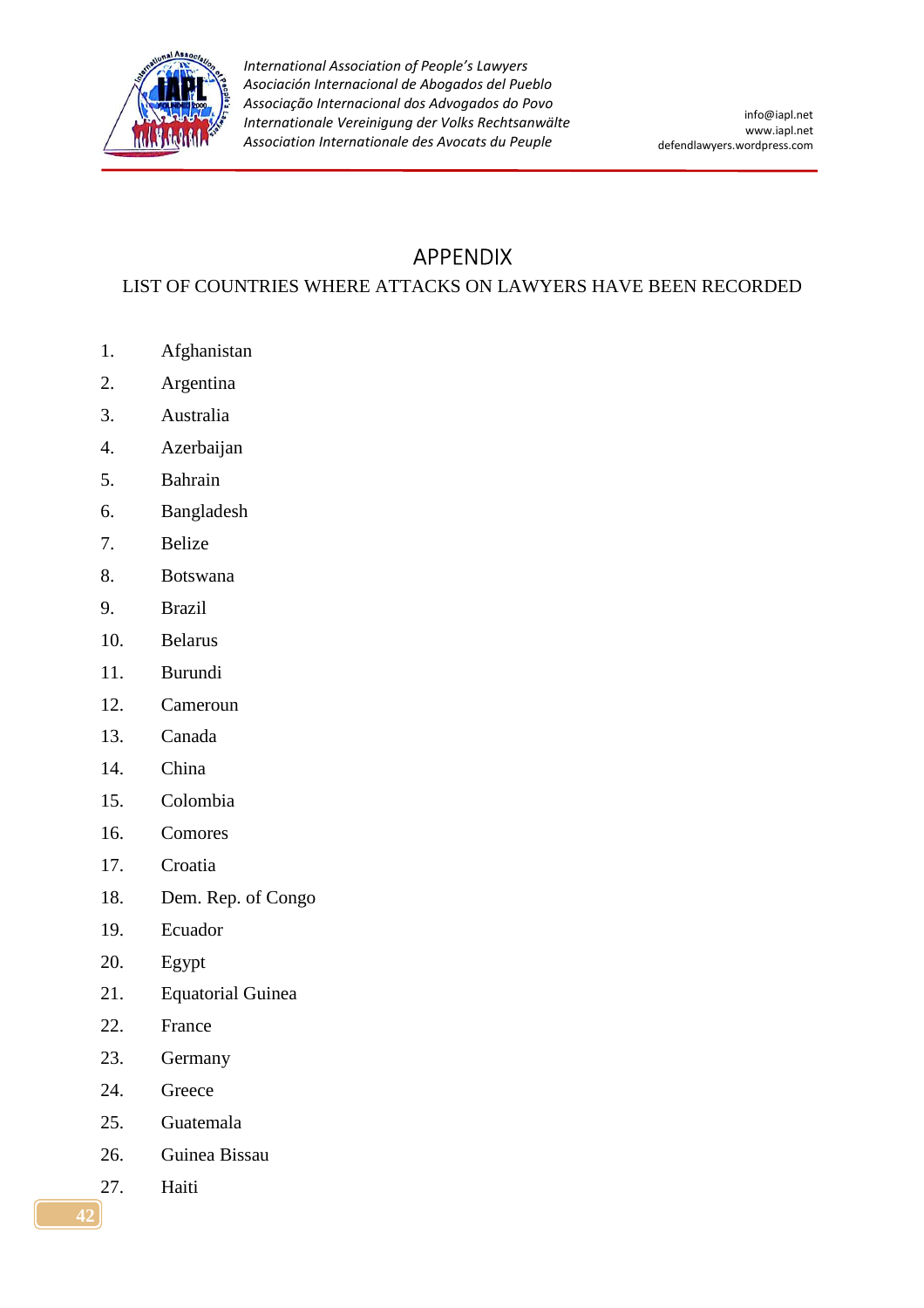

- 28. Honduras
- 29. India
- 30. Indonesia
- 31. Iran
- 32. Iraq
- 33. Israel
- 34. Italy
- 35. Kazakhstan
- 36. Kenya
- 37. Kuwait
- 38. Kyrghistan
- 39. Lebanon
- 40. Liberia
- 41. Libya
- 42. Malaysia
- 43. Maldives
- 44. Mexico
- 45. Morocco
- 46. Myanmar
- 47. Nepal
- 48. New Zealand
- 49. Nigeria
- 50. Oman
- 51. Pakistan
- 52. Panama
- 53. Paraguay
- 54. Peru
- 55. Philippines
- 56. Romania
- 57. Russia
- 58. Saudi Arabia